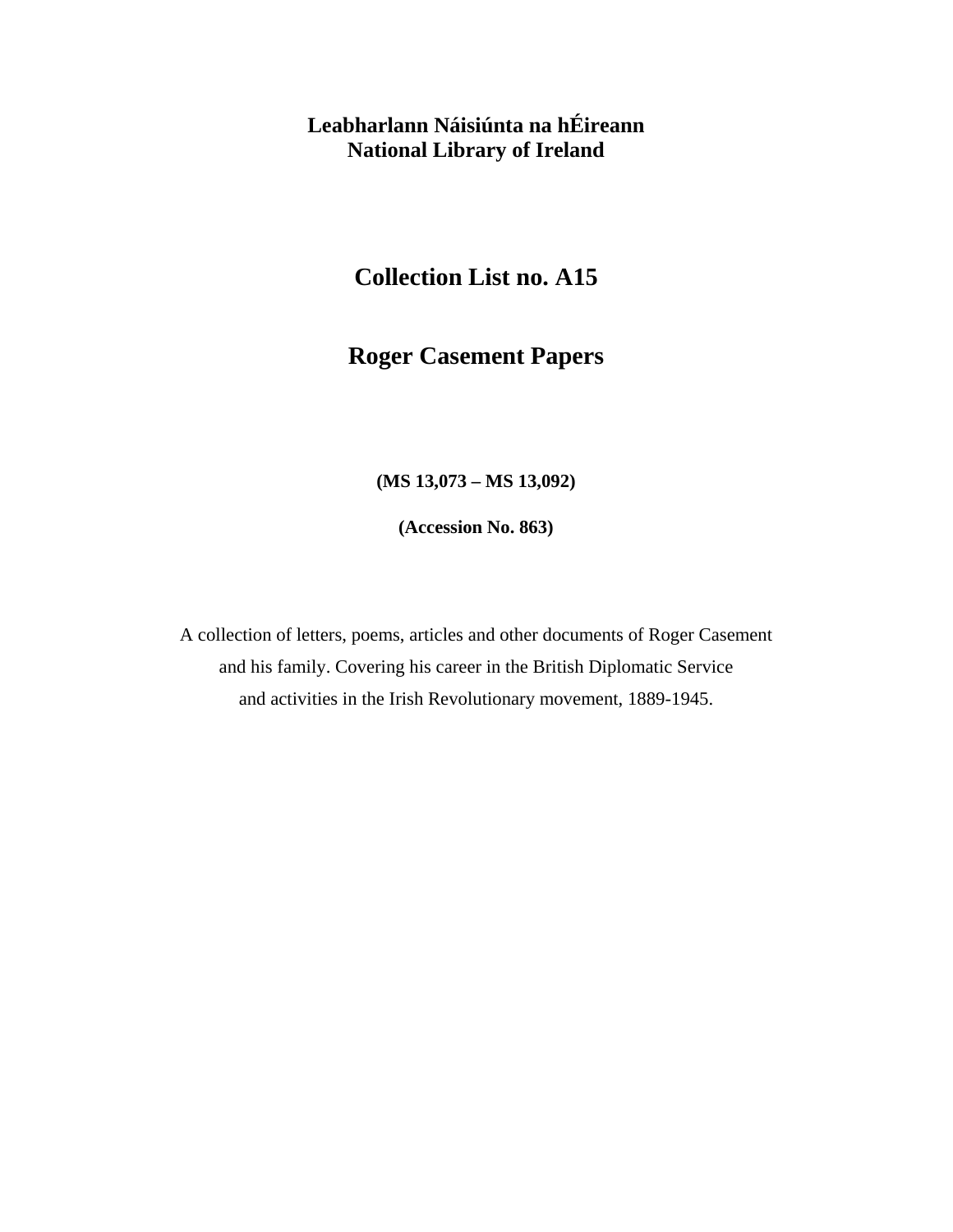### **CONTENTS**

| II. LETTERS FROM ROGER CASEMENT TO HIS COUSIN GERTRUDE                          |  |
|---------------------------------------------------------------------------------|--|
| III. LETTERS PRINCIPALLY TO GERTRUDE BANNISTER (MRS SIDNEY                      |  |
| IV. LETTERS AND PAPERS OF CASEMENT FAMILY, 1850-1916 18                         |  |
| V. LETTERS TO ROGER CASEMENT AND OTHERS, INCLUDING SOME                         |  |
|                                                                                 |  |
| VII. LETTERS TO ROGER CASEMENT AND COPY LETTERS FROM                            |  |
| VIII. CORRESPONDENCE OF ROGER CASEMENT WITH THE FOREIGN                         |  |
| IX. ARTICLES, POEMS, LECTURES, BY AND ABOUT ROGER CASEMENT,                     |  |
|                                                                                 |  |
| XI. CASEMENT'S JOURNEY TO BERLIN AND ACTIVITIES IN GERMANY,                     |  |
| XII. CASEMENT'S ACTIVITIES IN GERMANY AND THE IRISH BRIGADE,                    |  |
| XIII. THE CONGO, THE CONGO REFORM ASSOCIATION AND E.D.                          |  |
|                                                                                 |  |
| XIV.i. Foreign Office correspondence, memos, and copy letters from Casement  32 |  |
|                                                                                 |  |
|                                                                                 |  |
| XV. TRIAL, IMPRISONMENT, EXERCUTION AND BURIAL  36                              |  |
|                                                                                 |  |
|                                                                                 |  |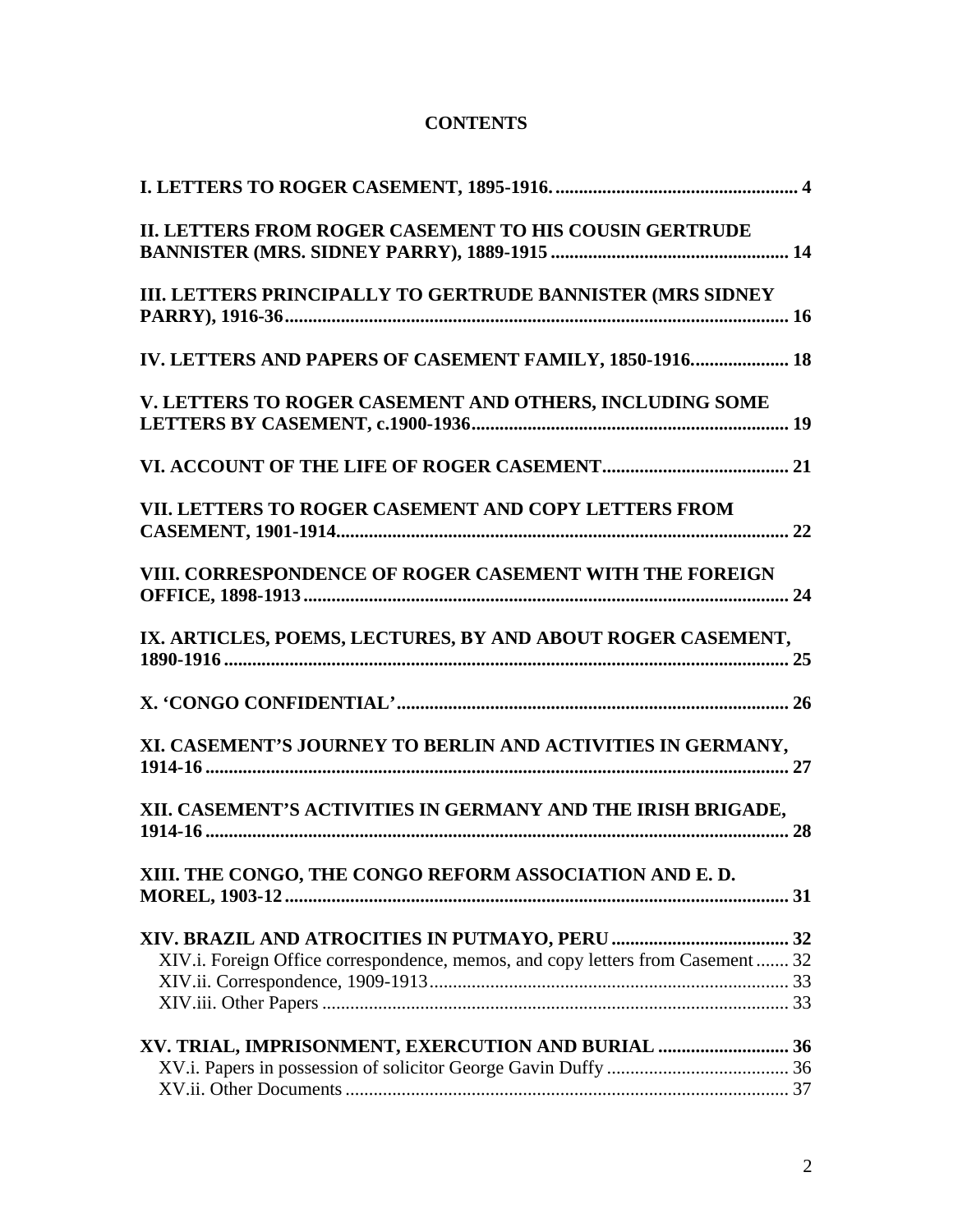| XVI. MISCELLANEOUS ITEMS RELATING TO CASEMENT, AFRICA, PERU, |  |
|--------------------------------------------------------------|--|
|                                                              |  |

|--|--|--|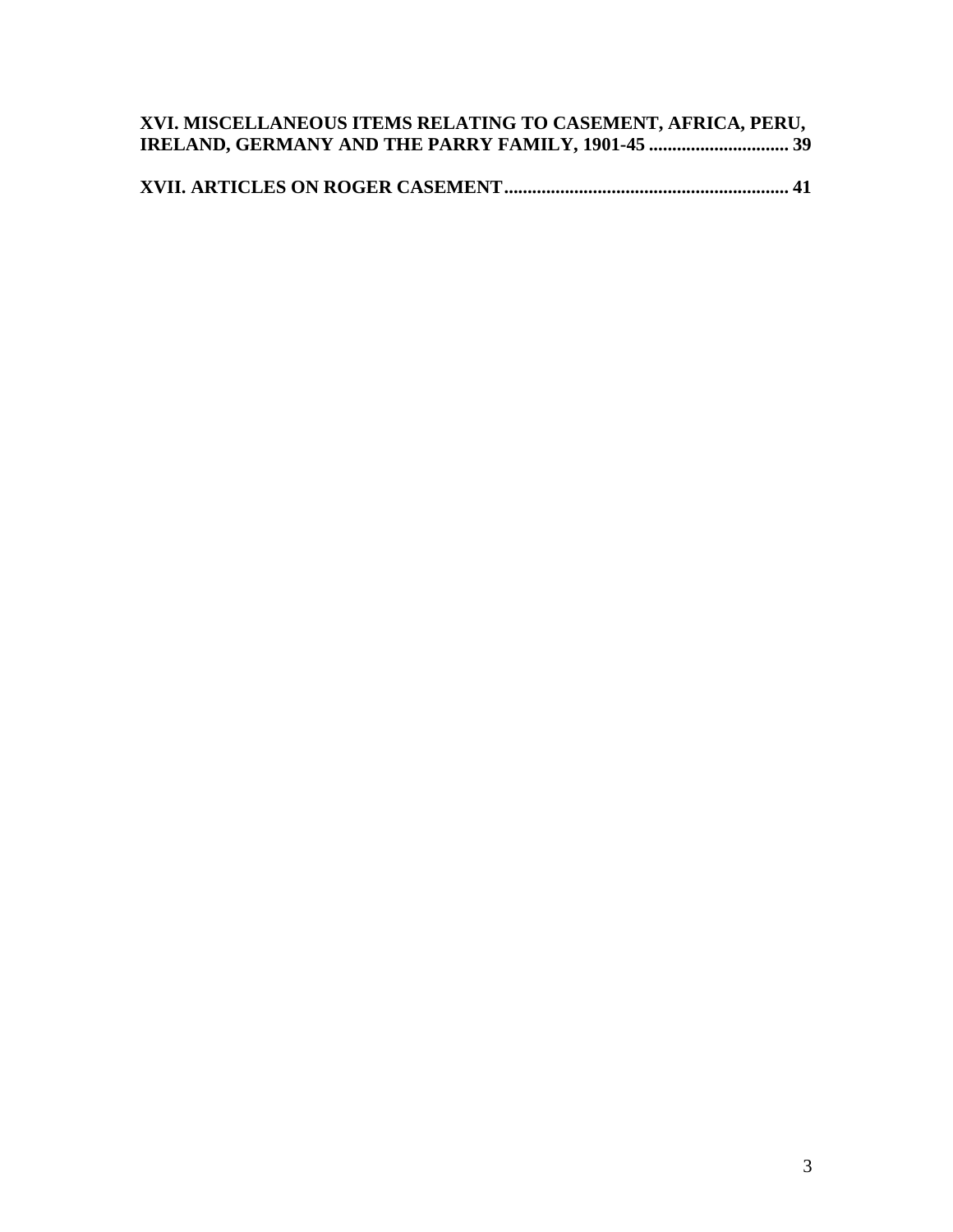# **I. LETTERS TO ROGER CASEMENT, 1895-1916.**

<span id="page-3-0"></span>Correspondence of Roger Casement, arranged in several series.

| MS 13,073/1     | Lady Helena Acland-Hood                                                                  | 1 letter; 2 Nov. 1913   |
|-----------------|------------------------------------------------------------------------------------------|-------------------------|
|                 | Juan Alizoi                                                                              | 1 letter; 31 Oct. 1910  |
|                 | Allison & Co                                                                             | 1 letter; 1 Sep. 1913   |
|                 | <b>B.</b> Alston                                                                         | 2 letters; 1907         |
|                 | <b>American Consular Service</b>                                                         | 1 letter; 20 March 1915 |
|                 | Capt. L.C. Arbuthnot                                                                     | 1 letter; 5 Oct. 1911   |
|                 | John Campbell, 9 <sup>th</sup> and 2 <sup>nd</sup> Duke of Argyll, with Casement's draft |                         |
|                 | reply                                                                                    | 2 items; July 1905      |
| MS 13,073 /2 i  | Sir W. Baillie-Hamilton                                                                  | 3 letters; 1905         |
|                 | C. Barclay                                                                               | 1 letter; 16 Feb. 1907  |
|                 | <b>Brian Barry</b>                                                                       | 1 letter; 1 July 1910   |
|                 | R. Barry O'Brien                                                                         | 2 letters; undated      |
|                 | W. Bell                                                                                  | 3 letters; 1912-1913    |
|                 | C. M. Bennett                                                                            | 1 letter; 29 March 1912 |
|                 | R. J. Bennett                                                                            | 1 letter; 15 Aug. 1910  |
|                 | R. I. Best                                                                               | 1 letter; 15 Sep. 1905  |
| MS 13,073 /2 ii | P. Bigelow                                                                               | 3 letters; 1908-1913    |
|                 | Frederick Bishop                                                                         | 2 letters; 1910         |
|                 | William Blackwood                                                                        | 1 letter; 4 Sep. 1905   |
|                 | George M. Booth                                                                          | 2 letters; 1 July 1911  |
|                 | Booth & Co.                                                                              | 1 letter; 29 April 1911 |
|                 | <b>Booth Line</b>                                                                        | 1 letter; 28 June 1911  |
|                 | <b>Bowles George, Nicholls</b>                                                           | 1 letter; 17 July 1905  |
|                 | Kathleen Boyd                                                                            | 1 letter; undated       |
| MS 13,073/3     | P. J. Bradley                                                                            | 1 letter; undated       |
|                 | J. J. R. Brock                                                                           | 1 letter; 24 July 1902  |
|                 | W. H. Brown                                                                              | 1 letter; 1 Nov. 1913   |
|                 | D. Brown                                                                                 | 1 letter; 10 Jan. 1913  |
|                 | H. R. F. Browne                                                                          | 1 letter; 20 March 1906 |
|                 | James Bryce                                                                              | 1 letter; 30 Jan. 1906  |
|                 | F. P. Byrne                                                                              | 1 letter; 23 May 1913   |
|                 | <b>Travers Buxton</b>                                                                    | 2 letters; 1911-1912    |
| MS 13,073/4 i   | <b>Ronald Campbell</b>                                                                   | 3 letters; 1912         |
|                 | A. Carnegie-Ross                                                                         | 4 letters; 1907-1912    |
|                 | David Carey                                                                              | 1 letter; 15 Feb. 1913  |
|                 | A. Ceffala                                                                               | 1 letter; 27 March 1905 |
|                 | <b>Arthur Chapman</b>                                                                    | 2 letters; 1907, 1909   |
|                 | T. Chambers                                                                              | 1 letter; 4 March 1911  |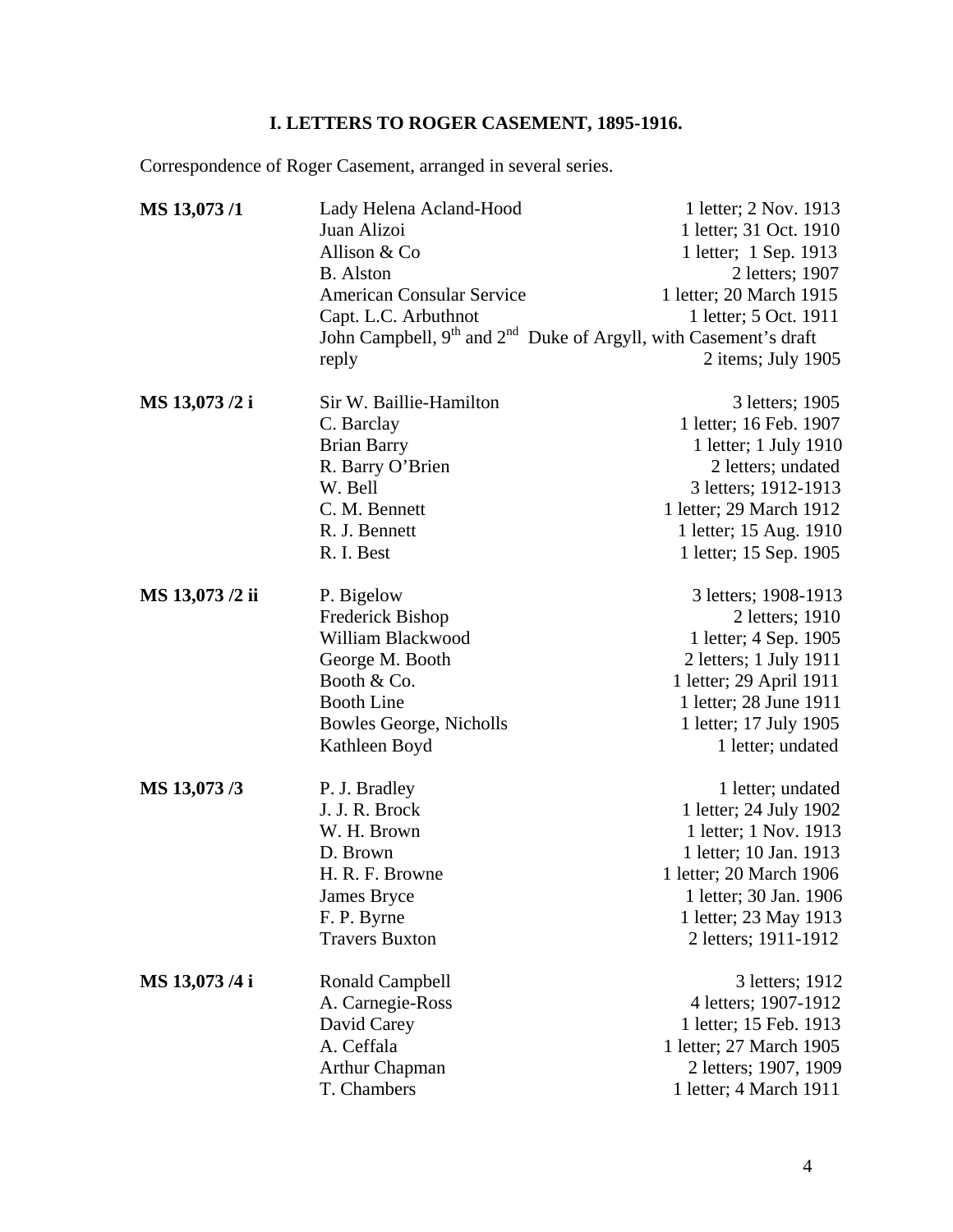|                 | <b>Erskine Childers</b>                                                                                                                                                                          | 1 letter; 29 Oct. 1913                                                                                                                                                                                                             |
|-----------------|--------------------------------------------------------------------------------------------------------------------------------------------------------------------------------------------------|------------------------------------------------------------------------------------------------------------------------------------------------------------------------------------------------------------------------------------|
| MS 13,073 /4 ii | W. A. Churchill<br>'Churton'<br>René Claparéde<br>Connemara School Fund etc.<br>Connradh na Gaeilge<br>Contemporary Review<br>Hans Coudenhove<br>Cornelius C. Cregan<br>R. B. Cunninghame Greham | 3 letters; 1907-1908<br>1 letter; 1913<br>1 letter; 16 May 1904<br>4 letters; c.1913<br>2 letters; 1908<br>1 letter; 9 Sep. 1913<br>2 letters; 1901, 1913<br>1 letter; 14 Jan. 1914<br>1 letter; 22 July 1912                      |
| MS 13,073/5     | H. P Dean<br>Charles V. Dilke<br><b>Margaret Dobbs</b><br>R. Donovan<br>[F.] Drummond<br>[K.] Drummond<br>Arthur J. Duff<br>James Duggan, N.T.<br>Mary Dunlop-Williams                           | 1 letter; 6 Nov. 1901<br>4 letters; 1904-1906<br>2 letters; undated<br>2 letters; 1905-1906<br>1 letter; 26 Feb. 1912<br>1 letter; 27 July 1912<br>1 letter; 28 Oct. 1907<br>1 letter; 22 Aug. 1912<br>2 letters; 1902 and undated |
| MS 13,073 /6 i  | The Economist<br>J. E. Ellery<br>R. A. Everett<br>Julian Fabre<br>Ffrench<br>Kate M. A. Ffrench<br>E. Fielding<br><b>Henry Foley</b>                                                             | 1 letter; 10 July 1911<br>1 letter; 5 Dec. 1907<br>1 letter; 11 Dec. 1903<br>1 letter; 17 Jan. 1911<br>2 letters; 1912<br>2 letters; 1905<br>1 letter; 9 Aug. 1912<br>1 letter; 20 Oct. 1901                                       |
| MS 13,073 /6 ii | <b>Lawson Forfeitt</b><br>Fortnightly Review<br><b>Walter Fox</b><br>Edw. Fry                                                                                                                    | 3 letters; 1904, 1910<br>2 letters; 1913<br>4 letters; 1910-1911<br>1 letter; 30 Aug. 1912                                                                                                                                         |
| MS 13.073 /7 i  | St. John Gaffney<br>Hal. L. Gielgud<br>G. P. Gooch<br><b>Martin Gosselin</b><br><b>Charlotte Graham-Toler</b><br>J. R. Green<br>[Alice Stopford] Green                                           | 1 letter; [1915]<br>3 letters; 1912-1913<br>1 letter; undated<br>2 letters; [1903]<br>3 letters; [1904]<br>2 notes from his letters made c.1913<br>1 telegram; 2 Dec. 1913                                                         |
| MS 13,073 /7 ii | <b>Edward Grey</b><br>Arthur Griffith                                                                                                                                                            | 1 telegram; 5 Feb. 1911<br>1 letter; 20 Aug. 1908                                                                                                                                                                                  |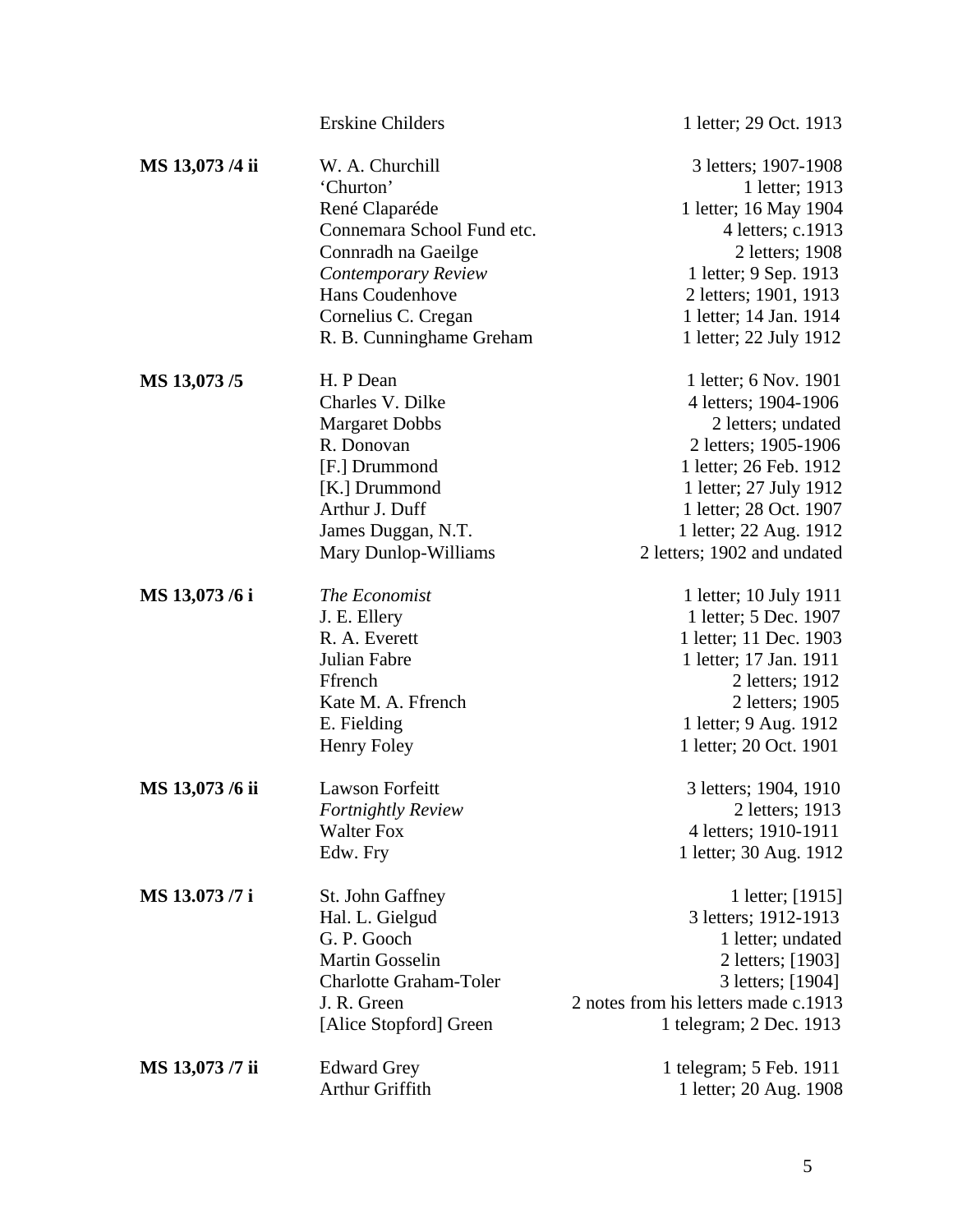|                  | - Grigg                           | 1 letter; 8 July 1912   |
|------------------|-----------------------------------|-------------------------|
|                  | Frank Gritton (F.C.)              | 1 letter; 25 Aug. 1906  |
|                  | John Gritton (F.C.)               | 1 letter; 21 July 1911  |
|                  | <b>Gustav Grunek</b>              | 3 letters; 1908         |
|                  | Stephen Gwynn                     | 3 letters; undated      |
| MS 13,073 /8 i   | W. Haggard                        | 1 letter; 10 March 1913 |
|                  | <b>Ernest Hambloch</b>            | 4 letters; 1913         |
|                  | Nina Hamilton                     | 4 letters; 1911-1912    |
|                  | J. Hanley-Williams                | 1 letters; 8 Nov. 1901  |
|                  | John H. Harris                    | 1 letter; undated       |
|                  | H. B. Harrison                    | 1 letter; 8 Sep. 1910   |
| MS 13,073/8 ii   | T. H. Harte                       | 2 letters; 1911         |
|                  | P. Hayes                          | 1 letter; June 1907     |
|                  | Alice H. Henry                    | 1 letter; 26 Oct. 1913  |
|                  | Fr. Hicks                         | 1 letter; 22 Feb. 1911  |
|                  | Clement L. C. Hill                | 1 letter; 20 June 1911  |
|                  | $(J. J.)$ Hobson                  | 4 letters; 1911         |
|                  | Máire, Bean Artuir Hutton         | 2 letters; 1906-1907    |
| MS 13,073/9      | Home Office/S. A. Harris          | 1 letter; 20 June 1911  |
|                  | - Hone                            | 1 letter; undated       |
|                  | Robert Hunter, Soir.              | 1 letter; 29 Nov. 1913  |
|                  | [M. Huxton]                       | 1 letter; undated       |
|                  | <b>Irish Society of Sheffield</b> | 1 letter; 28 Feb. 1914  |
|                  | G. H. Jessop                      | 1 letter; 5 Nov. 1913   |
|                  | Carnegy Johnson                   | 1 letter; 19 July 1912  |
|                  | [A] King Harding                  | 3 letter; 1912          |
|                  | Thomas A. Kelly                   | 1 letter; 27 June 1913  |
|                  | Lawrence J. Kettle                | 1 letter; 11 Jan. 1914  |
|                  | Henry J. King, bankers            | 3 letters; 1905         |
| MS 13,073/10 i   | Padraic Langan                    | 1 letter; 3 Sep. 1915   |
|                  | Algernon Law                      | 1 letter; 18 Dec. 1912  |
|                  | Hugh Law                          | 3 letters; 1905, 1912   |
|                  | Water Legge                       | 2 letters; 1912         |
|                  | $[E. H. J.]$ Leslie $(F.C.)$      | 2 letters; 1911-1912    |
|                  | Lever Bros Ltd.                   | 2 letters; 1911         |
|                  | Mary Logan                        | 1 letter; undated       |
|                  | London Female Guardian Society    | 1 letter; 3 Nov. 1904   |
| MS 13,073 /10 ii | P. Magill                         | 1 letter; 28 April 1904 |
|                  | J. V. Mainnhan                    | 1 letter; 24 March 1912 |
|                  | Manchester Guardian               | 1 letter; 17 Oct. 1912  |
|                  | F. B. Meyer                       | 2 letters; 1912         |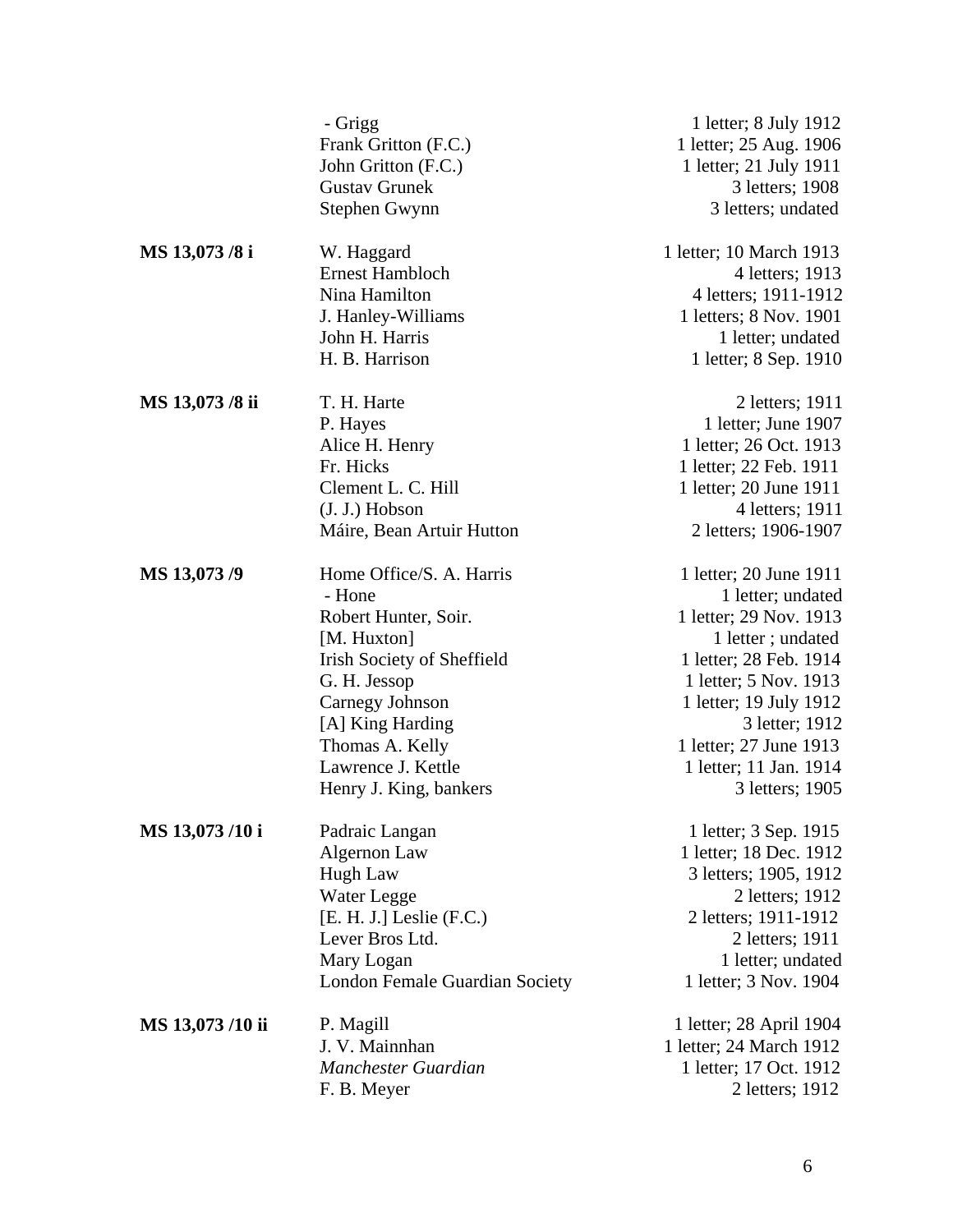|                  | Kuno Meyer                                  | 2 letters; 1915-1916     |
|------------------|---------------------------------------------|--------------------------|
|                  | Marion F. Michell                           | 2 letters; 1912          |
|                  |                                             |                          |
| MS 13,073/11     | E. R. McClintock-Dix                        | 3 letters; 1912-1913     |
|                  | <b>Barbara McDonnell</b>                    | 1 letter; 1 Dec. 1904    |
|                  | [L] MacGiolla Bride                         | 1 letter; 28 Aug. 1907   |
|                  | Helen MacNaghten                            | 3 letters; 1913          |
|                  | [Eoin] MacNeill                             | 1 telegram; 15 Jan. 1914 |
|                  | [Edward] Martyn                             | 1 letter; 10 Dec. 1913   |
| MS 13,073/12 i   | <b>National Literary Society</b>            | 1 letter; 30 Sep. 1905   |
|                  | <b>National Review</b>                      | 1 letter; 28 Aug. 1905   |
|                  | Nationalities and Subject Races Committee   | 1 letter; 6 Feb. 1914    |
|                  | John Nelson                                 | 3 letters; 1913          |
|                  | [Livia] Nelson                              | 1 letter; 3 Nov. 1913    |
|                  | New Age                                     | 1 letter; 3 Oct. 1913    |
|                  | New York Ledger                             | 1 letter; 26 June 1895   |
|                  |                                             |                          |
| MS 13,073/12 ii  | Úna Ní Fhaircheallaigh                      | 1 letter; 22 June 1911   |
|                  | Íde Ní Néill                                | 5 letters; 1904          |
|                  | Nineteenth Century and After                | 2 letters; 1913          |
|                  | F. Nordenflycht                             | 1 letter; 8 [ ] 1910     |
|                  | Alfred Harmsworth, 1st Viscount Northcliffe | 2 letters; 1912          |
|                  | Northern Banking Co.                        | 1 letter; 27 Sep. 1905   |
| MS 13,073/13 i   | J. C. O'Boyce                               | 1 letter; 28 April 1904  |
|                  | Hugh O'Duffy                                | 1 letter; 9 June 1908    |
|                  | $E - O$ hArgáin                             | 1 letter; 20 Dec. 1913   |
|                  | T. O'Neill Lane                             | 1 letter; 12 Nov. 1909   |
|                  | [O'Neily/O'Neill]                           | 4 letters; 1905, 1911    |
| MS 13,073/13 ii  | O'Reilly                                    | 1 telegram; 21 Sep. 1911 |
|                  | Francis H. Orpen                            | 2 letters; 1905, 1913    |
|                  | P. P. O'Sullivan                            | 1 letter; 28 June 1913   |
|                  | Dr. O'Sullivan-Beare                        |                          |
|                  |                                             | 1 letter; 14 Oct. 1907   |
| MS 13,073/13 iii | Patriotic League for Britons Overseas       | 1 letter; 29 Oct. 1914   |
|                  | George Pauling                              | 3 letters; 1912          |
|                  | Syney S. Pawling                            | 7 letters; 1911-1912     |
|                  | P. H. Pearse                                | 1 letter; 15 June 1911   |
|                  | <b>Eustace Percy</b>                        | 1 letter; 22 Oct. 1912   |
|                  | Peruvian Amazon Co. Ltd.                    | 3 letters; 1911          |
|                  | <b>Sir Constantine Phipps</b>               | 2 letters; 1903          |
|                  | [Geo. H. Picknell]                          | 3 letters; [1908-1909]   |
|                  | M. Pugh                                     | 1 letter; [1913]         |
|                  | <b>Fred Puleston</b>                        | 1 letter; 25 Sep. 1911   |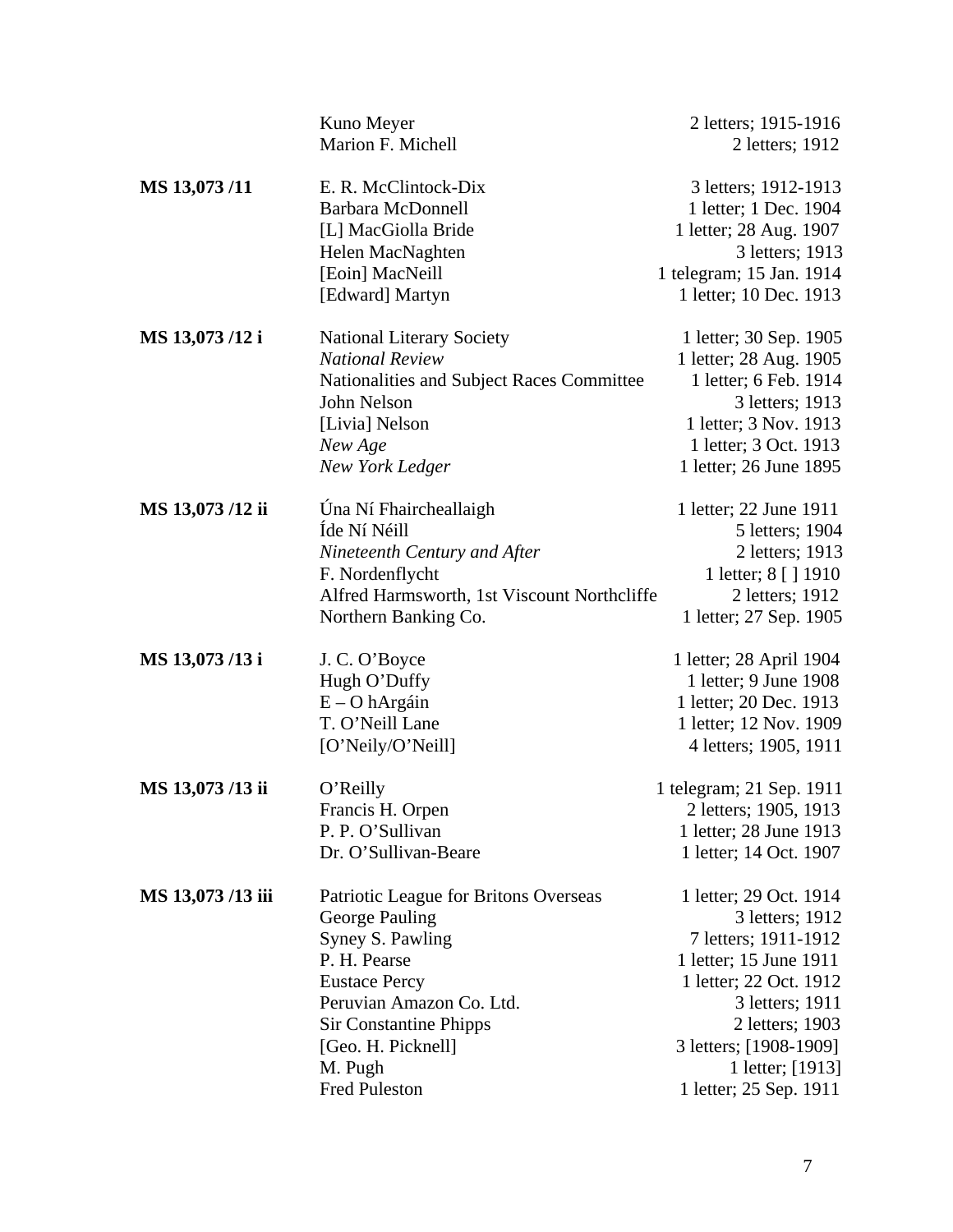| MS 13,073/14     | Louise C. Reid                           | 1 letter; 30 March 1908   |
|------------------|------------------------------------------|---------------------------|
|                  | Review of Reviews/ W. T. Stead           | 1 letter; 30 Jan. 1905    |
|                  | C. B. Rhind                              | 1 letter; 21 Feb. 1908    |
|                  | <b>James Frederick Roberts</b>           | 2 letters; 1904           |
|                  | Joseph Robinson                          | 1 letter; 15 May 1911     |
|                  | Royal Commission on the Civil Service    | 1 letter; April 1914      |
|                  | E. P. S. Roupell                         | 2 letters; 1907           |
|                  | I. Russell Gubbins                       | 1 letter; 6 July 1911     |
|                  | Michael J. Ryan                          | 2 letters; 1913           |
|                  |                                          |                           |
| MS 13,073/15     | F. Leo Sambrook                          | 1 letter; 8 Nov. 1912     |
|                  | [A.S.] Sandall                           | 1 letter; 22 Nov 1907     |
|                  | School of Irish Learning                 | 1 letter; 5 Jan. 1906     |
|                  | C. P. Scott                              | 1 letter; undated         |
|                  | E. M. Coleden Sickert                    | 1 letter; 27 July 1911    |
|                  | Reginald J. Smith                        | 2 letters; 1912           |
|                  | E. D. Snowdon                            | 1 letter; 4 Nov. 1908     |
|                  | Spender                                  | 1 telegram; 7 Oct. 1913   |
|                  | <b>Thomas Taggart</b>                    | 2 telegrams; 1913         |
|                  | Minnie Tanner                            | 1 telegram; 27 April 1908 |
|                  | Riobárd Un Fhloinn                       | 1 telegram; 21 Oct. 1909  |
|                  |                                          |                           |
| MS 13,073/16 i   | A. G. Vansittart                         | 2 telegrams; 1907         |
|                  | <b>Thomas Walker</b>                     | 1 telegram; 13 Dec. 1912  |
|                  | I. Walter                                | 4 letters; 1912           |
|                  | Seumas Ward                              | 1 letter; 24 Nov. 1912    |
| MS 13,073/16 ii  | William Warden                           | 5 letters; 1911, 1913     |
|                  | <b>Chester Watney</b>                    | 3 letters; 1912           |
|                  |                                          |                           |
| MS 13,073/16 iii | H. Grant Watson                          | 1 letter; 17 Sep. 1912    |
|                  | Mary Walters                             | 1 letter; 13 May 1911     |
|                  | Alfred Webb                              | 1 letter; 12 Aug. 1905    |
|                  | Jonah C. Wedgewood                       | 1 letter; 5 April 1912    |
|                  | <b>Westminster Gazette</b>               | 1 letter; 7 Oct. 1913     |
|                  | <b>White Star Line</b>                   | 3 letters; 1912           |
| MS 13,073/16 iv  | Captain J. R. White                      | 1 letter; 17 Nov. 191[]   |
|                  | Pat Wilkinson                            | 1 letter; 8 June 1913     |
|                  | World's Work and Play                    | 1 letter; 24 Nov. 1904    |
|                  | E. H. Young                              | 1 letter; 18 July 1912    |
|                  | [Count Arthur von] Zimmermann            | 1 letter; 1 Jan. 1905     |
|                  |                                          |                           |
| MS 13,073/17     | Letters from E. Seymour Bell; 10 letters |                           |
|                  | 1911-1912                                |                           |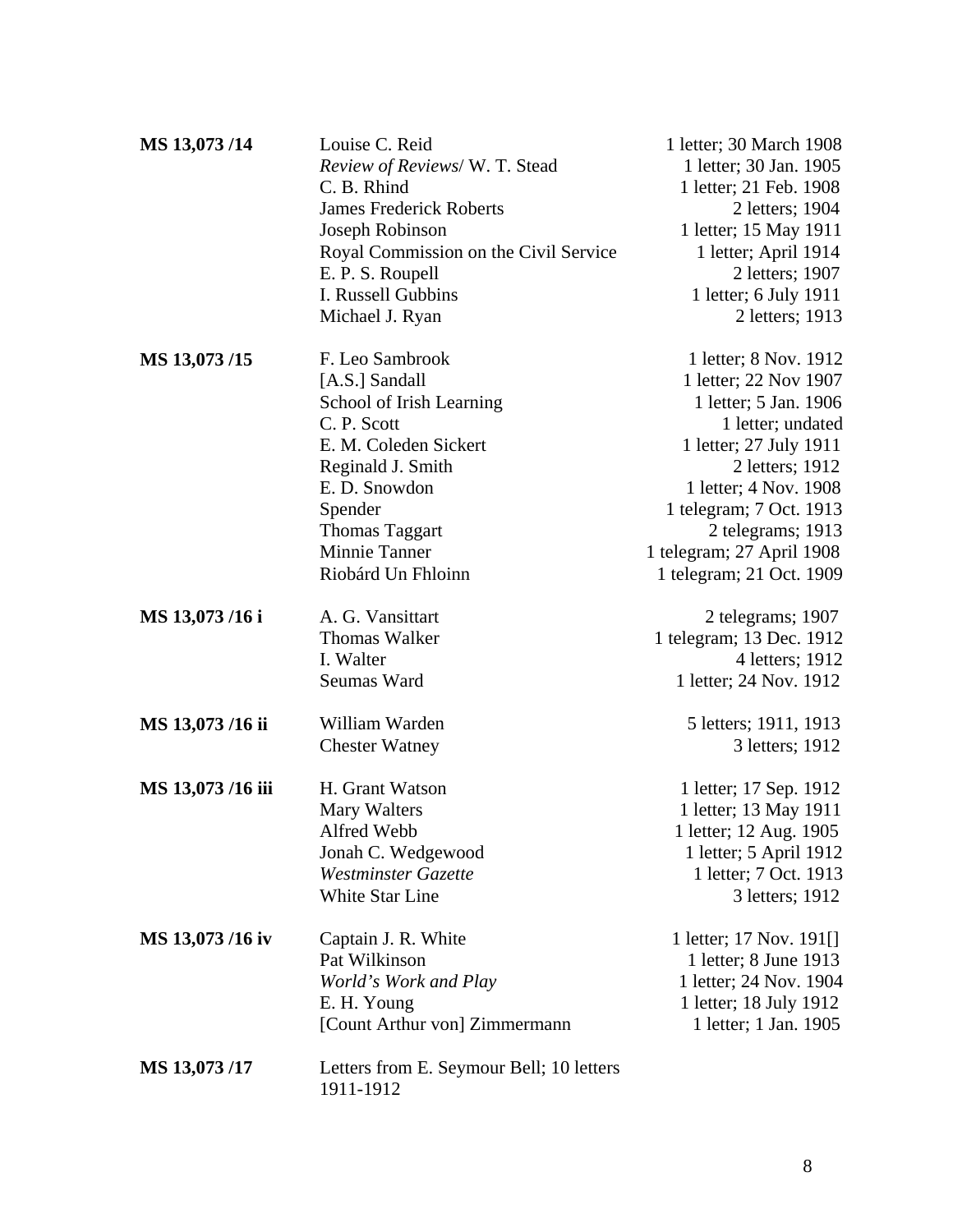| MS 13,073/18         | Letters from Harold Barbour; 5 letters<br>1913              |
|----------------------|-------------------------------------------------------------|
| MS 13,073/19         | Letters from A. C. Barnes; 12 letters<br>1911               |
| MS 13,073 /20 i-ii   | Letters from Louis H. Barnes; 25 letters<br>1911-13         |
| MS 13,073/21         | Letters from Eric Barrington; 4 letters<br>1903-06          |
| MS 13,073 /22 i      | Letters from Lord Beauchamp; 5 letters                      |
| MS 13,073 /22 ii     | Letters from Henry Farnell; 11 letters<br>1903-05           |
| MS 13,073 /23 i      | Letters from T. Fisher Unwin; 9 letters<br>1901, 1911-13    |
| MS 13,073 /23 ii     | Letters from R. H. Bertie; 8 letters<br>1911                |
| MS 13,073 /24 i      | Letters from H. L. Giegud; 8 letters<br>1910-12             |
| MS 13,073 /24 ii     | Letters from Manuel J. Birdwell; 11 letters<br>1912         |
| MS 13,073 /25 i      | Letters from T. H. Harte; 8 letters<br>1905-13              |
| MS 13,073 /25 ii     | Letters from Percy H. Browne; 10 items<br>1912              |
| MS 13,073 /26 i      | Letters from John Holt; 5 letters<br>1905, 1910-13          |
| MS 13,073 /26 ii-iii | Letters from William A. Cadbury; 23 letters<br>1907,1910-13 |
| MS 13,073 /27 i      | Letters from Douglas Hyde; 15 letters<br>c.1904-13          |
| MS 13,073 /27 ii     | Letters from Joseph Conrad; 5 letters                       |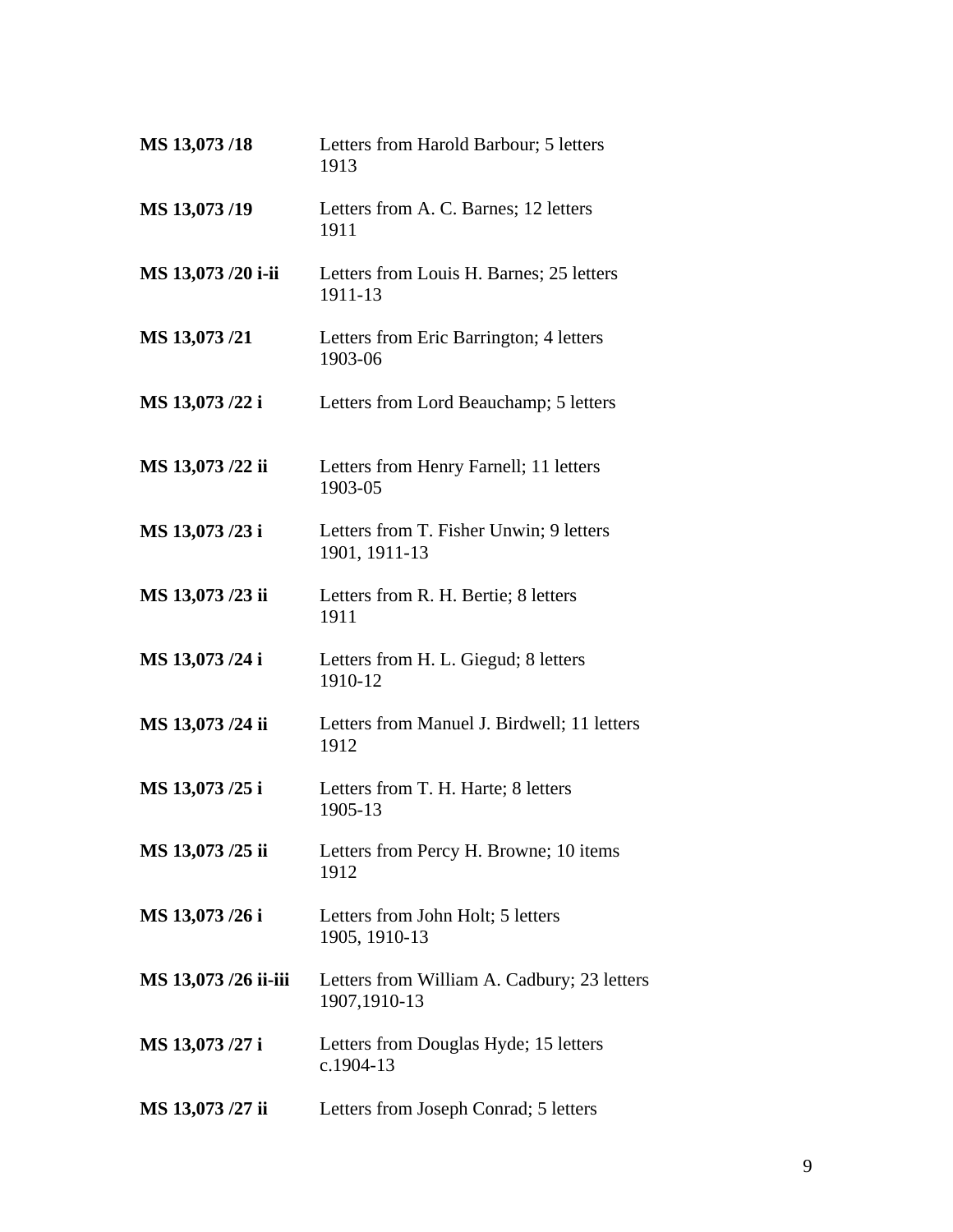1903-04

| MS 13,073 /28 i     | Letters from A. Mitchell Innes; 16 letters<br>1912                                         |
|---------------------|--------------------------------------------------------------------------------------------|
| MS 13,073 /28 ii    | Letters from A. Conan Doyle; 16 letters<br>1910-13                                         |
| MS 13,073 /29 i     | Letters from Alfred Emmott; 8 letters<br>1905-11                                           |
| MS 13,073/29 ii-iii | Letters from Lucien J. Jerome; 30 letters with associated newspaper<br>cuttings<br>1911-13 |
| MS 13,073 /30 i     | Letters from Lord Ennismore; 4 letters<br>1904                                             |
| MS 13,073 /30 ii    | Letters from Sir Harry H. Johnston; 10 letters<br>1905, 1909                               |
| MS 13,073/31 i      | Letters from L. E. Farquharson; 12 letters<br>undated                                      |
| MS 13,073/31 ii     | Letters from Joseph McGarrity; 5 letters<br>1915-16                                        |
| MS 13,073/32        | Letters from Louis Mallet; 7 letters<br>1906, 1911                                         |
| MS 13,073/33        | Letters from E. D. Morel; 17 letters<br>1905-06, 1910-13                                   |
| MS 13,073/34        | Letters from Henry W. Nevinson; 8 letters<br>1906, 1912-13                                 |
| MS 13,073 /35       | Letters from A. Nightingale; 7 letters<br>1904-10                                          |
| MS 13,073 /36 i-iii | Letters from Charles Roberts; 38 letters<br>1912-13                                        |
| MS 13,073 /37       | Letters from W. Rothenstein; 4 letters<br>1911, 1913                                       |
| MS 13,073/38        | Letters from Frederick Smith, S. J.; 7 letters<br>1911-12                                  |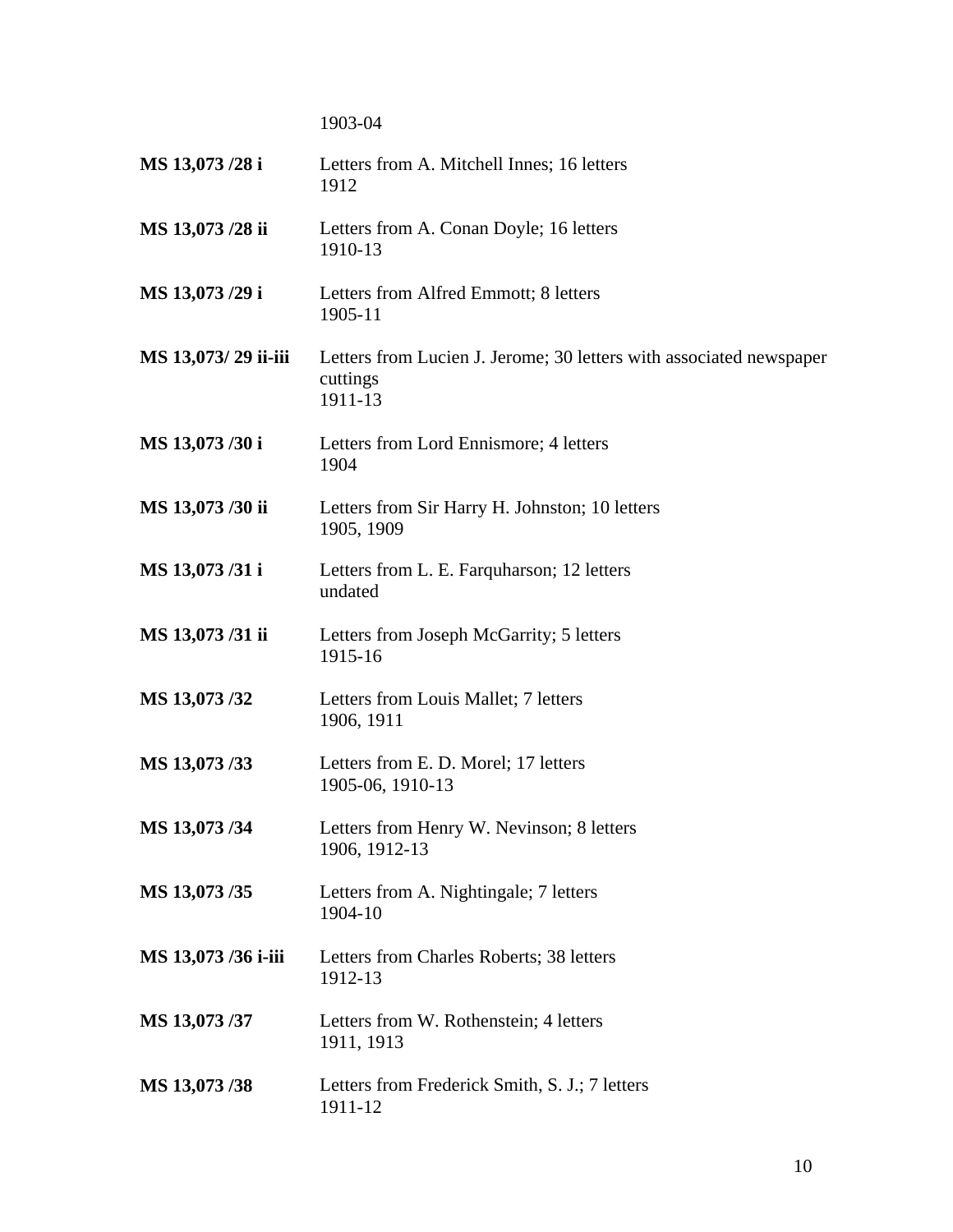| MS 13,073 /39        | Letters from Gerald Spicer; 8 letters<br>1903, 1911-12                                                   |                                                                                           |
|----------------------|----------------------------------------------------------------------------------------------------------|-------------------------------------------------------------------------------------------|
| MS 13,073 /40        | Letters from E. A. Stopford and J. G. B. Stopford; 5 letters<br>1905, 1911-13                            |                                                                                           |
| MS 13,073/41         | Letters from J. Stuart-Honer; 7 letters<br>1911                                                          |                                                                                           |
| MS 13,073 /42        | Letters from Williams Reccons Bank Ltd.; 15 letters<br>1907-08                                           |                                                                                           |
| MS 13,073 /43        | Letters from W. Tyrrell; 24 letters<br>1905-06, 1910-13                                                  |                                                                                           |
| MS 13,073 /44 i-viii | Letters from John Devoy; 8 letters<br>1915                                                               |                                                                                           |
| MS 13,073 /45 i-iii  | Letters from the Anti-slavery and Aborigines Protection Society; c.60<br>items<br>1910-13                |                                                                                           |
| MS 13,073 /46 i      | Letters from [Elizabeth Bannister] and Gertrude Bannister; 3 items<br>1913-14                            |                                                                                           |
| MS 13,073 /46 ii     | Letters from Count Gebhard von Blucher; 4 letters<br>1904-05                                             |                                                                                           |
| MS 13,073 /46 iii    | H. W. Boehm<br>V. H. L. Bosanquet<br>Lady [Augusta Crichton-Stuart, Marchioness of] Bute 3 letters; 1913 | 1 letter; undated<br>1 letter; 31 July 1910                                               |
| MS 13,073 /46 iv     | Letters from William A. Cadbury; 5 letters<br>1912-13                                                    |                                                                                           |
| MS 13,073 /46 v      | Fanny N. Casement<br>A. W. Clarke<br>Hans Coudenhove<br>'Cricket', British Legation Sofia                | 1 letter; 15 June 1904<br>1 letter; [1905]<br>2 letters; 1912-13<br>3 letters; 1905, 1912 |
| MS 13,073 /46 vi     | Letters from Adler Christiansen; 3 letters<br>1915                                                       |                                                                                           |
| MS 13,073 /46 vii    | Daily Mail<br>James A. Daniel                                                                            | 1 telegram; 7 Aug. 1912<br>1 telegram; 1908                                               |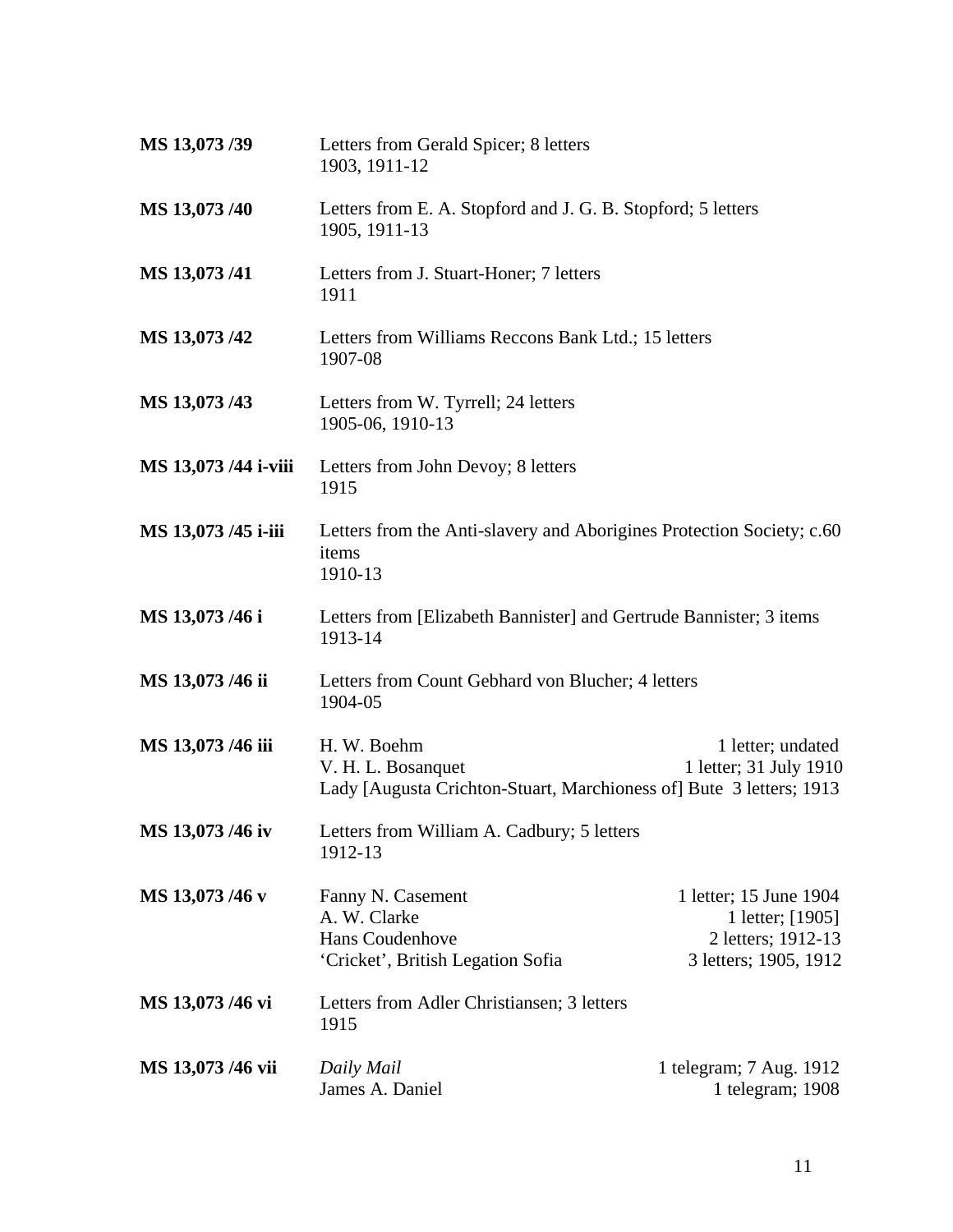|                    | Randell Davidson, Archbishop of Canterbury        |                                                   |
|--------------------|---------------------------------------------------|---------------------------------------------------|
|                    |                                                   | 5 telegrams with 2 replies from Casement; 1911-12 |
|                    | Mrs. Dryhurst                                     | 1 letter; 29 April 1915                           |
| MS 13,073 /46 viii | L. E. Farquharson                                 | 1 letter; undated                                 |
|                    | Foreign Office                                    | 2 letters; 1907, 1912                             |
|                    | T. J. M. Gaffney                                  | 1 letter; 24 March 1915                           |
|                    | J. D. Gregory (F.C.)                              | 1 letter; 7 Jan. 1912                             |
| MS 13,073 /46 ix   | Letters from T. J. Gilmore; 10 letters<br>1904-13 |                                                   |
| MS 13,073 /46 x    | <b>Hammond and Richards</b>                       | 1 letter; 12 June 1902                            |
|                    | F. H. Hebblethwaite (F.C.)                        | 1 letter; 22 April 1912                           |
|                    | F. W. Hirst                                       | 1 letter; 19 July 1911                            |
|                    | [Bulmer Hobson]                                   | 1 letter; undated                                 |
|                    | John Holt                                         | 2 letters; 1911, 1913                             |
| MS 13,073 /46 xi   | <b>Lady Margaret Jenkins</b>                      | 1 letter; undated                                 |
|                    | <b>Arthur Kaye</b>                                | 1 letter; 6 Oct. 1912                             |
|                    | R. J. Kennedy                                     | 1 letter; 20 Oct. 1912                            |
|                    | [P. O.] Lugard                                    | 1 letter; 18 July 1911                            |
| MS 13,073 /46 xii  | Sir Claude MacDonald                              | 1 letter; 17 Jan. 1914                            |
|                    | J. G. Swift MacNeill                              | 1 letter; undated                                 |
|                    | [Ada MacNeill]                                    | 2 letters; 1905, 1912                             |
|                    | J. K. MacGuire                                    | 1 letter; Feb. 1915                               |
| MS 13,073 /46 xiii | R. J. Meiklejohn                                  | 1 letter; 20 June 1911                            |
|                    | E. D. Morel                                       | 2 letters; 1904, 1913                             |
|                    | J. H. Morgan                                      | 1 letter; 24 Aug. 1913                            |
|                    | <b>Richard Morten</b>                             | 1 letter; undated                                 |
| MS 13,073 /46 xiv  | <b>Baron Nisco</b>                                | 1 letter; 15 Dec. 1903                            |
|                    | Northern Whig                                     | 1 telegram; 8 Aug. 1912                           |
|                    | Notes & Queries                                   | 1 item; 15 Oct. 1904                              |
|                    | [Lucius H. O'Brien]                               | 1 letter; undated                                 |
|                    | Seamus O'Barra                                    | 2 letters; undated, 1909                          |
|                    | O'Neill<br>$\overline{a}$                         | 1 letter; 18 Oct. 1908                            |
| MS 13,073 /46 xv   | <b>Alfred Parminter</b>                           | 3 letters; 1905                                   |
|                    | 'Pincers'                                         | 1 telegram; 25 Sep. 1905                          |
|                    | <b>Horace Plunkett</b>                            | 1 letter; undated                                 |
|                    | <b>Beresford Potter</b>                           | 1 letter; 25 Dec. 1912                            |
|                    | W. J. Robertson                                   | 1 letter; 8 April 1911                            |
|                    | <b>Ernest Roupell</b>                             | 1 letter; undated                                 |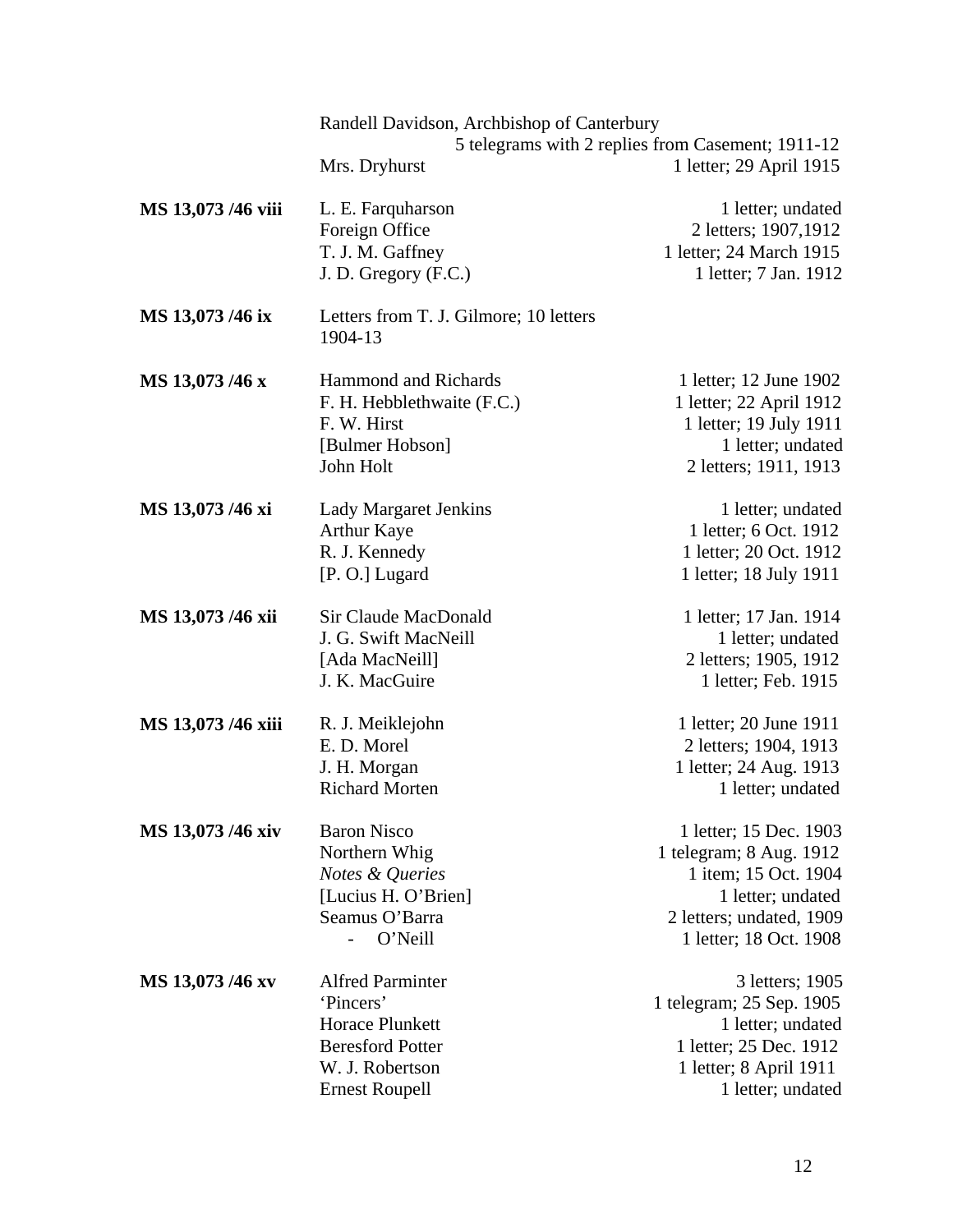| MS 13,073 /46 xvi   | 'Shelagh'<br>W. W. Skilbeck                                                  | 3 letters; undated, 1912<br>1 letter; 20 Oct. 1913 |
|---------------------|------------------------------------------------------------------------------|----------------------------------------------------|
| MS 13,073 /46 xvii  | Eva Symons<br>Letters from unidentified correspondence; 5 letters<br>undated | 1 letter; 11 Feb. 1908                             |
| MS 13,073 /46 xviii | Letters from unidentified correspondence; 8 letters<br>1892, 1904-09         |                                                    |
| MS 13,073 /46 xix   | Letters from unidentified correspondence; 12 letters<br>1910-15              |                                                    |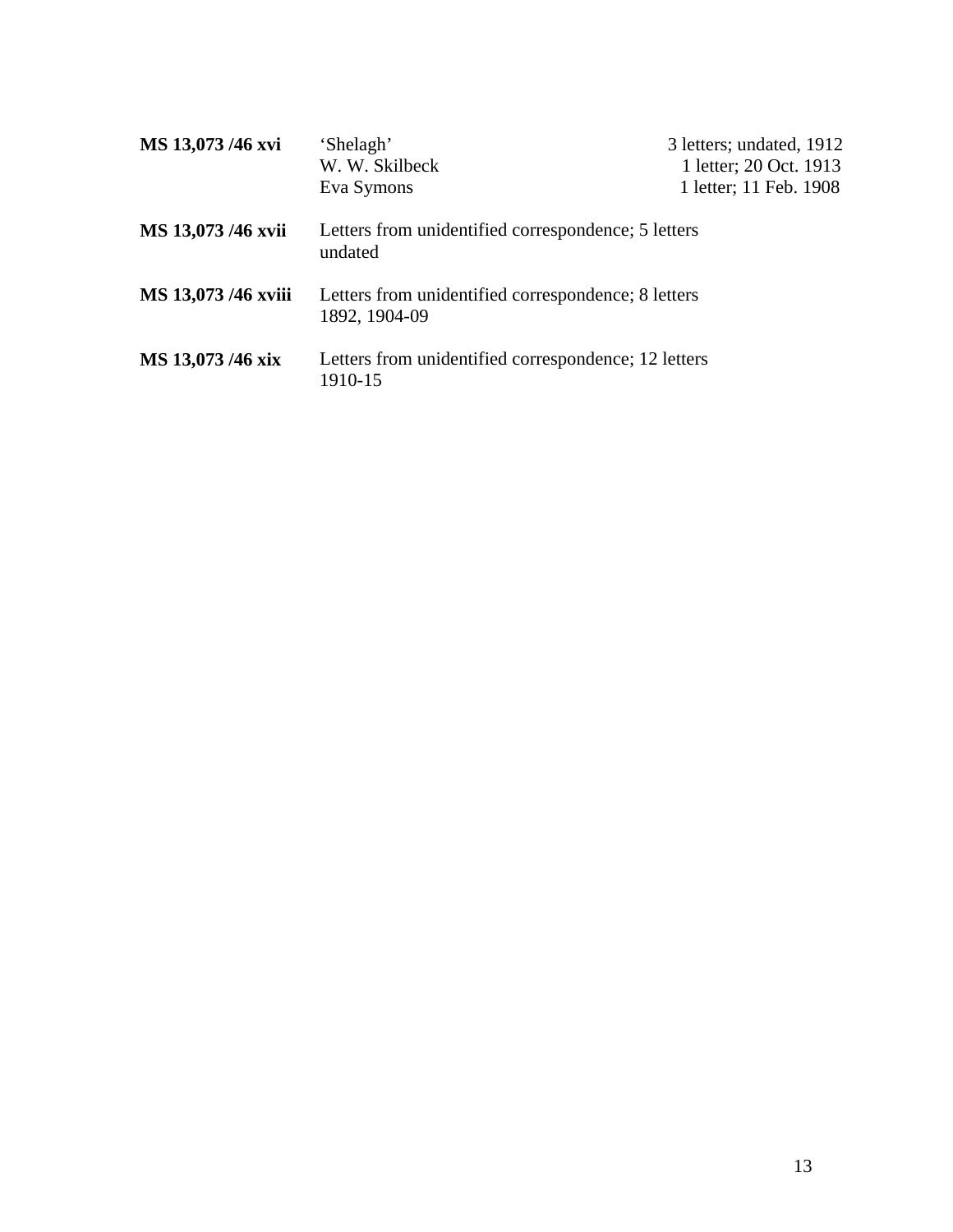#### <span id="page-13-0"></span>**II. LETTERS FROM ROGER CASEMENT TO HIS COUSIN GERTRUDE BANNISTER (MRS. SIDNEY PARRY), 1889-1915**

**MS 13,074 /1 i** Letters 1889-98; 14 letters 1889-98 **MS 13,074 /1 ii** Letters 1900-03; 17 letters 1900-03 **MS 13,074 /2 i** Letters 1904; 13 letters 1904 **MS 13,074 /2 ii** Letters 1905; 18 letters 1905 **MS 13,074 /3 i** Letters Feb. – June 1906; 17 letters 1906 **MS 13,074 /3 ii** Letters July – Dec. 1906; 14 letters 1906 **MS 13,074 /4 i** Letters Jan. – June 1907; 17 letters 1907 **MS 13,074 /4 ii** Letters July – Nov. 1907; 9 letters 1907 **MS 13,074 /5 i** Letters Jan. – May 1908; 10 letters 1908 **MS 13,074 / 5 ii** Letters June – Dec. 1908; 12 letters 1908 **MS 13,074 /6 i** Letters 1909; 14 letters 1909 **MS 13,074 /6 ii** Letters 1910; 10 letters 1910 **MS 13,074 /7 i** Letters 1911; 15 letters 1911 **MS 13,074 /7 ii** Letters Jan. – Aug. 1912; 13 letters 1912 **MS 13,074 /7 iii** Letters Sep. – Dec. 1912; 10 letters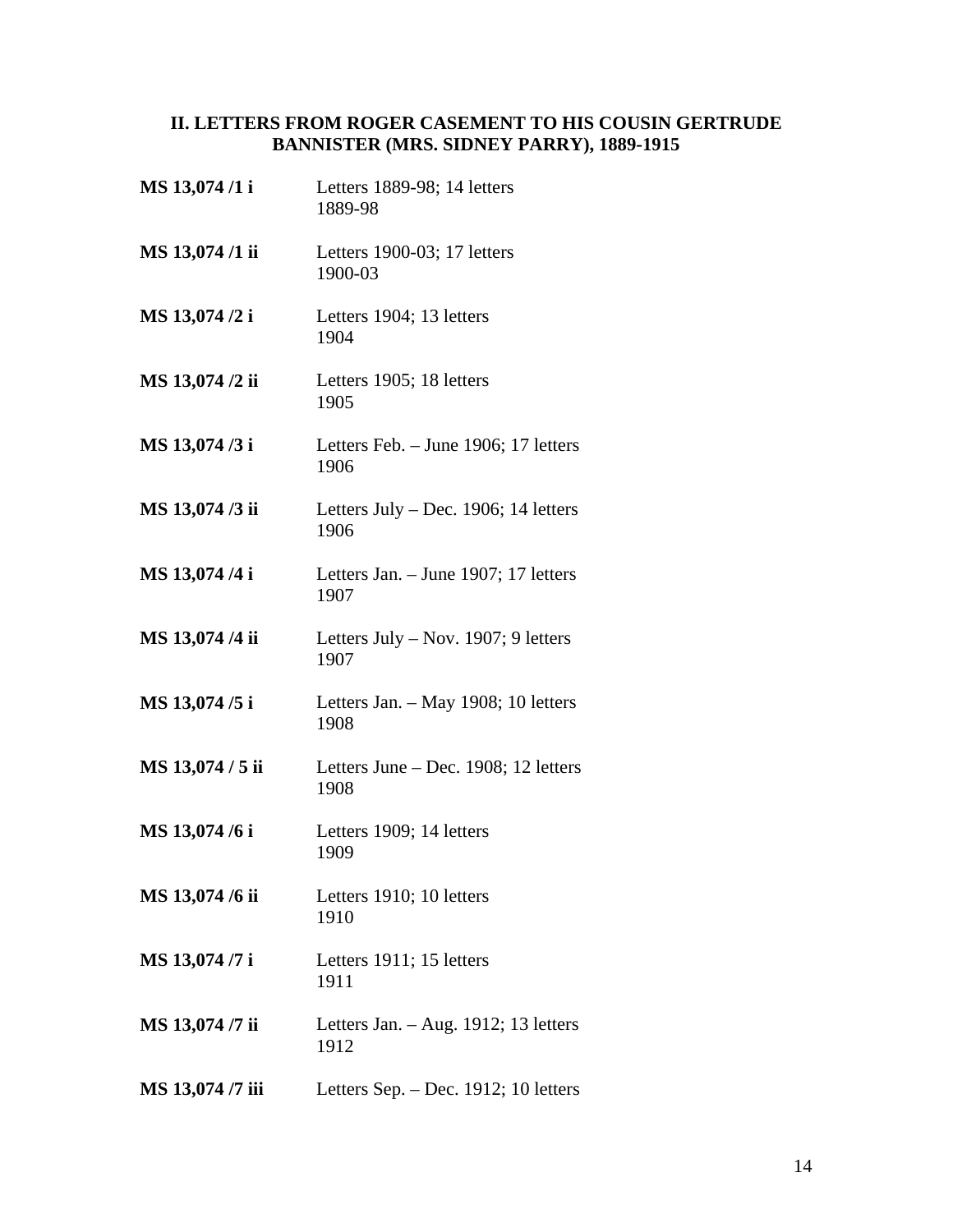1912

| MS 13,074 /8 i  | Letters Jan. - July 1913; 22 letters<br>1913             |
|-----------------|----------------------------------------------------------|
| MS 13,074 /8 ii | Letters Aug. $-$ Dec. 1913; 19 letters<br>1913           |
| MS 13,074 /9 i  | Letters 1914; 17 letters<br>1914                         |
| MS 13,074 /9 ii | Letters March 1915; 1 letter<br>1915                     |
| MS 13,074/10 i  | Undated letters with addresses; 12 letters<br>undated    |
| MS 13,074/10 ii | Undated letters with no addresses; 22 letters<br>undated |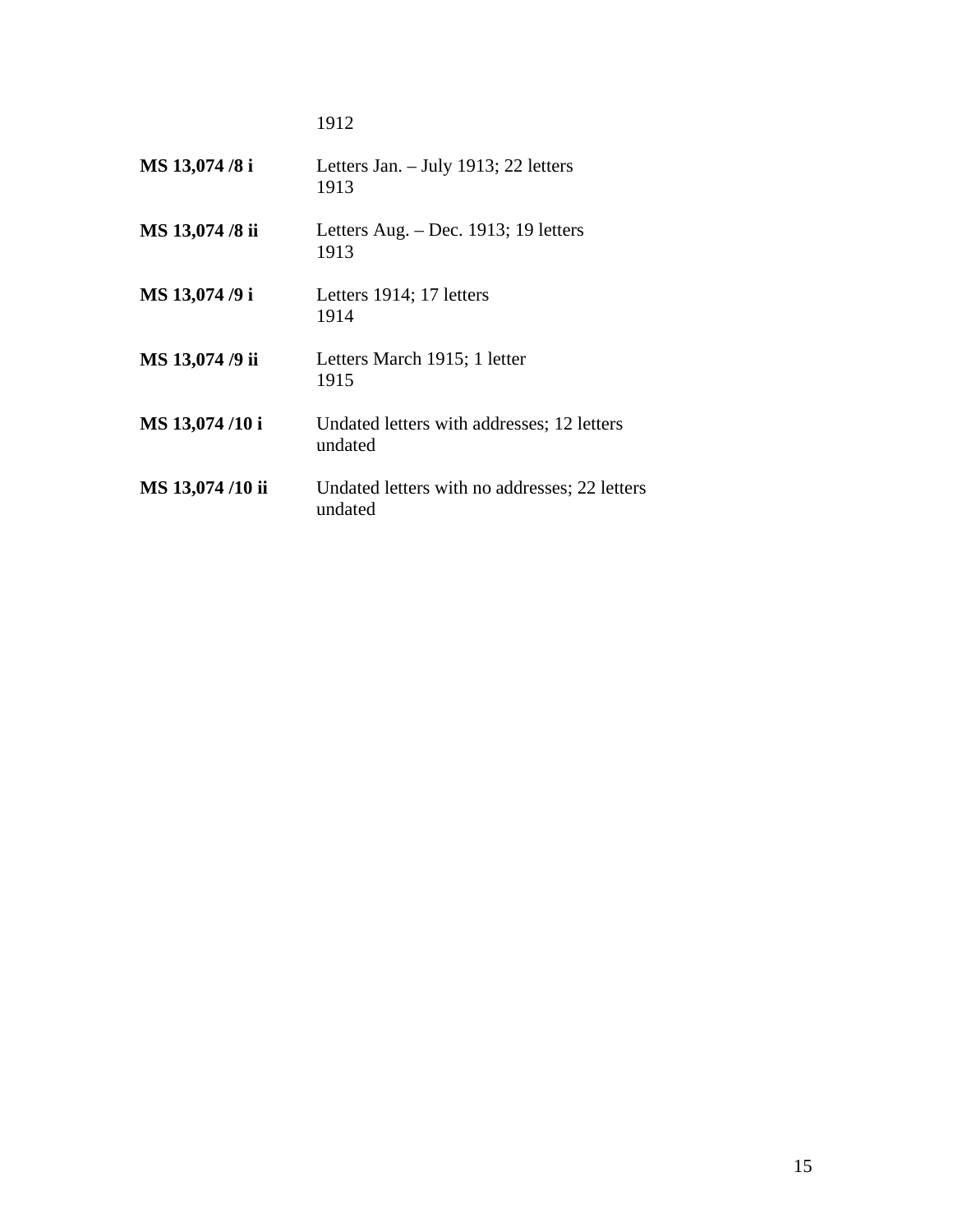### <span id="page-15-0"></span>**III. LETTERS PRINCIPALLY TO GERTRUDE BANNISTER (MRS SIDNEY PARRY), 1916-36**

Letters are to Gertrude Bannister unless otherwise stated, they are arranged by date.

| MS 13,075/1      | Dora [Sigerson] Shorter                              | 1 letter; undated               |
|------------------|------------------------------------------------------|---------------------------------|
|                  | <b>Brixton Prison</b>                                | 1 telegram; 20 May 1916         |
|                  | Henry W. Nevinson                                    | 2 letters; 10, 12 July 1916     |
|                  | George Bernard Shaw                                  | 1 letter; 12 July 1916          |
|                  | Queen Anne's School                                  | 7 letters; July 1916            |
|                  | E. Blackwell, Home Office                            | 1 letter; 2 Aug. 1916           |
|                  | E. F. Murnane to Sidney Parry                        | 1 letter; 30 Sep. 1916          |
|                  | Constance de Markiewicz                              | 1 letter; undated               |
|                  | Gertrude [Bannister] Parry                           | 1 incomplete letter; undated    |
| MS 13,075 /2 i   | W. A. Cadbury                                        | 1 letter; undated               |
|                  | Arthur Griffith                                      | 2 letters; 22 Jan. 191[7]       |
|                  | <b>Maurice Moore</b>                                 | 1 letter; 6 July 191[7]         |
|                  | H. W. Nevinson                                       | 1 letter; 25 Dec. 191[7]        |
|                  | G. Gaven Duffy [1 to Una Parry]                      | 2 letters; 1917                 |
|                  | <b>Wilfred Scawen Blunt</b>                          | 1 letter; 7 March 1917          |
|                  | [ ], Philadelphia                                    | 1 letter; 4 April 1917          |
|                  | <b>Charles Roberts</b>                               | 1 letter; 18 July 1917          |
|                  | Alice Stopford Green                                 | 2 letters; undated, 3 Nov. 1917 |
| MS 13,075 /2 ii  | <b>Clement Shorter</b>                               | 1 letter; 19 March 1918         |
|                  | Alice Stopford Green                                 | 3 letters; 1918-19              |
|                  | <b>Talbot Press</b>                                  | 1 letter; 8 May 1918            |
|                  | <b>Wilfred Scawen Blunt</b>                          | 1 letter; 9 May 1918            |
|                  | <b>Ottoline Morrell</b>                              | 1 letter; 9 May [1918]          |
|                  | <b>James Stephens</b>                                | 1 letters; 14 May 1918          |
|                  | E. F. Murnane to Sidney Parry                        | 1 letter; 25 July 1918          |
|                  | Eamonn De Valera                                     | 2 letters; March 1921           |
| MS 13,075 /2 iii | William J. Maloney                                   | 3 letters; 1932-34              |
|                  | Michael Francis Doyle                                | 2 letters; 1935                 |
|                  | John W. Dulanty                                      | 1 letter; 29 May 1935           |
|                  | George Bernard Shaw                                  | 1 letter; 24 June 1935          |
|                  | Gerry Allighan                                       | 1 letter; 13 March 1936         |
|                  | John Harris                                          | 1 letter; 15 April 1936         |
| MS 13,075 /2 iv  | Letter from Sorcha MacDermott, The Roger Casement    |                                 |
|                  | committee; 8 letters                                 |                                 |
|                  | 1935-6                                               |                                 |
| MS 13,075/3      | Letters from Una Parry to R. I. Best etc.; 9 letters |                                 |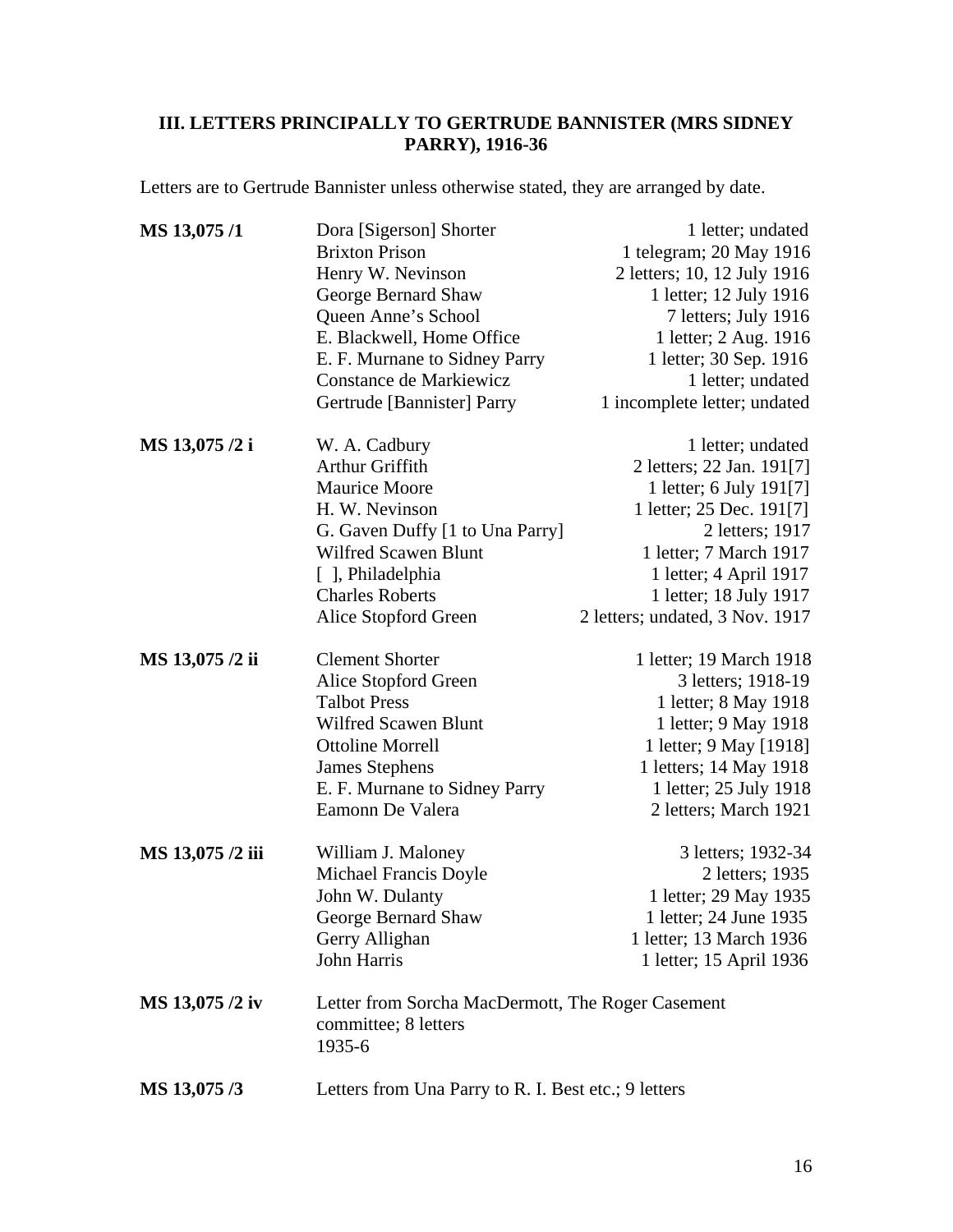1930, 1935-36

**MS 13,075 /4** Letters from Bea Casement and Nina Casement; 5 letters 1916, [1920] and undated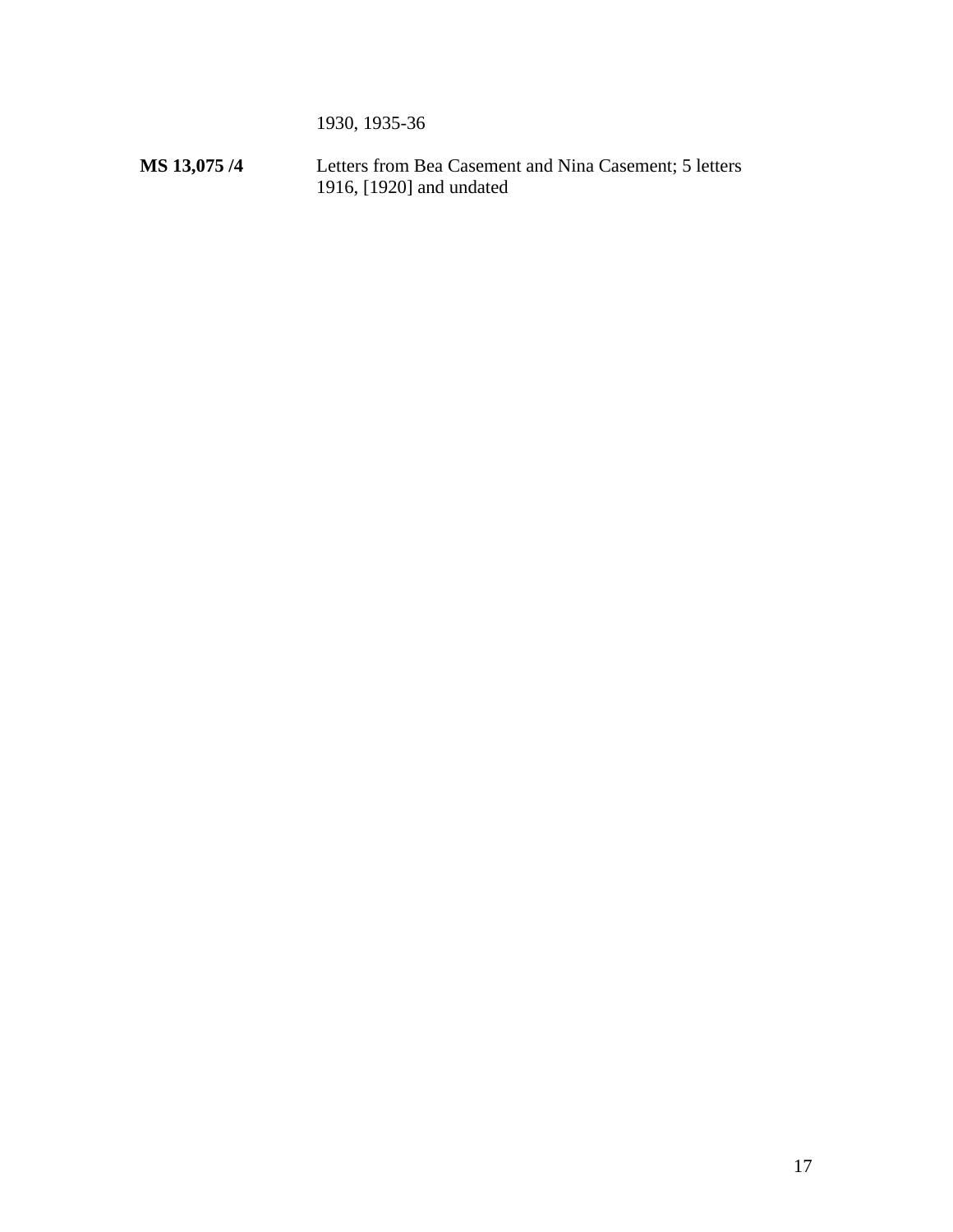## **IV. LETTERS AND PAPERS OF CASEMENT FAMILY, 1850-1916.**

<span id="page-17-0"></span>

| MS 13,076 /1 i-ii | Letters from Tom Casement to Roger Casement; 19 letters<br>1904-05, 1910-14                                                                                        |
|-------------------|--------------------------------------------------------------------------------------------------------------------------------------------------------------------|
| MS 13,076 /1 iii  | Letters from Charlie Casement to Roger Casement; 3 letters<br>1904, 1912                                                                                           |
| MS 13,076 /2 i    | Letters from Gertrude Bannister to Roger Casement; 1 letter<br>7 Oct. [1909/10]                                                                                    |
| MS 13,076 /2 ii   | Letters from Nina Bannister to Roger Casement; 8 letters<br>1914-15                                                                                                |
| MS 13,076/3       | Letters from Kathleen Casement and Nina Casement to Roger<br>Casement; 4 letters<br>1900, 1904-05                                                                  |
| Ms 13,077 /1      | Letters from Roger Casement to Nina Casement and Una<br>[Bannister]; 6 letters<br>1913-16                                                                          |
| MS 13,077 /2      | Letters Richard Martin and Co. to Mrs. Grace Bannister; 15<br>letters<br>1898-1907                                                                                 |
| MS 13,077/3       | Miscellaneous writings by Roger Casement senior including an<br>American travel journal, essays on spiritual phenomena and two<br>letters<br>[1850], 1870 and 1872 |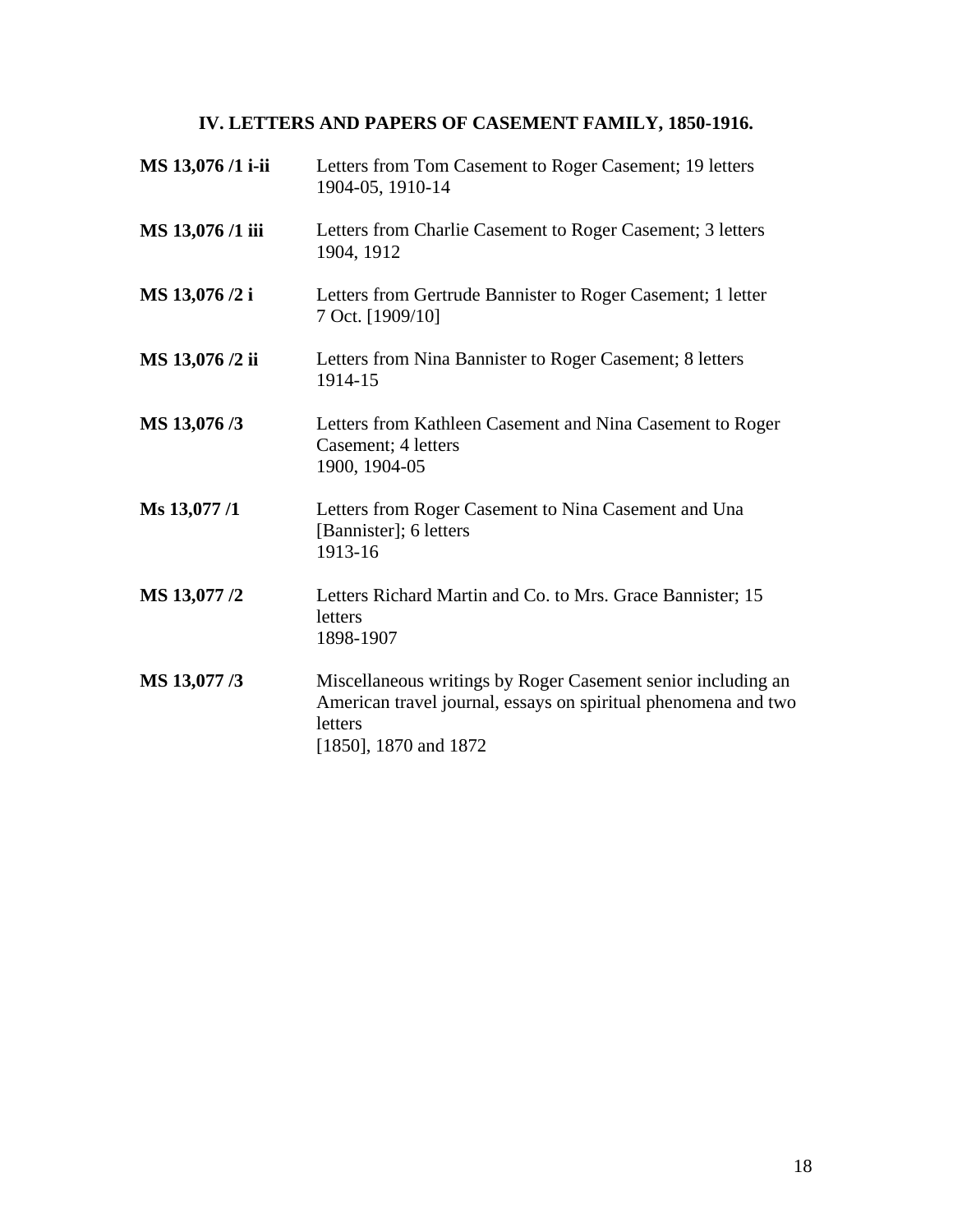#### <span id="page-18-0"></span>**V. LETTERS TO ROGER CASEMENT AND OTHERS, INCLUDING SOME LETTERS BY CASEMENT, c.1900-1936**

Unless otherwise state letters are to Roger Casement, they are arranged alphabetically by correspondent.

| MS 13,078/1  | Miscellaneous letters and notes by Roger Casement; 6 items<br>1911 and undated      |                                                   |
|--------------|-------------------------------------------------------------------------------------|---------------------------------------------------|
| MS 13,078 /2 | 'Máire'<br>Eilis [Bannister]<br>Lady [Augusta Crichton-Stuart, Marchioness of] Bute | 1 letter; undated<br>1 incomplete letter; undated |
|              |                                                                                     | 1 letter; undated                                 |
|              | <b>Charlie Casement</b>                                                             | 2 letters; undated                                |
|              | Arthur Conan Doyle to E. D. Morel                                                   | 1 letter; undated                                 |
|              | Arthur Griffith                                                                     | 1 incomplete letter; undated                      |
|              | J. M. to H. W. Nevinson                                                             | 1 letter; undated                                 |
|              | <b>Barbara McDonnell</b>                                                            | 1 letter; undated                                 |
|              | Ada MacNeill                                                                        | 1 letter; undated                                 |
| MS 13,078/3  | Standish O'Grady                                                                    | 1 incomplete letter; undated                      |
|              | Seamus O'Barra                                                                      | 3 letters; undated                                |
|              | <b>Sidney Parry to Gertrude Bannister</b>                                           | 2 letters; undated                                |
|              | <b>Matthew Russell</b>                                                              | 2 letters; undated                                |
|              | A. Werner to H. W. Nevinson                                                         | 1 letter; undated                                 |
| MS 13,078/4  | Letters to J. P. Akroful re. slave buying at Isauzi, Africa                         |                                                   |
|              |                                                                                     | 2 letters; 1901                                   |
|              | G. Arthur                                                                           | 1 letter; 1904                                    |
|              | F. A. Campbell (F.C.) to A. Parminter                                               | 1 letter; 1904                                    |
|              | W. A. Churchill                                                                     | 1 incomplete letter; [1905]                       |
|              | Dáithí Ó Ceallacháin                                                                | 1 letter; 1905                                    |
|              | Márie, Bean Arthur Huston                                                           | 1 letter; 1905                                    |
|              | R. C. Bonner                                                                        | 1 letter; 1905                                    |
|              | Henry Seton Kerr                                                                    | 1 letter; 1905                                    |
|              | 'Mac'                                                                               | 1 letter; 1905                                    |
|              | Seamus O Barra                                                                      | 1 letter; 1906                                    |
|              | 'Stephen'                                                                           | 1 postcard; 1907                                  |
|              | Pacific Steam Navigation Co., Royal Mail Steam Packet Co. to                        |                                                   |
|              | Dublin Zoo                                                                          | 2 copy letters; 1909                              |
| MS 13,078/5  | Charles B. Boog Watson                                                              | 1 letter; 1910                                    |
|              | John N[ ] to E. D. Morel                                                            | 1 letter; 1910                                    |
|              | Queen Anne's Typewriting Offices to John H. Harris                                  |                                                   |
|              |                                                                                     | 1 letter; 1911                                    |
|              | E. D. Morel                                                                         | 1 letter with enclosures; 1911                    |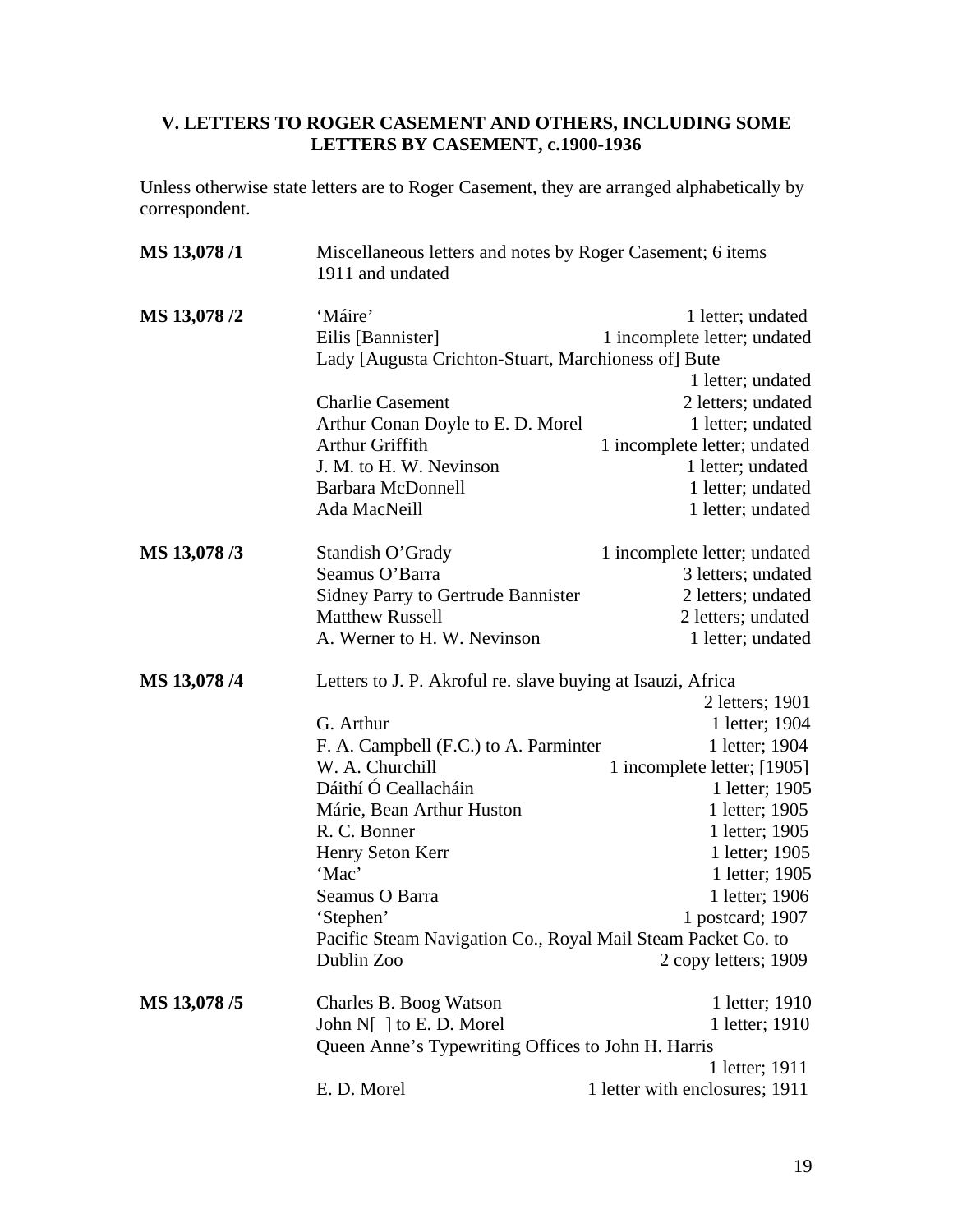|              | C. Watney to [ ] Browne                                           | 1 letter; 1912                   |
|--------------|-------------------------------------------------------------------|----------------------------------|
|              | [C.] Marshall to [I. J.] Jerome                                   | 1 letter; 1912                   |
|              | John Holt to Mrs. Green                                           | 1 letter; 1913                   |
|              | W. A. Cadbury                                                     | 1 incomplete letter; 1913        |
|              | J. Tubridy to Mrs. Green                                          | 1 letter; 1913                   |
|              | W. L. Courtney to Sir A. Conan Doyle                              | 1 letter; 1913                   |
| MS 13,078 /6 | Margaret Ryan to Mrs. Nevinson                                    | 1 letter; 1914                   |
|              | G. A Bannister                                                    | 1 letter lacking enclosure; 1914 |
|              | M. de C. Findlay to Adler Christiansen                            | Copy guarantee; 1915             |
|              | <b>Adler Christiansen</b>                                         | 1 telegram; 1915                 |
|              | [ - Heineken] to Mr. von Reuchlin                                 | 1 letter; 1915                   |
|              | G. B. Thomas to Kuno Meyer                                        | 1 letter; 1915                   |
|              | Charles Spencer, 6 <sup>th</sup> Earl Spencer to 'Lady Charlotte' |                                  |
|              |                                                                   | 1 letter; 1915                   |
|              | H. J. Holland                                                     | 1 letter; [1915]                 |
| MS 13,078 /7 | <b>Clement Shorter to George Bernard Shaw</b>                     | 1 letter; 1916                   |
|              | F. M. Ryan O.P. to G. Gavan Duffy                                 | 1 letter; 1916                   |
|              | Mary C. Gubbins                                                   | 1 letter; 1916                   |
|              | [T. Fisher] Unwin to H. H. Asquith                                | 1 letter; 1916                   |
|              | H. H. Asquith, re. Casement's execution                           | 1 letter; 1916                   |
|              | J. H. Morgan to Herbert Smith                                     | 1 letter; 1916                   |
|              | Rev. Thomas Carey                                                 | 1 letter; 1916                   |
| MS 13,078 /8 | Maurice Moore to Alice Stopford Green                             | 1 letter; undated                |
|              | Geoffrey A. C. Bannister to the National Library                  | 1 letter; 1935                   |
|              | Fianna Fáil to Roger Casement Committee                           | 1 letter; 1935                   |
|              | H. S. Dickey to Alice Gwynn                                       | 1 letter; 1936                   |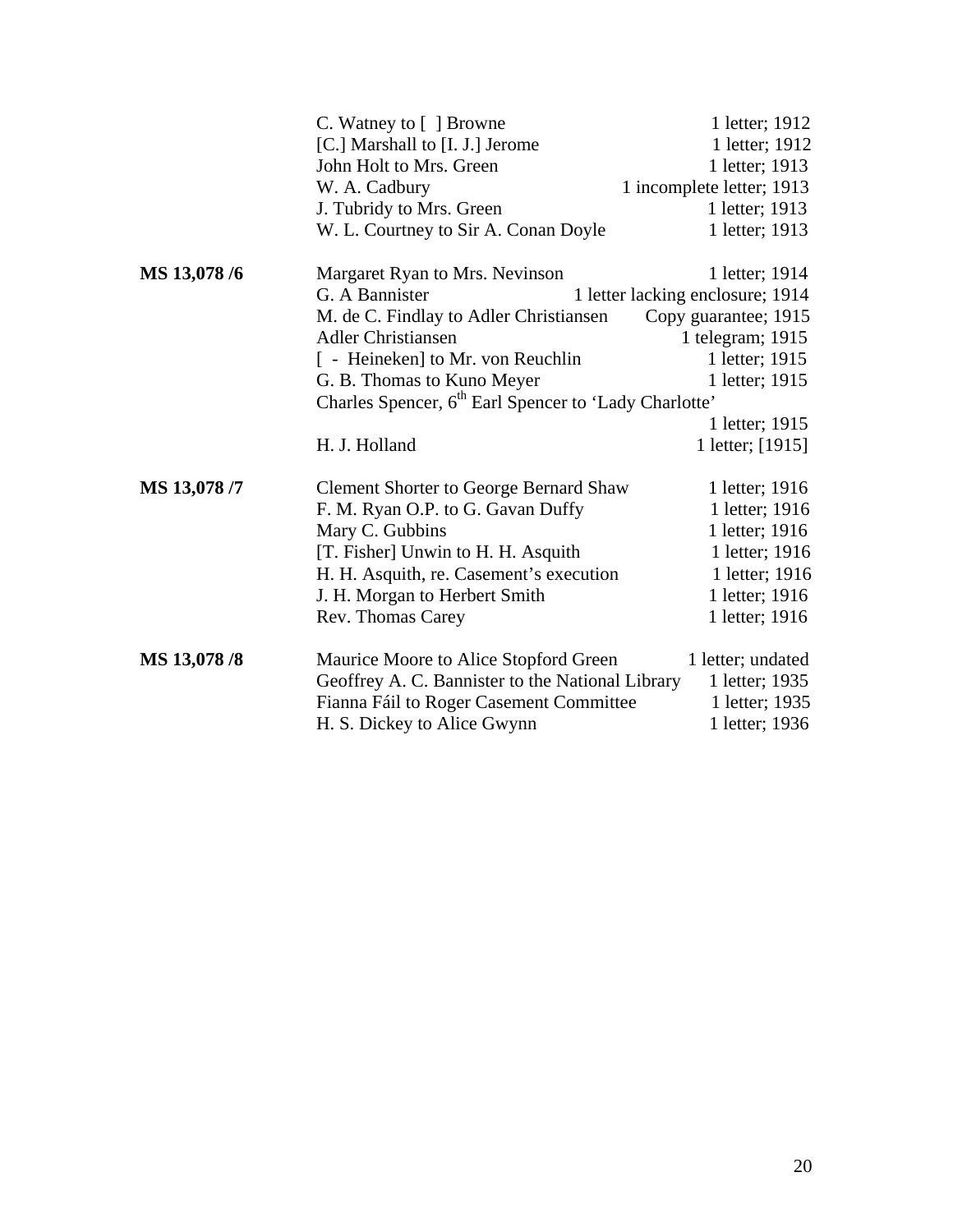## **VI. ACCOUNT OF THE LIFE OF ROGER CASEMENT**

<span id="page-20-0"></span>**MS 13,079** ••• Account of the life of Roger Casement by Gertrude Bannister [Mrs. Sidney Parry] Aug. 1916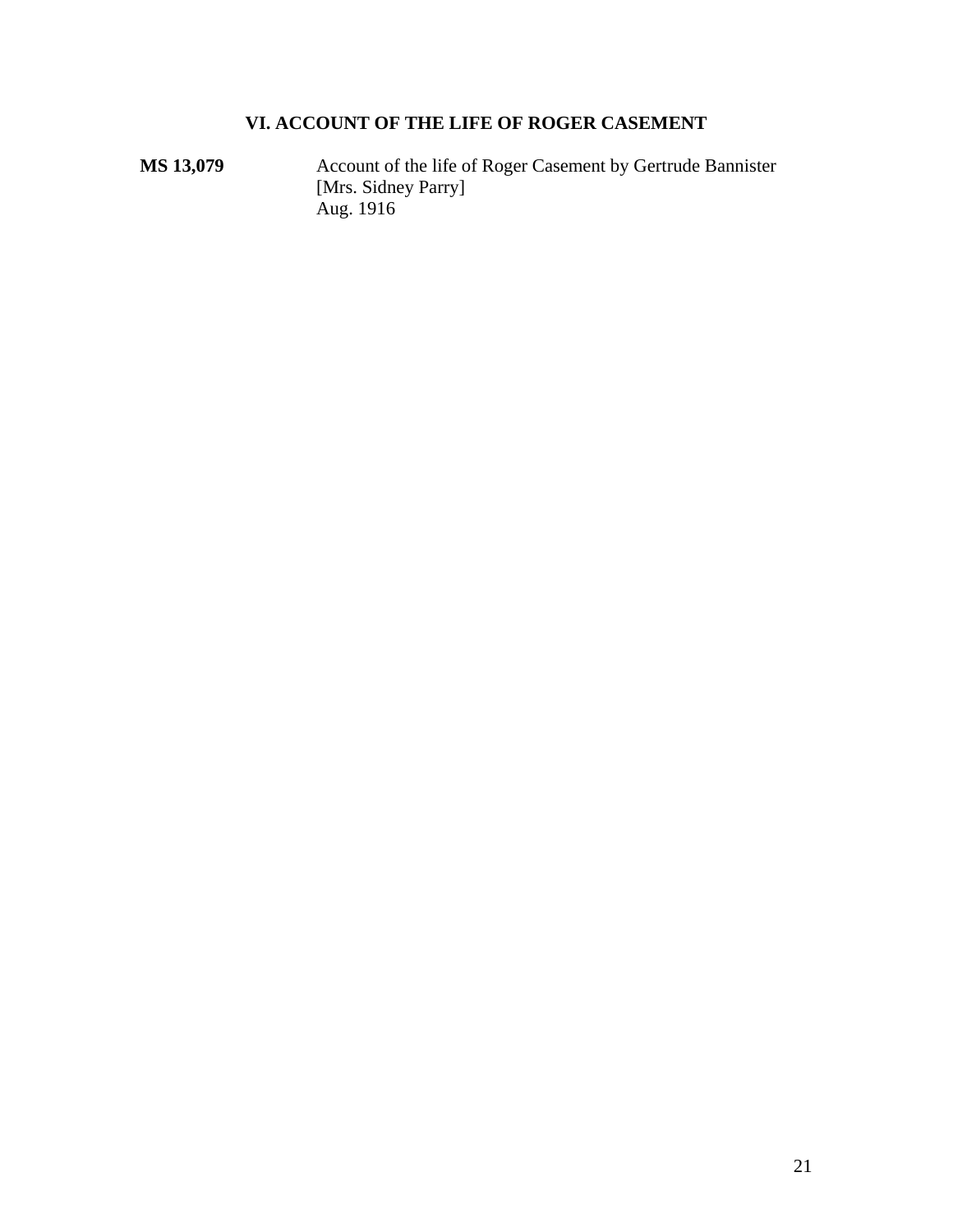#### <span id="page-21-0"></span>**VII. LETTERS TO ROGER CASEMENT AND COPY LETTERS FROM CASEMENT, 1901-1914**

| MS 13,080 /1 i  | Roger Casement to Sir W. Baillie-Hamilton<br>Roger Casement to Sir Eric Barrington<br><b>Roger Casement to [Poultney] Bigelow</b><br><b>Roger Casement to Edward Clarke</b><br>Roger Casement to Sir Charles Dilke<br><b>Roger Casement to [Alfred] Emmott</b><br><b>Roger Casement to Mrs Griffiths</b> | 2 letters; Dec. 1905<br>2 letters; 1904-05<br>1 letter; 13 Dec. 1903<br>1 letter; 20 July 1905<br>1 letter; 10 March 1906<br>2 letters; undated, 1906<br>1 letter; 27 Sep. 1912 |
|-----------------|----------------------------------------------------------------------------------------------------------------------------------------------------------------------------------------------------------------------------------------------------------------------------------------------------------|---------------------------------------------------------------------------------------------------------------------------------------------------------------------------------|
| MS 13,080 /1 ii | Roger Casement to - Harris<br>Roger Casement to [Bulmer] Hobson<br>Roger Casement to Henry Petty-Fitzmaurice, 5th Marquess<br>Lansdowne<br>Roger Casement to [Hugh] Law<br>Roger Casement to [Louis] Mallet<br>T. H. Hoste to Roger Casement                                                             | 2 letters; 25 July 1913<br>2 letters; July 1911<br>1 letter; 30 March 1904<br>2 letters; April 1905<br>2 letters; 1911<br>1 letter; 1 Nov. 1913                                 |
| MS 13,080 /2 i  | Geo. B. Michell to Roger Casement<br>W. L. Micks to Roger Casement<br>- Miller to Roger Casement<br><b>Maurice Moore to Roger Casement</b><br>Lord [Thomas Spring Rice, 2 <sup>nd</sup> Baron] Monteagle to Roger<br>Casement                                                                            | 2 letters; 1911-12<br>1 letter; 12 June 1914<br>1 letter; 19 Nov. 1913<br>2 letters; 1913-14<br>1 letter; 17 July 19[0?]                                                        |
| MS 13,080 /2 ii | Mary Morel to Roger Casement<br>J. H. Morgan to Roger Casement<br>D. Mullan to Roger Casement<br>Rev. J. Murray<br>Norman Thompson to Roger Casement<br>Riobárd Ua Fhloinn to Roger Casement                                                                                                             | 1 letter; 14 July 19[0?]<br>1 letter; 18 Dec. 1912<br>1 letter; 13 June 1913<br>3 letters; 1908-09<br>1 letter; 30 Oct. 1912<br>1 letter; 29 Oct. 1913                          |
| MS 13,080 /3 i  | <b>Roger Casement to Margaret Jenkins</b><br>John H. Harris to E. D. Morel<br>Roger Casement to H. W. Nevinson<br>Roger Casement to [Arthur] Nightingale<br>Roger Casement to Rev. Lucius O'Brien                                                                                                        | 1 incomplete letter; 19[]<br>1 letter; 26 Dec. 1904<br>[copied by Casement]<br>2 letters; [1912]<br>1 letter; 8 Sep. 1904<br>1 letter; 22 Aug. 1905                             |
| MS 13,080 /3 ii | Roger Casement to [Agnes] O'Farrelly<br>Roger Casement to Rev. C. Scott Holland<br><b>Roger Casement to [Gerald] Spicer</b><br><b>Roger Casement to [Francis] Villiers</b><br>Roger Casement to [Herbert] Ward                                                                                           | 1 letter; 24 May 1905<br>1 letter; 24 May 1905<br>1 letter; 26 Aug. 1913<br>2 letters; 1904<br>1 letter; 28 Dec. 1905                                                           |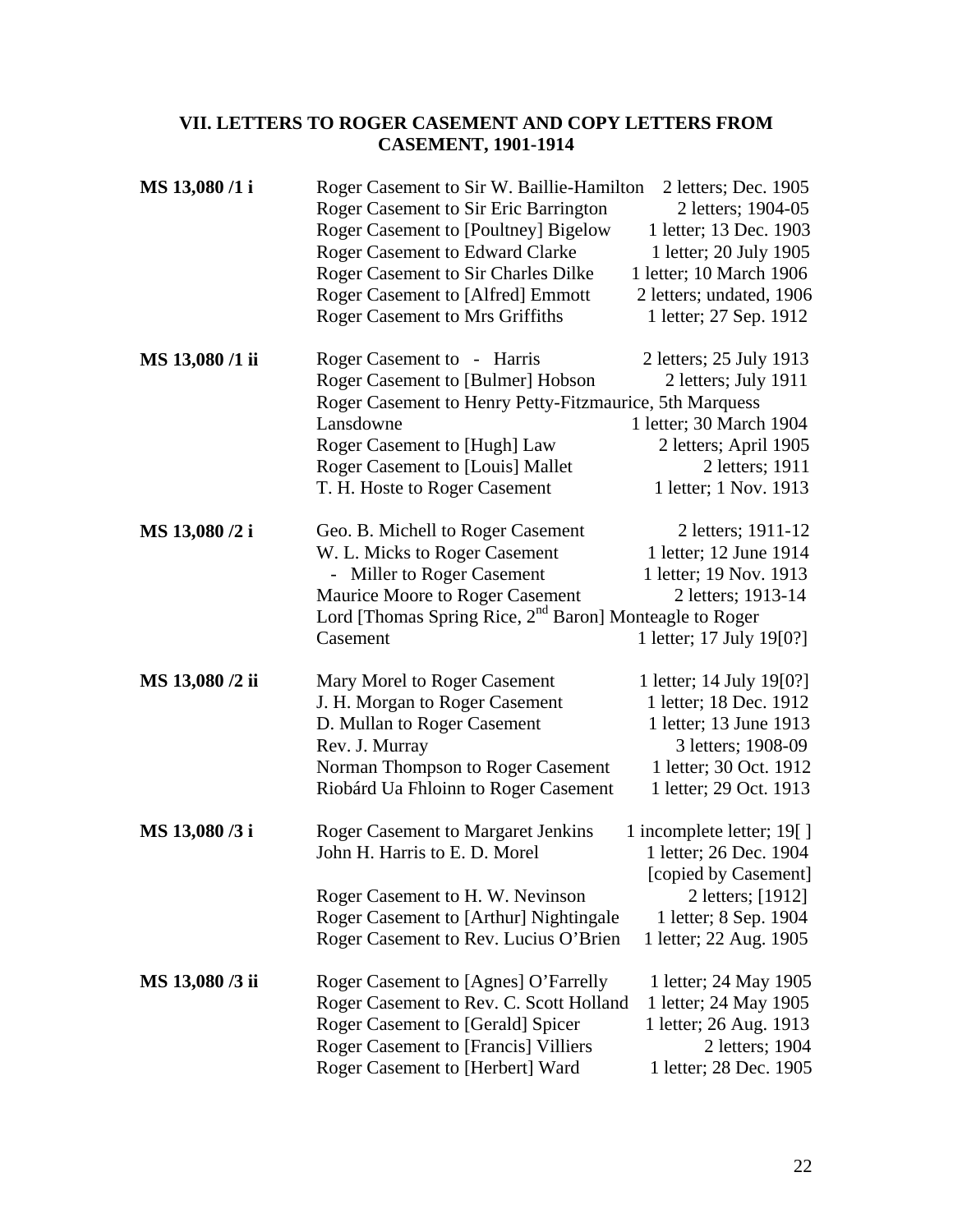| MS 13,080 /4     | Roger Casement to Terence Hamilton-Temple-Blackwood, 2nd<br>Marquess of Dufferin and Ava<br>Roger Casement to Alfred Harmsworth, 1 <sup>st</sup> Viscount Northcliffe                                                                                                                                                                                                                                                                                                                                  | 2 letters; 1908<br>2 letters; 1912                                                                                                                                                                                                                                                                                |
|------------------|--------------------------------------------------------------------------------------------------------------------------------------------------------------------------------------------------------------------------------------------------------------------------------------------------------------------------------------------------------------------------------------------------------------------------------------------------------------------------------------------------------|-------------------------------------------------------------------------------------------------------------------------------------------------------------------------------------------------------------------------------------------------------------------------------------------------------------------|
| MS 13,080 /5     | Letter from Roger Casement to Sir William Tyrrell; 8 letters<br>1906-07, 1913                                                                                                                                                                                                                                                                                                                                                                                                                          |                                                                                                                                                                                                                                                                                                                   |
| MS 13,080 /6 i   | Roger Casement to Ballycastle Sports and Regatta Fund<br>Roger Casement to Sir Edward Gray<br>Roger Casement to Rev. Fr. Corbett<br>Roger Casement to [Harry] Farnall<br>Roger Casement to Foreign Office                                                                                                                                                                                                                                                                                              | 1 letter; 19 July 1906<br>2 letters; 1907, 1912<br>2 letters; 1906<br>1 letter; 18 July 1903<br>3 letters; 1904, 1913                                                                                                                                                                                             |
| MS 13,080 /6 ii  | Roger Casement to Mrs. Fraser<br>Roger Casement to Mr. Gubbins<br>Roger Casement to L. J. M. Hawke<br><b>Roger Casement to Home Secretary</b><br>Roger Casement to Algernon Law<br>Roger Casement to Mr. MacVeagh<br>Roger Casement to Bulldog [E. D. Morel]<br><b>Roger Casement to Richard Morten</b><br>Roger Casement to Myan H. King & Co.<br>Roger Casement to Mrs. Pagson<br>Roger Casement to Tawin School Fund<br>Roger Casement to F. Vasquez & Sons<br><b>Roger Casement to Alec Wilson</b> | 1 letter; 19 Oct. 1907<br>1 letter; 3 Aug. 1911<br>1 letter; 15 Feb. 1910<br>1 letter; 3 July 1911<br>1 letter; 25 Dec. 1912<br>1 letter; 20 May 1911<br>1 letter; undated<br>1 letter; [189?]<br>2 letters; 1905<br>1 letter; 16 Dec. 1910<br>1 letter; 3 Nov. 1905<br>1 letter; 15 Feb. 1910<br>2 letters; 1914 |
| MS 13,080 /6 iii | Roger Casement re Morel Testimonial<br>Roger Casement re Russia<br>Roger Casement re Sir Anthony McDonnell<br>Roger Casement re Putumayo                                                                                                                                                                                                                                                                                                                                                               | 1 letter; c1910<br>1 letter; 23 Jan. 1905<br>1 note; undated<br>1 memo; 13 July 1910                                                                                                                                                                                                                              |
| Ms 13,080 /6 iv  | Incomplete letters from Roger Casement; 5 letters<br>undated                                                                                                                                                                                                                                                                                                                                                                                                                                           |                                                                                                                                                                                                                                                                                                                   |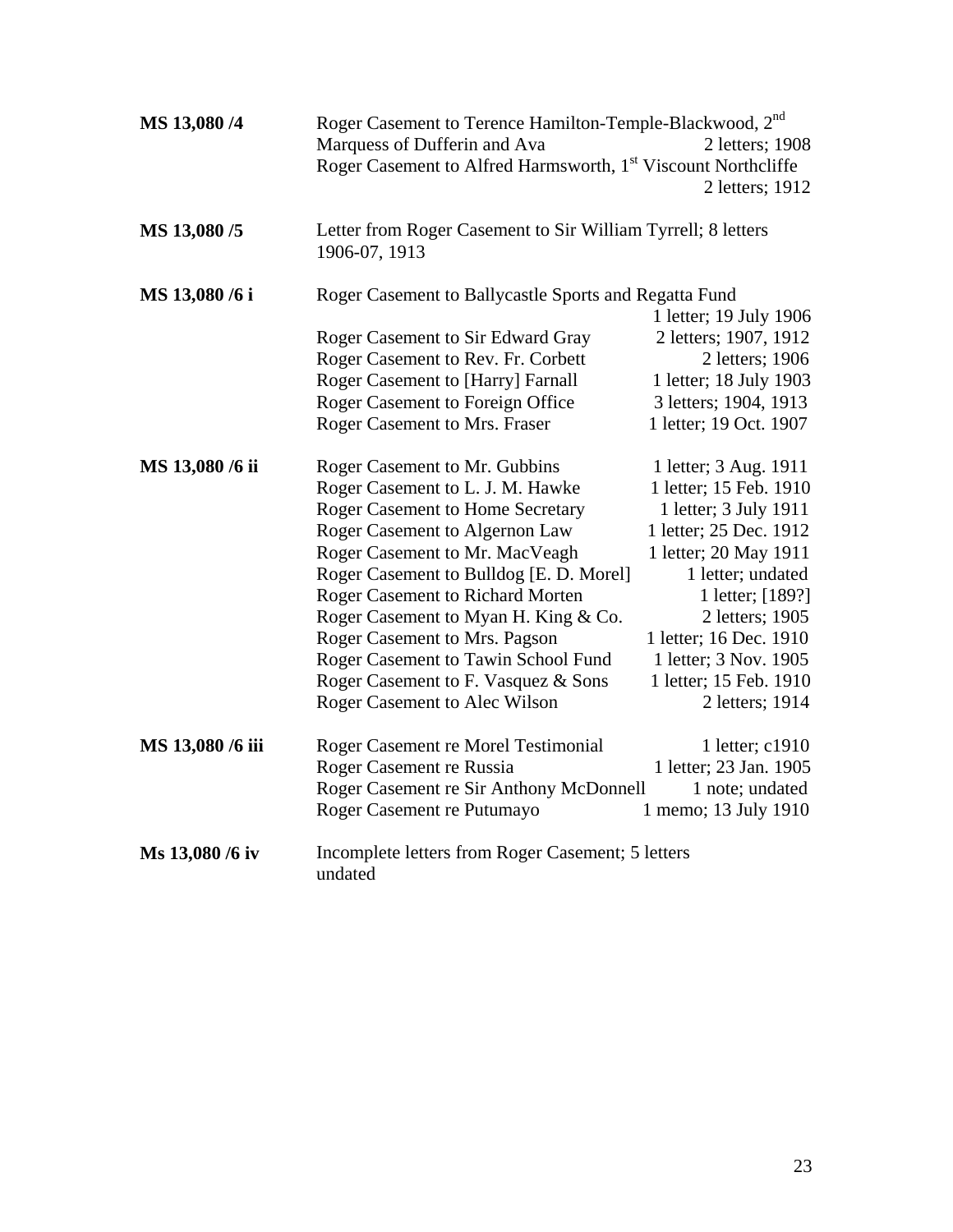#### <span id="page-23-0"></span>**VIII. CORRESPONDENCE OF ROGER CASEMENT WITH THE FOREIGN OFFICE, 1898-1913**

| MS 13,081/1        | A. Charpentier to Roger Casement                                                                              | 1 letter; June 1913     |
|--------------------|---------------------------------------------------------------------------------------------------------------|-------------------------|
|                    | Terence Hamilton-Temple-Blackwood, 2 <sup>nd</sup> Marquess of Dufferin                                       |                         |
|                    | and Ava to Roger Casement                                                                                     | 1 letter; 17 March 1913 |
|                    | [Alfred] Emmot to Roger Casement                                                                              | 1 letter; 15 June 1913  |
|                    | <b>Roger Casement to Sir Edward Gray</b>                                                                      | 1 letter; 19 May 1913   |
|                    | Correspondence with Algernon Law                                                                              | 9 letters; 1913         |
|                    | <b>Hubert Montgomery to Roger Casement</b>                                                                    | 1 letter; 27 Aug. 1913  |
|                    | Francis H [Owpen] to Roger Casement                                                                           | 1 letter; 17 July 1913  |
|                    | Fritz [Pinens] to Roger Casement                                                                              | 1 letter; 29 June 1913  |
|                    | <b>Roger Casement to James Spicer</b>                                                                         | 1 letter; 22 Aug. 1913  |
|                    | Sir William Tyrrell to Roger Casement                                                                         | 1 letter; 7 July 1913   |
|                    | Roger Casement to Sir William Tyrrell                                                                         | 1 letter; 26 Aug. 1913  |
| MS 13,081 /2 i-iii | Letters from Roger Casement to Sir Edward Grey; 20 letters<br>1905-15                                         |                         |
| MS 13,081 /3 i-iv  | Letters to Roger Casement from officials and colleagues in the<br>Foreign Office; 50 letters<br>1898-1913     |                         |
| MS 13,081/4        | Deeds of appointment to consulships in Brazil made out to<br>Casement and Errol MacDonell; 4 items<br>1906-08 |                         |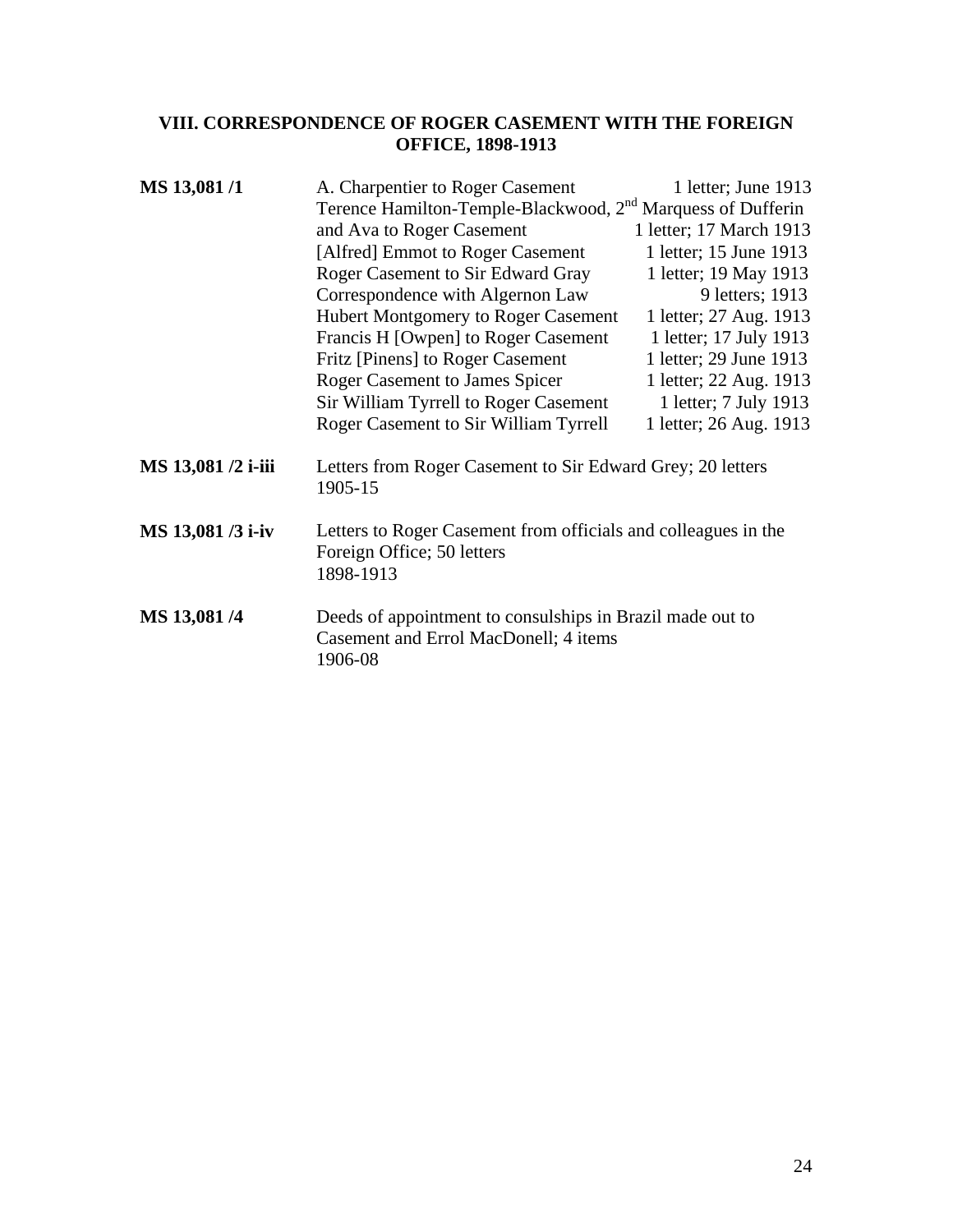### <span id="page-24-0"></span>**IX. ARTICLES, POEMS, LECTURES, BY AND ABOUT ROGER CASEMENT, 1890-1916**

| MS 13,082/1 i      | <i>Negroland</i> article and miscellaneous notes by Roger Casement on<br>the Niger Coast Protectorate (8pp), Memo 'Casements'<br>suggestions' [re. E. D. Morel Fund] (7pp) and review of Duke of<br>Mecklenburg's From the Congo to the Niger and Nile by Roger<br>Casement (6pp); 3 items<br>[1905, 1910, 1913] |
|--------------------|------------------------------------------------------------------------------------------------------------------------------------------------------------------------------------------------------------------------------------------------------------------------------------------------------------------|
| MS 13,082/1 ii     | Miscellaneous notes by Casement and article The Reconstruction<br>of the English Cabinet as a War Ministry; 6pp<br>1915                                                                                                                                                                                          |
| MS 13,082 /1 iii   | Two articles on Casement, one by Sidney Parry, the other is<br>anonymous [Gertrude Parry] and incomplete; 16pp<br>[1916]                                                                                                                                                                                         |
| MS 13,082 /2 i-vii | Poems by Roger Casement including all the poems in The Dream<br>of the Celt and a letter from the published T. Fisher Unwin's<br>readers; c.200 items<br>1890-1913                                                                                                                                               |
| MS 13,082 /2 viii  | Poems about Roger Casement, mainly about his execution, by<br>various people; 26 items<br>c.1916-17                                                                                                                                                                                                              |
| MS 13,082/3        | Incomplete [speech] by Roger Casement Suggestion for memorial<br>commemorating John Manderville, mainly on the Irish language;<br>$11$ pp<br>c.1904                                                                                                                                                              |
| MS 13,082/4        | Lecture by Roger Casement on the Irish language; 52pp<br>[191?]                                                                                                                                                                                                                                                  |
| MS 13,082/5        | Typescript article by Roger Casement Ulster and Ireland; 14pp<br>1913                                                                                                                                                                                                                                            |
| MS 13,082/6        | Typescript articles by Roger Casement written in Germany during<br>the First World War, with press clippings; 15 items<br>1915-16                                                                                                                                                                                |
| MS 13,082 /7 i-ii  | Newsclipping relating to Roger Casement, Irish and German<br>articles and memoranda by Casement in Germany; c.20 items<br>1914-16                                                                                                                                                                                |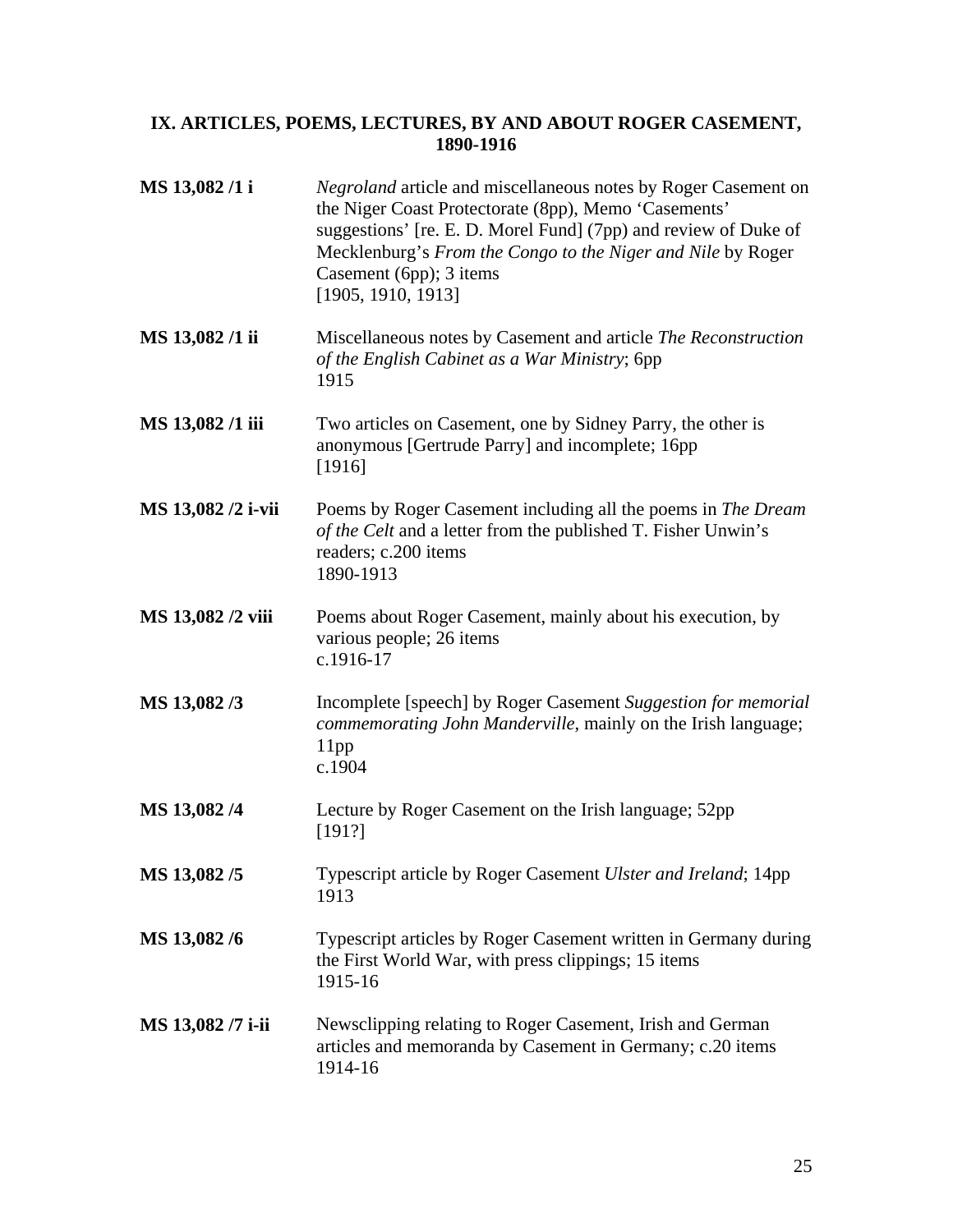### **X. 'CONGO CONFIDENTIAL'**

<span id="page-25-0"></span>MS 13,083 **British Government printed transcripts of correspondence** between Sir C. Phipps, Henry Petty-Fitzmaurice, 5th Marquess Lansdowne, Roger Casement etc. headed 'Congo Confidential'; 9 items 1903-04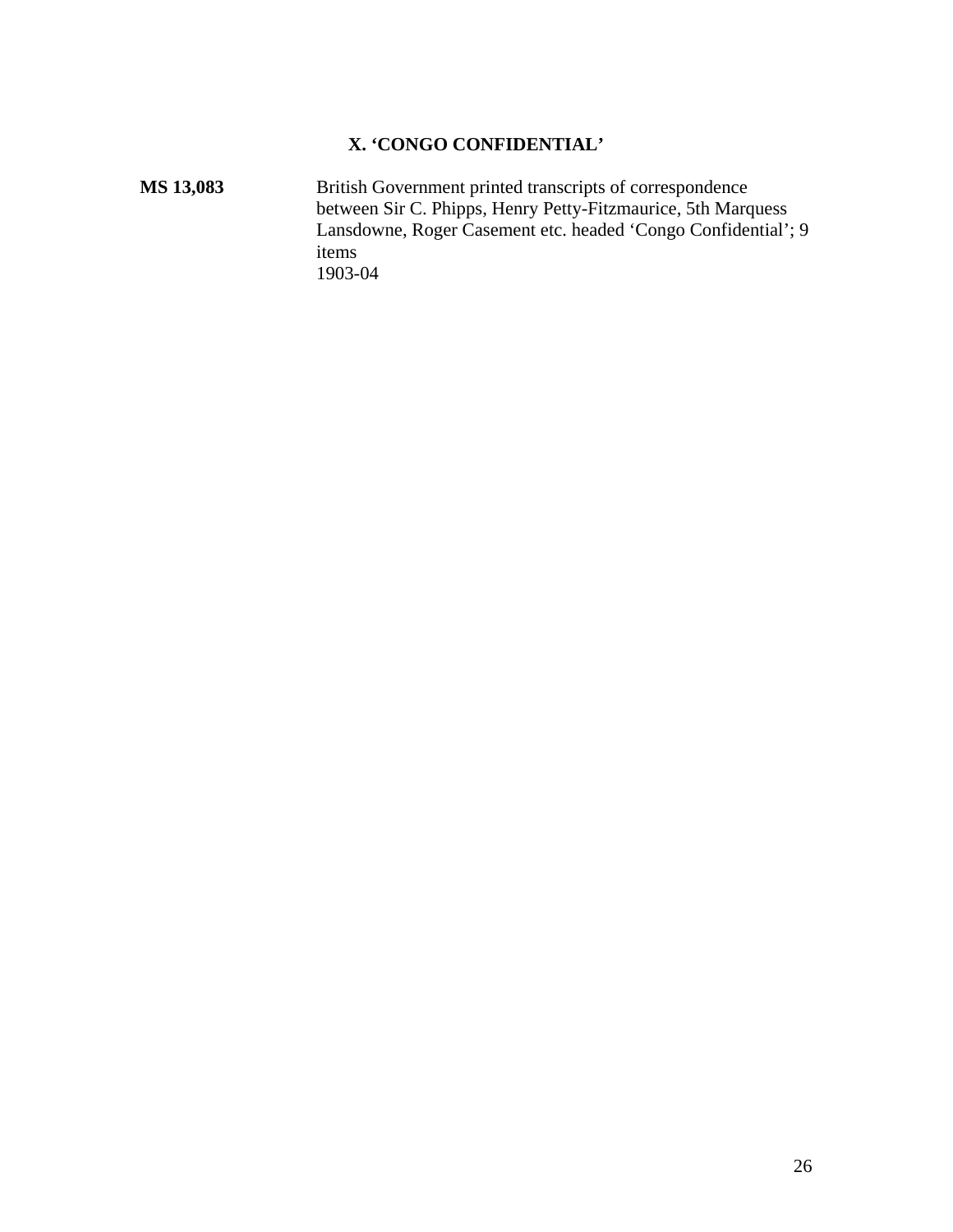### <span id="page-26-0"></span>**XI. CASEMENT'S JOURNEY TO BERLIN AND ACTIVITIES IN GERMANY, 1914-16**

| MS 13,084/1-5   | Documents and correspondence relating to Casement's journey<br>from New York to Berlin, principally relating to Alder<br>Christiansen's dealings with the British Consul in Norway, M. de<br>C. Findlay; c.200pp<br>Sep. 1914, April 1915                             |
|-----------------|-----------------------------------------------------------------------------------------------------------------------------------------------------------------------------------------------------------------------------------------------------------------------|
| MS 13,084 /6    | Drafts of Casement's letter to Sir Edward Gray, with associated<br>notes; c.50pp<br>Jan. - Feb. 1915                                                                                                                                                                  |
| MS 13,084 /7-8  | Correspondence; c.40pp<br>Feb. $-$ March 1915                                                                                                                                                                                                                         |
| MS 13,084 /9    | Correspondence and papers relating to libel action against New<br>York World including copy correspondence with John Quinn and<br>Joe McGarrity; c.30pp<br>March – April 1915                                                                                         |
| MS 13,084/10-12 | Articles by Roger Casement including some published in The<br>Continental Times; 'How the war may affect American culture',<br>The reasons that induced me to come to Germany', 'A study of<br>Sir Edward Grey', 'Lord Kitchener's mission' etc.; 26 items<br>1915-16 |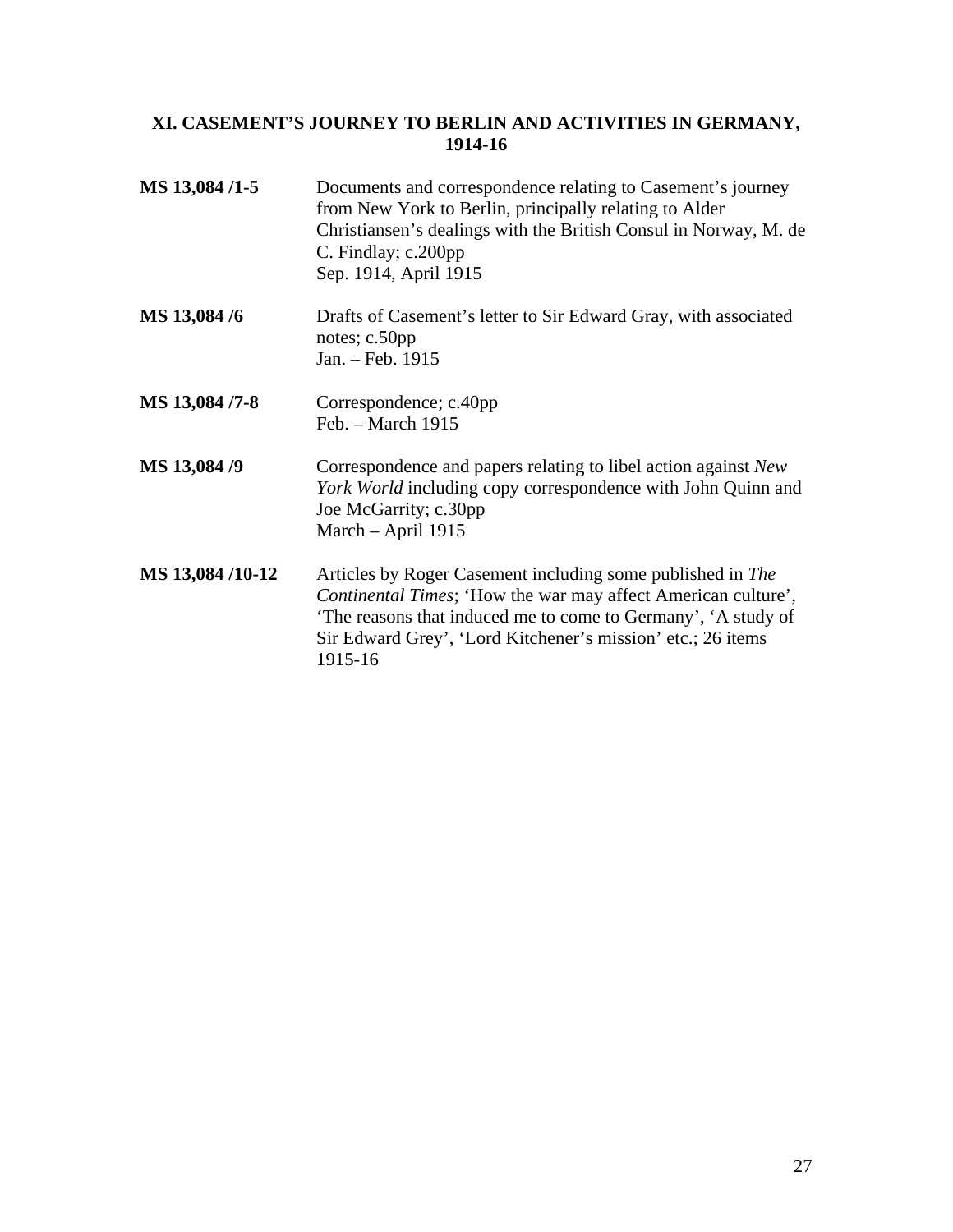### <span id="page-27-0"></span>**XII. CASEMENT'S ACTIVITIES IN GERMANY AND THE IRISH BRIGADE, 1914-16**

| MS 13,085 /1 i-ix | Irish Brigade Papers 1915-18: Correspondence relating to the<br>Irish Brigade, including some items by Casement and many<br>letters from German Officers in charge, including J. Zerhusen to<br>T. st. J. Gaffney; 173 items<br>For detailed list with notes of contents see MS 13,085 /1 i<br>Sep. – Nov. 1915                      |
|-------------------|--------------------------------------------------------------------------------------------------------------------------------------------------------------------------------------------------------------------------------------------------------------------------------------------------------------------------------------|
| MS 13,085/2       | Copy letter by Roger Casement to undersecretary of State Berlin,<br>relating to the setting up of the Irish Brigade. Copy memorandum<br>'defining the present state of the Irish Brigade now in Germany'.<br>Copy memorandum 'stating some of the reasons for active service<br>of the Irish Soldiers now at Zossen'; 8pp<br>1914-15 |
| MS 13,085 /3 i    | Letters and telegrams mainly in German; c.20 items<br>1914-15                                                                                                                                                                                                                                                                        |
| MS 13,085 /3 ii   | Letters in Norwegian to Alder Christiansen; 4 items<br>1914-15                                                                                                                                                                                                                                                                       |
| MS 13,085/4       | Letters and papers relating to Irish civilian prisoners in Ruhleban;<br>c.20 items<br>1915                                                                                                                                                                                                                                           |
| MS 13,085/5       | Joseph Plunkett's 'plan of campaign', manuscript and typescript;<br>39pp<br>$May - June 1915$                                                                                                                                                                                                                                        |
| MS 13,085/6       | Lists and register of Irish Brigade soldiers. With photo of Patrick<br>Kilamore and an 'open letters to T. St. John Gaffney and George<br>Chatterton Hill by members of the Irish Brigade; 23pp<br>1915-18                                                                                                                           |
| MS 13,085 /7      | Copy agreement for the setting up of the Irish Brigade; 7pp<br>Dec. 1914                                                                                                                                                                                                                                                             |
| MS 13,085 /7A     | Copy memorandum by Casement re Irish Brigade, with copy<br>extract from <i>Journal de Geneve</i> , 2 May 1915, relating to the Irish<br>Party's delegation to Paris; 10pp<br>May 1915                                                                                                                                                |
| MS 13,085 /8      | Copy list with description of contents of letters written by<br>Casement to Rev. J. T. Nicholson relating to Irish Brigade in                                                                                                                                                                                                        |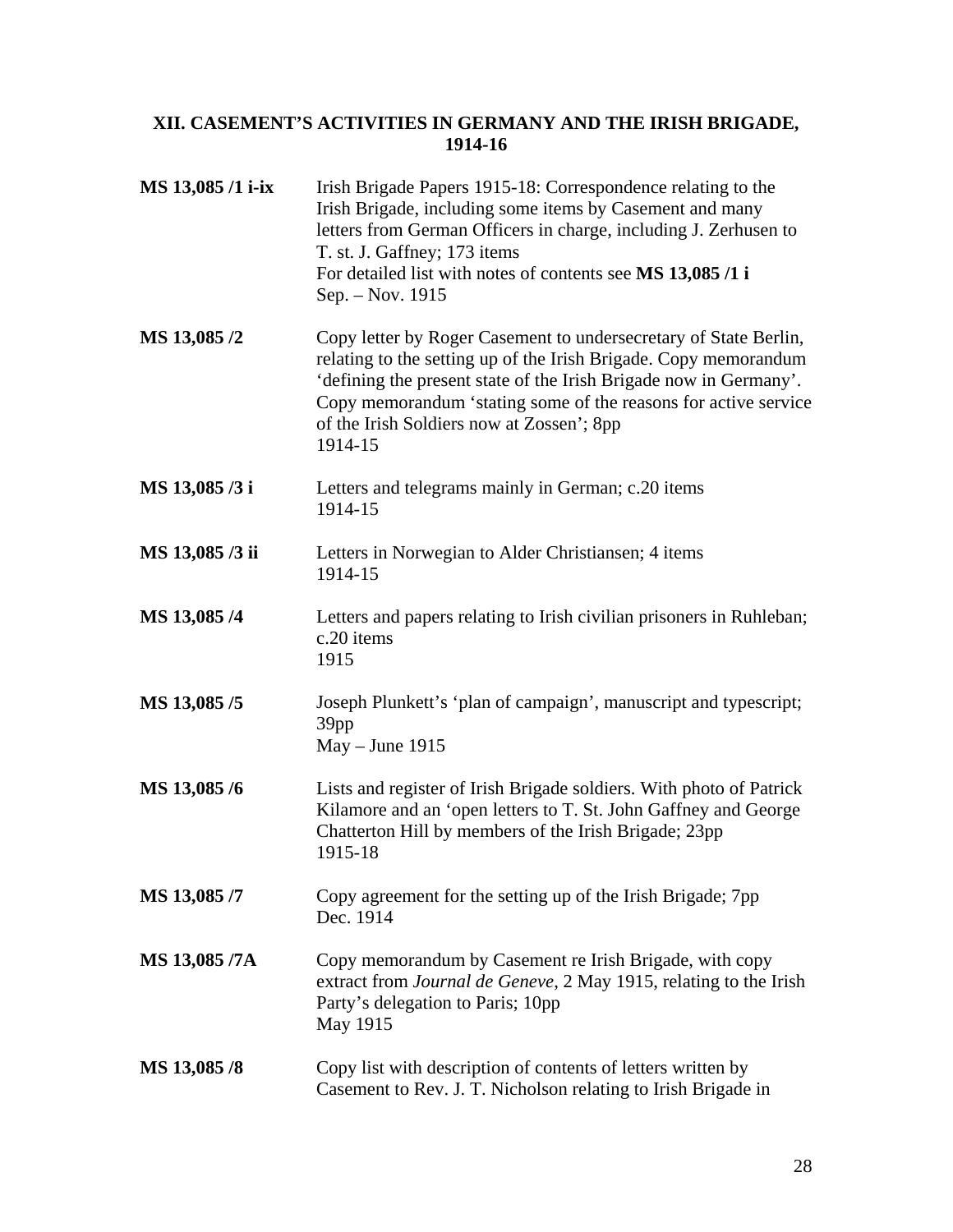1915; 7pp Compiled 1940

| MS 13,085 /9 i-x | Copy letters by Roger Casement principally to members of the<br>German Government and German Officers viz Count von Wedel.<br>Capt. Boehm, Capt. Nadolyn, a few from Adler Christiansen, Joe<br>McGarritty, H. J. Reilly, J. [O'H in Rome] and re T. St. John<br>Gaffney. With some copy memoranda and diary extracts; c.186pp<br>Dec. 1915-April 1916 |                                                                                                                                                                                                                    |
|------------------|--------------------------------------------------------------------------------------------------------------------------------------------------------------------------------------------------------------------------------------------------------------------------------------------------------------------------------------------------------|--------------------------------------------------------------------------------------------------------------------------------------------------------------------------------------------------------------------|
| MS 13,085/10     | Draft memorandum by Casement relating to German policy in<br>Ireland; 16pp<br>April 1915                                                                                                                                                                                                                                                               |                                                                                                                                                                                                                    |
| MS 13,085/11     | Draft article by Casement 'Why I came to Germany'; 12pp<br>Dec. 1915                                                                                                                                                                                                                                                                                   |                                                                                                                                                                                                                    |
| MS 13,085/12     | Printed address of the Irish Brigade to the Irish People with a<br>draft manuscript introduction 'Formation of an Irish Brigade in<br>Germany' by Casement; 5pp<br>1915                                                                                                                                                                                |                                                                                                                                                                                                                    |
| MS 13,085/13     | Printed 'text of an address by Sir Roger Casement delivered on 15<br>May to B Company of the Irish soldiers at Linburg'; 8pp<br>May 1915                                                                                                                                                                                                               |                                                                                                                                                                                                                    |
| MS 13,085/14     | German bank statements, cheque books, hotel bills; c.10 items<br>1915-16                                                                                                                                                                                                                                                                               |                                                                                                                                                                                                                    |
| MS 13,085/15     | Receipts and accounts relating to Irish Brigade and American<br>Funds; 4pp<br>Jan. - Feb. 1916                                                                                                                                                                                                                                                         |                                                                                                                                                                                                                    |
| MS 13,085/16     | Notes by Casement relating to landing of arms in Ireland; 4pp<br>1916                                                                                                                                                                                                                                                                                  |                                                                                                                                                                                                                    |
| MS 13,085/17     | Letters to Roger Casement from;<br>Major V. Baerle<br>W. Julien Beverley<br>Prof. Bresin<br><b>Adler Christiansen</b><br>Hans Coudenhove<br>H. Hahn<br>Halil Halid<br>Irish Brigade<br>Karl Kieferle                                                                                                                                                   | 1 letter; 29 March 1915<br>1 letter; 24 Oct. 1915<br>1 letter; 17 Dec. 1914<br>2 letters; 1914-15<br>1 letter; undated<br>2 letters; 1915<br>1 letter; 29 Sep. 1915<br>1 letter; undated<br>1 letter; 16 Aug. 1915 |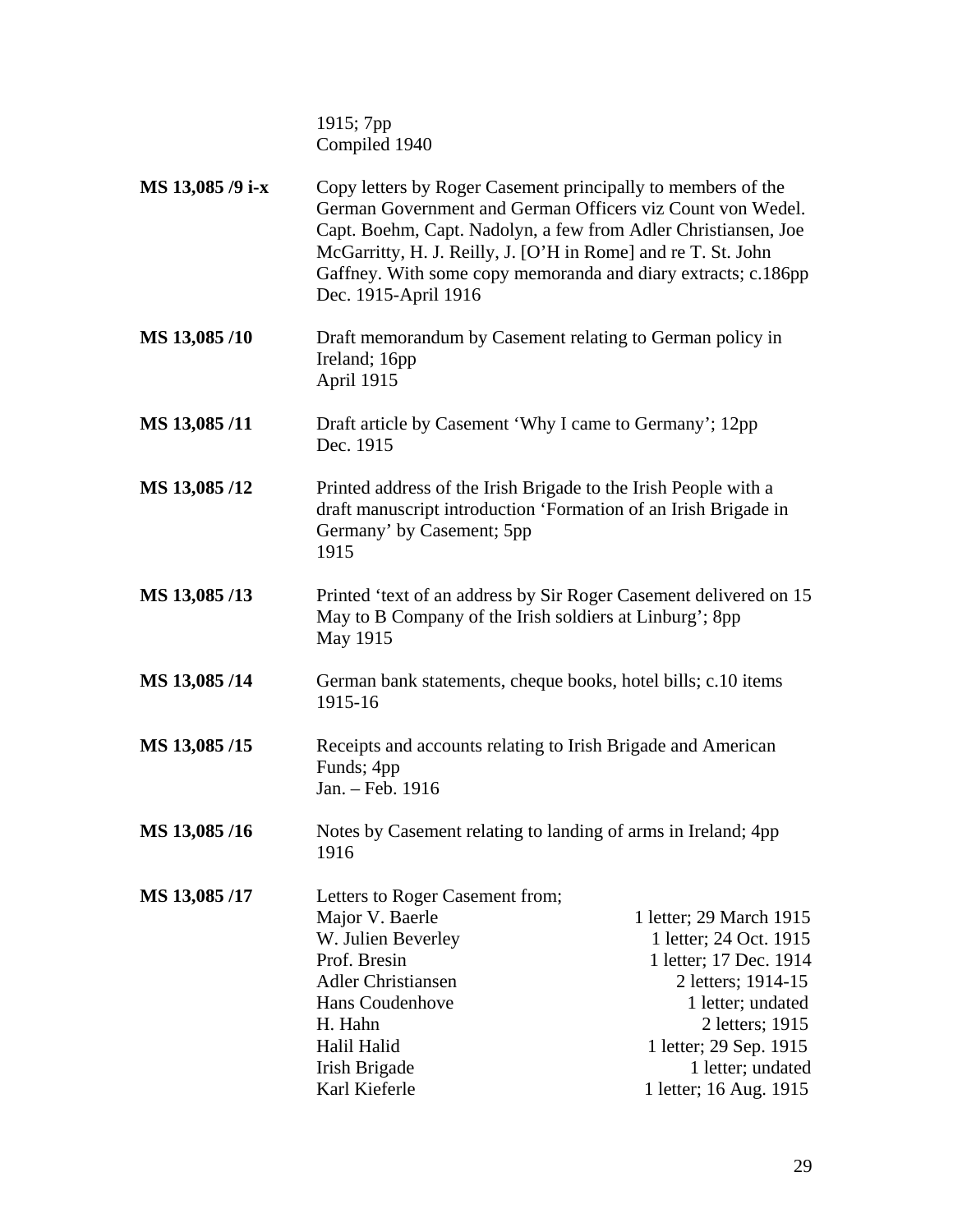| MS 13,085/18  | Letters to Roger Casement from;<br>[Joe McGarrity]<br>J. E. Noeggerath               | 1 letter; Dec. 1914<br>1 letter; 10 March 1916 |
|---------------|--------------------------------------------------------------------------------------|------------------------------------------------|
|               | $J. O'H.$ [of Rome]                                                                  | 1 letter; 16 Feb. 1915                         |
|               | Henry J. Reilly                                                                      | 1 letter; 5 Sep. 1915                          |
|               | [Doris Trietsch]                                                                     | 1 letter; 5 March 1915                         |
|               | [Fritz Weesmann]                                                                     | 1 letter; 3 Nov. 1915                          |
|               | [M. Work]                                                                            | 1 letter; undated                              |
| MS 13,085/19  | Letters from H. W. Boehm; 7 letters<br>1915                                          |                                                |
| MS 13,085 /20 | Correspondence between Roger Casement and Fr. Crotty; 21<br>letters<br>1915          |                                                |
| MS 13,085 /21 | Letters to Roger Casement;                                                           |                                                |
|               | M. P. Kehoe                                                                          | 11 letters; 1915                               |
|               | T. A. Quinlisk                                                                       | 2 letters; 1915                                |
| MS 13,085 /22 | Letters to Roger Casement;                                                           |                                                |
|               | Antonie Meyer                                                                        | 1 letter; 1915                                 |
|               | Kuno Meyer                                                                           | 2 letters; 1915                                |
| MS 13,085 /23 | Letters to Roger Casement from Richard Meyer; 15 letters<br>1914-16                  |                                                |
| MS 13,085 /24 | Letters to Roger Casement from Robert Monteith; 14 letters<br>1915-16                |                                                |
| MS 13,085 /25 | Letters to Roger Casement from Fr. Nicholson; 11 letters and 1<br>memotandum<br>1915 |                                                |
| MS 13,085 /26 | Letters to Roger Casement from Joseph Plunkett; 5 letters<br>1915                    |                                                |
| MS 13,085 /27 | Letters to Roger Casement from Count George von Wedel; 7<br>letters<br>1915          |                                                |
| MS 13,085 /28 | Letters to Roger Casement from Franz H. J. Zerhusen; 13 letters<br>1915-16           |                                                |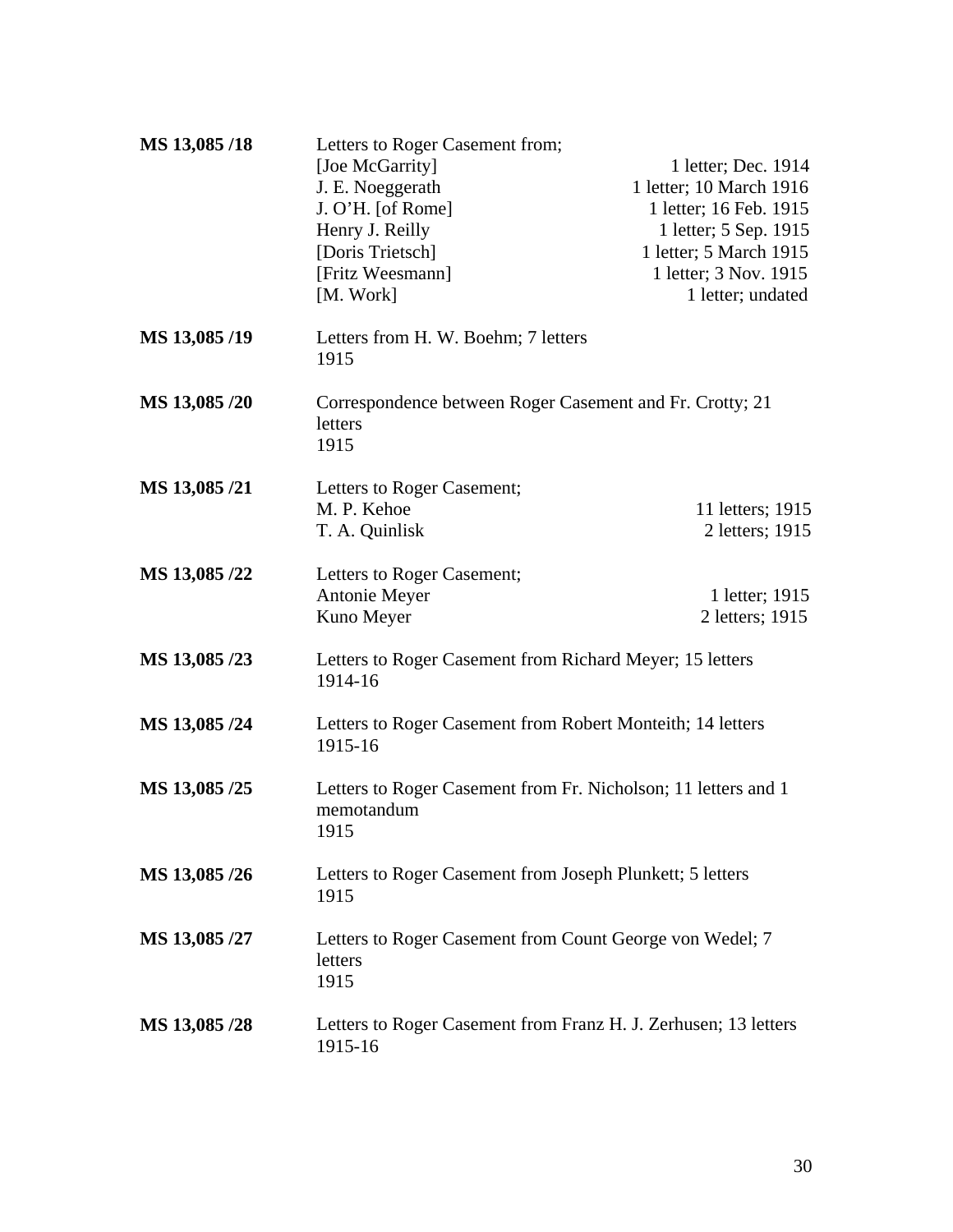#### <span id="page-30-0"></span>**XIII. THE CONGO, THE CONGO REFORM ASSOCIATION AND E. D. MOREL, 1903-12**

| MS 13,086/1  | Statements of Mokwombondo of Bozombongo; 18pp and torn<br>pieces<br>Sep. 1803                                                                                                                                                                                |
|--------------|--------------------------------------------------------------------------------------------------------------------------------------------------------------------------------------------------------------------------------------------------------------|
| MS 13,086 /2 | Memoranda and copy Foreign Office correspondence relating to<br>the Congo; 8 items<br>1903-4                                                                                                                                                                 |
| MS 13,086/3  | Draft articles by Casement 'The Congo Free State: a diatribe' and<br>'The Congo Question'; 14pp<br>[1905]                                                                                                                                                    |
| MS 13,086 /4 | Annexes A-E [to Casement's Congo report] mainly copy<br>correspondence relating to Congo. Duplicated typescript; c.60pp<br>1906-09                                                                                                                           |
| MS 13,096/5  | Circular letters from E. D. Morel relating to the Congo; 31pp<br>1909                                                                                                                                                                                        |
| Ms 13,086 /6 | Minutes of an Executive Committee Meeting of the Congo<br>Reform Association; 2 draft letters from Casement relating to E.<br>D. Morel Testimonial; 'Memorial on the present phase of the<br>Congo question, 7 June 1912' (printed); 32pp<br>July 1910, 1912 |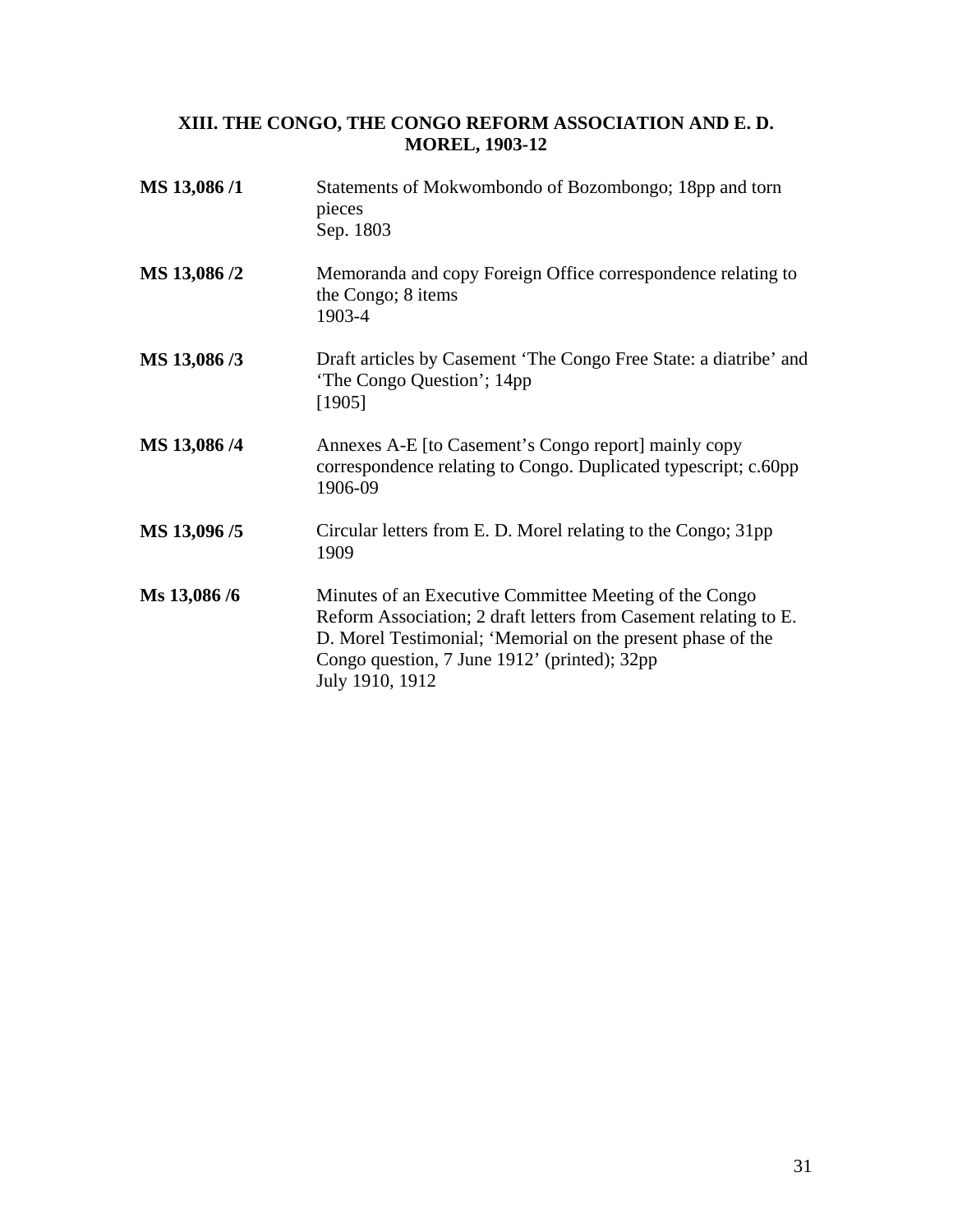## **XIV. BRAZIL AND ATROCITIES IN PUTMAYO, PERU**

## <span id="page-31-0"></span>**XIV.i. Foreign Office correspondence, memos, and copy letters from Casement**

| MS 13,087/1  | 9 items<br>1907-08                                                                                                                         |
|--------------|--------------------------------------------------------------------------------------------------------------------------------------------|
| MS 13,087/2  | 5 items<br>$1909 - Jan. 1910$                                                                                                              |
| MS 13,087/3  | Foreign Office file of correspondence with the Peruvian Amazon<br>$Co$ ; 64pp<br>1909-10                                                   |
| MS 13,087/4  | Foreign Office file relating to Putumayo, Capt. Whiffen etc.;<br>$c.37$ pp<br>Jan. - July 1910                                             |
| MS 13,087/5  | 8 items<br>Sep. - Dec. 1910                                                                                                                |
| MS 13,087/6  | 13pp<br>Jan. 1911                                                                                                                          |
| MS 13,087 /7 | 23pp<br>March - April 1911                                                                                                                 |
| MS 13,087/8  | 56pp<br>$May - June 1911$                                                                                                                  |
| MS 13,087 /9 | 48pp<br>July – Aug. 1911                                                                                                                   |
| MS 13,087/10 | 36pp<br>Sep. - Dec. 1911                                                                                                                   |
| MS 13,087/11 | 43pp<br>Jan. - May 1912                                                                                                                    |
| MS 13,087/12 | 7pp<br>June – Sep. 1912                                                                                                                    |
| Ms 13,087/13 | Memorandum 'Historical notes relating to the missions among<br>and slavery of the native races in the interior of peru'; 50pp<br>Aug. 1912 |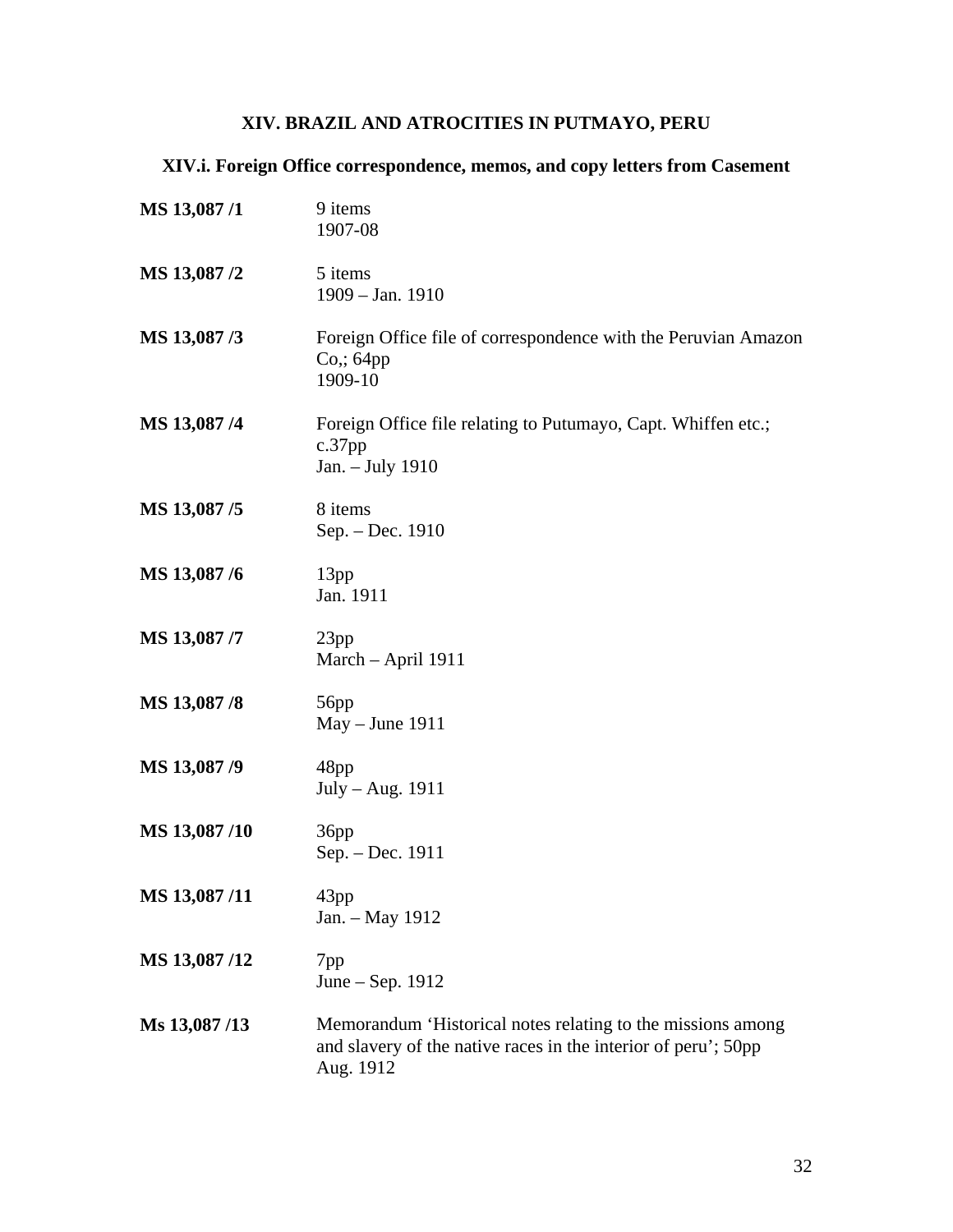<span id="page-32-0"></span>

| MS 13,087/14        | Despatches and memos to Foreign Office from Falcarragh<br>relating to quarrel between Peru and Colombia relating to<br>Putumayo atrocities; c.70pp<br>Aug. - Sep. 1912    |
|---------------------|---------------------------------------------------------------------------------------------------------------------------------------------------------------------------|
| MS 13,087/15        | 36pp<br>Sep. 1912                                                                                                                                                         |
| MS 13,087/16        | 37 <sub>pp</sub><br>Oct. - Dec. 1912                                                                                                                                      |
|                     | XIV.ii. Correspondence, 1909-1913                                                                                                                                         |
| MS 13,087/17        | A. W. Paterson to Roger Casement; 9 letters<br>1909                                                                                                                       |
| MS 13,087 /18 i-ii  | D. Cazes to Roger Casement; 26 letters<br>1910-12                                                                                                                         |
| MS 13,087/19        | A. R. Stark to John H. Harris<br>1 letter; 30 June 1910<br>Aloysa Par Solda, Prefect, to Roger Casement and Roger<br>Casement to A. P. Soldan, Prefect<br>4 letters; 1910 |
| MS 13,087 /20       | Roger Casement to G. D. Jennings<br>1 letter; 26 July 1911<br>Dora Mayer to Lucien Jerome<br>3 letters; 1911                                                              |
| MS 13,087 /21 i-iii | Putumayo Mission Fund Correspondence; c.50 letters<br>1912-13                                                                                                             |
|                     | <b>XIV.iii. Other Papers</b>                                                                                                                                              |
| Ms 13,087 /22       | Transcript of 'The Devil's Paradice: a catalogue of crime' by W.<br>E. Hardenburg [about Putumayo atrocities]; 242pp<br>[1909]                                            |
| MS 13,087 /23       | Miscellaneous extracts relating to Peru and Putumayo compiled<br>by Casement; c.80pp<br>c.1910-12                                                                         |
| MS 13,087 /24       | 'Notes on the Amazon' [Journal]; 18pp<br>26 Aug. - 13 Sep. 1910                                                                                                           |
| P.9484 N.7151       | Dairy; 129pp                                                                                                                                                              |

**(microfilm of MS**  13 Sep. – 6 Dec. 1910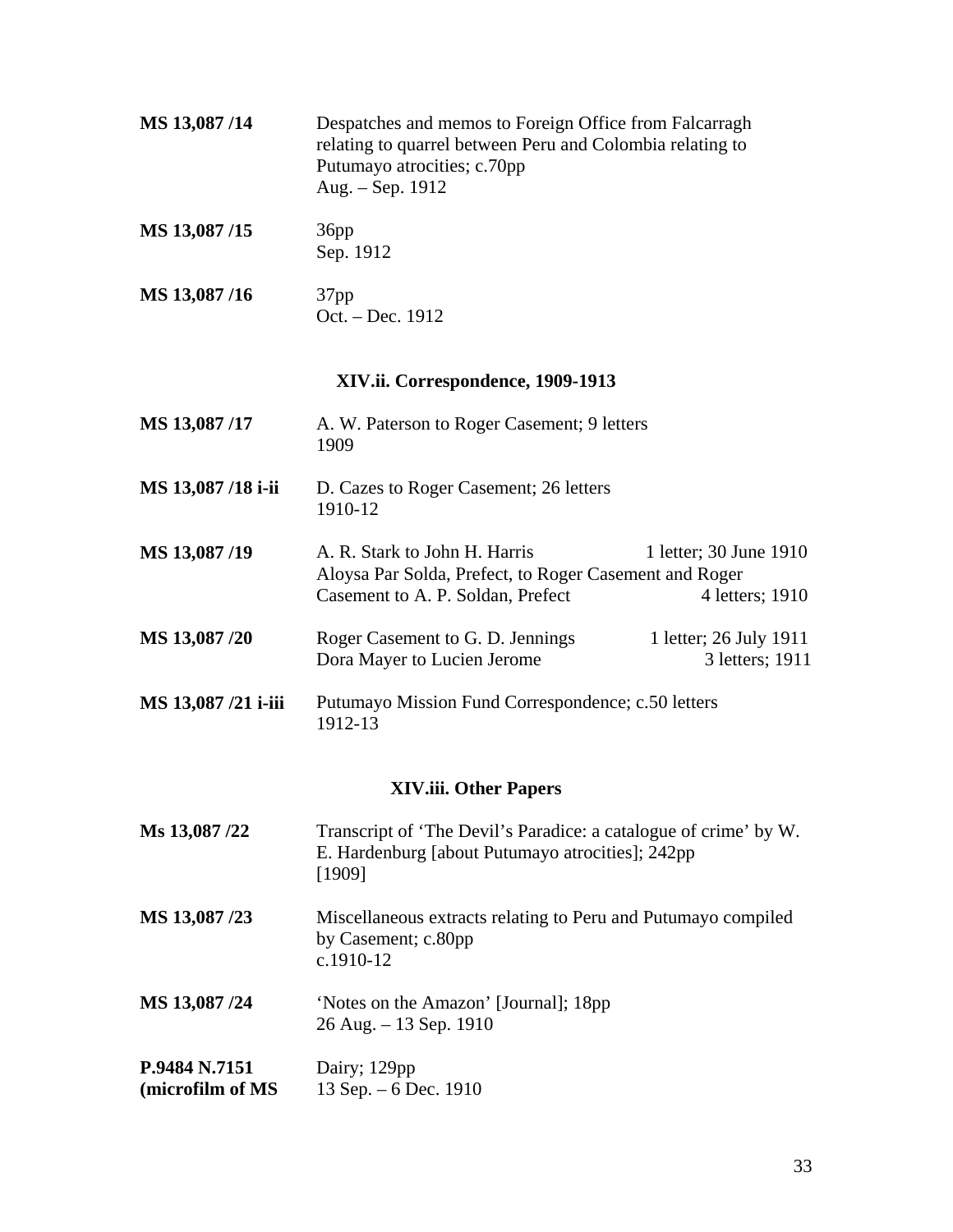| 13,087/25            |                                                                                                                                                                                                                                                                                                                                                                           |  |
|----------------------|---------------------------------------------------------------------------------------------------------------------------------------------------------------------------------------------------------------------------------------------------------------------------------------------------------------------------------------------------------------------------|--|
| MS 13,087 /26 i-iv   | Notes memos, lists, statements etc. kept and compiled by<br>Casement while conducting his investigations on the Putumayo;<br>$c.80$ pp<br>Aug. - Dec. 1910                                                                                                                                                                                                                |  |
| MS 13,087 /27 i-viii | Statements taken in evidence by Casement principally from<br>Barbadians in the employ of the Peruvian Amazon Company;<br>Sep. 1910<br>Copy typescript; 25pp<br>$\overline{1}$<br>Manuscripts; 38pp and 36pp<br>Sep. 1910<br>$/i$ i-iii<br>/iv-vi Signed statements; 49pp, 6pp and 62pp<br>Oct.-Dec. 1910<br>/vii-viii Typescript copies, 172pp and 265pp<br>Sep.-Dec.1910 |  |
| MS 13,087 /28 i-ii   | Financial accounts of several of its employees with the Peruvian<br>Amazon Company, with miscellaneous notes relating prices etc.;<br>$c.70$ pp<br>1906-10                                                                                                                                                                                                                |  |
| MS 13,087 /29 i-ii   | Casement's financial accounts, statements, receipts etc. for his<br>expedition to the Putumayo. With some items relating to<br>Barbadians employed by Peruvian Amazon Company; 40pp<br>Sep. - Dec. 1910                                                                                                                                                                   |  |
| MS 13,087/30 i       | Casement's draft report on his expedition to the Putumayo dated<br>30 January 1911 and annotated 'sent in about 6 Feb. 1911 to Mr.<br>Mallet, manuscript and typescript; 60pp<br>1911                                                                                                                                                                                     |  |
| MS 13,087 /30 ii     | Casement's report on his expedition to Putumayo, printed<br>version; 20pp<br>1911                                                                                                                                                                                                                                                                                         |  |
| MS 13,087/30 iii     | 'Confidential report on Putumayo', manuscript dradft; 112pp<br>17 March 1911                                                                                                                                                                                                                                                                                              |  |
| MS 13,087/31 i-iv    | Manuscript essays and articles by Casement on the Putumayo<br>Indians. Includes; 'The Putumayo: the devil's paradise', 'The<br>Putumayo Indians', In dealing with the question of the rubber<br>industry', 'Timber of the Amazon Valle' and 'Hy-Brazil';<br>$c.100$ pp<br>c.1911                                                                                          |  |
| MS 13,087 /32        | Miscellaneous notes; 10pp<br>Jan. - July 1911                                                                                                                                                                                                                                                                                                                             |  |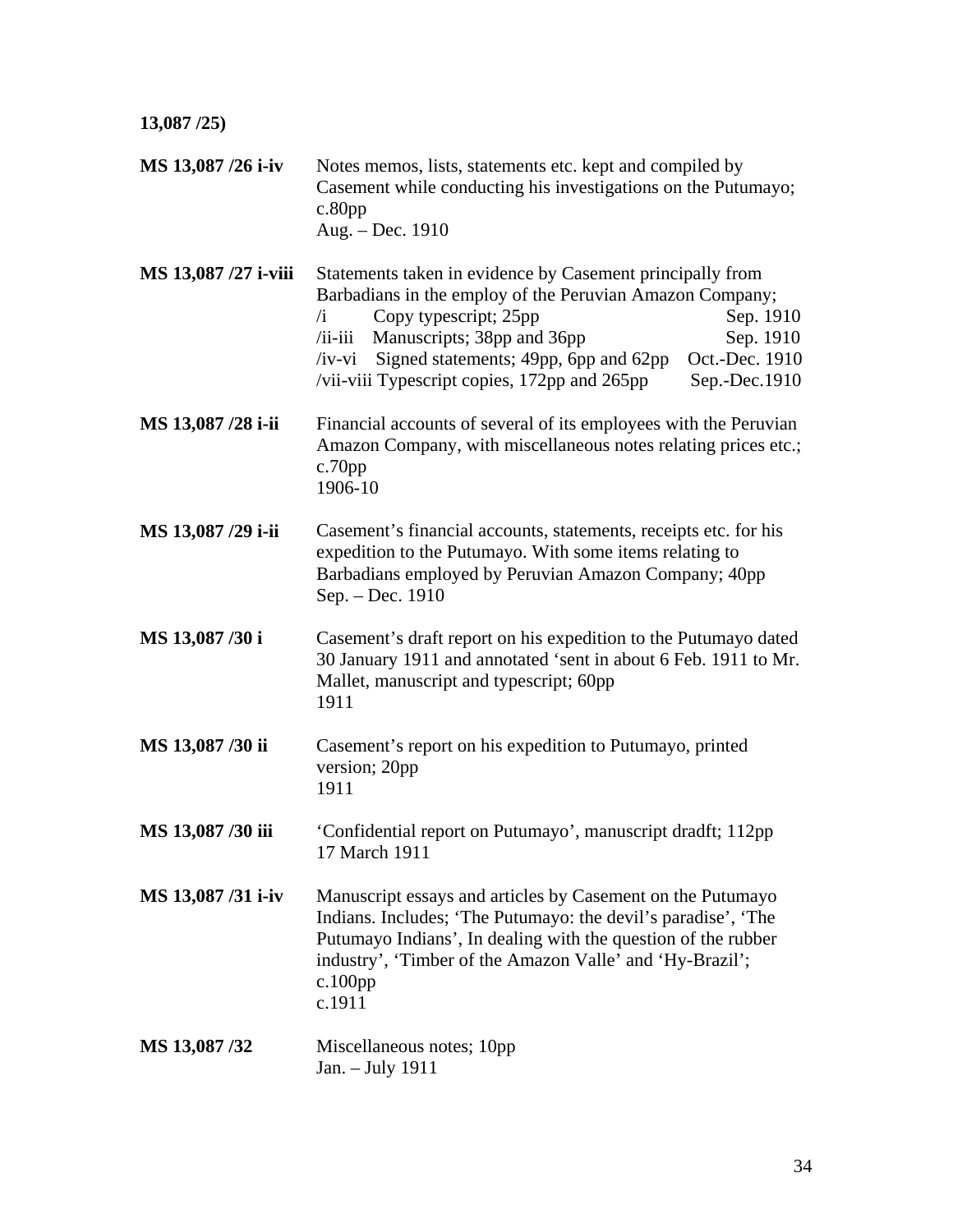| MS 13,087/33        | Letters from Edward Crichlow, Barbadian employee of the<br>Peruvian Amazon Company to Roger Casement; 3 letters<br>Jan. - July 1911                                                                                                                                                                                 |
|---------------------|---------------------------------------------------------------------------------------------------------------------------------------------------------------------------------------------------------------------------------------------------------------------------------------------------------------------|
| MS 13,087/34        | Notes, correspondence, journals etc. relating to Casement's<br>expedition to Iquitos, Peru; c.30pp<br>Aug. 1911 - Jan. 1912                                                                                                                                                                                         |
| MS 13,087 /35 i-iii | Précis [by Roger Casement] of the confidential report to the<br>Prefect of Loreto of Dr. Romulo Parades upon the work of the<br>Judicial Commission despatched by the Peruvian government to<br>the Putumayo. Draw up and signed at Iquitos, dated 30 Sep. 1911;<br>two manuscript and two printed versions<br>1911 |
| MS 13,087/36        | Miscellaneous notes, articles etc. relating to Putumayo; 5 items<br>1912                                                                                                                                                                                                                                            |
| MS 13,087 /37 i-ii  | Newspaper clippings relating to Putumayo atrocities; c.40 items<br>1911-12                                                                                                                                                                                                                                          |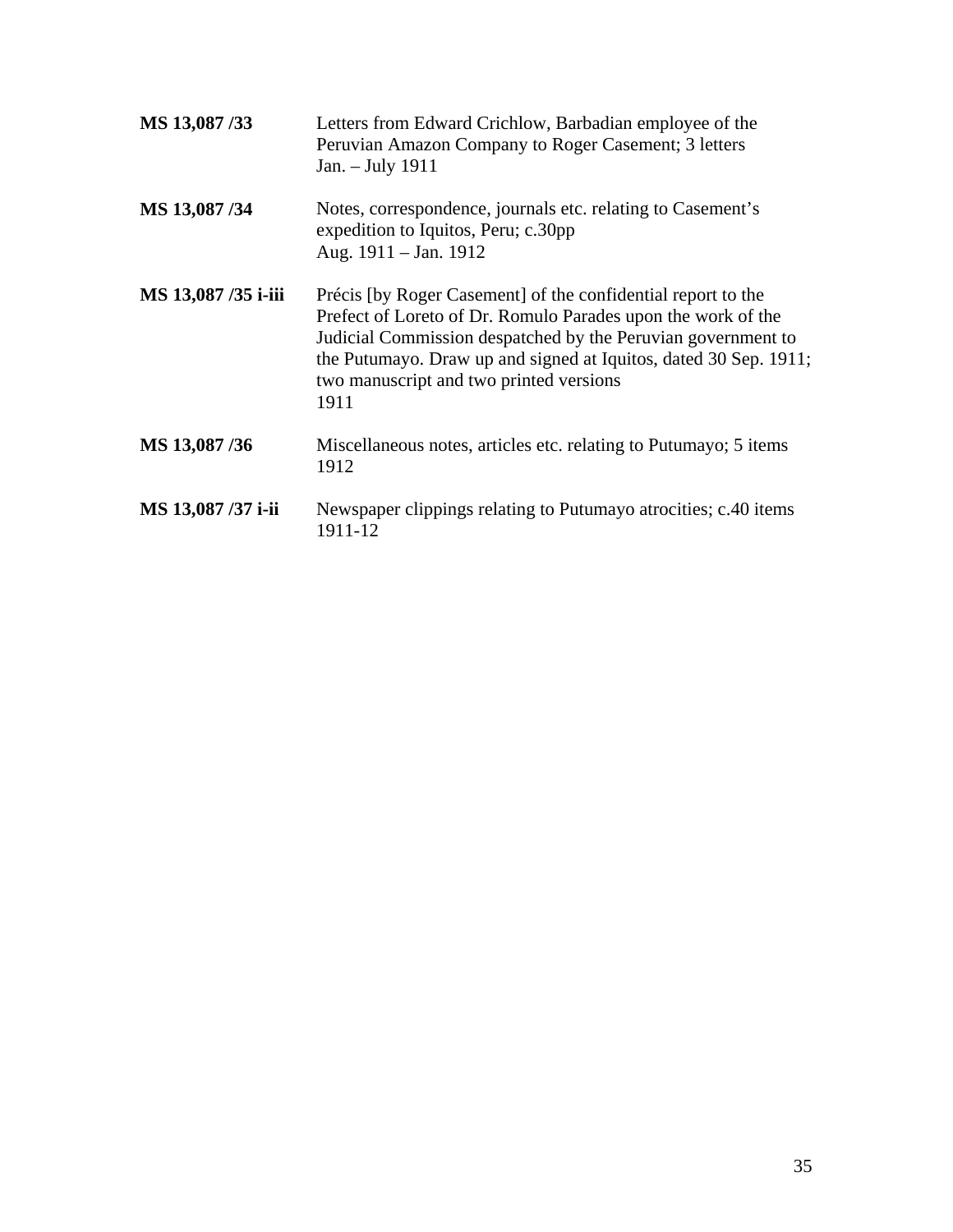## **XV. TRIAL, IMPRISONMENT, EXERCUTION AND BURIAL**

## **XV.i. Papers in possession of solicitor George Gavin Duffy**

<span id="page-35-0"></span>

| MS 13,088 /1 i            | Official announcement of arrest and list of Duffy's papers; 2<br>items<br>25 April 1916 and undated |
|---------------------------|-----------------------------------------------------------------------------------------------------|
| MS 13,088 /1 ii           | Rex. V. Sir John Roger Casement: Information and exhibits<br>thereto<br>12 May 1916                 |
| MS 13,088 /1 iii          | Brief to Counsel before Magistrate, Bow St. London<br>15 May 1916                                   |
| MS 13,088 /1 iv           | Depositions and copy thereof<br>16 May 1916                                                         |
| MS 13,088 /1 v            | Print of evidence at Bow St.<br>15 May 1916                                                         |
| MS 13,088 /1 vi           | Argument of admission of Statement by Bailey<br>17 May 1916                                         |
| MS 13,088 /1 vii          | Proceedings before Grand Jury                                                                       |
| MS 13,088 /1 viia         | Affidavit of George Gavan Duffy for more time<br>25 May 1916                                        |
| MS 13,088 /1 viii         | Indictment, list of witnesses<br>13 June 1916                                                       |
| MS 13,088 /1 viiia        | Presentment of Grand Jury                                                                           |
| MS 13,088 /1 ix           | <b>Endorsement of Indictment</b>                                                                    |
| MS 13,088 /1 x            | Indictment and depositions                                                                          |
| MS 13,088 /1 xi           | Printed description of exhibits                                                                     |
| MS 13,088 /1 xii          | Additional evidence<br>19 June 1916                                                                 |
| MS 13,088 /1 xiii-<br>xiv | Photographs, with list of same                                                                      |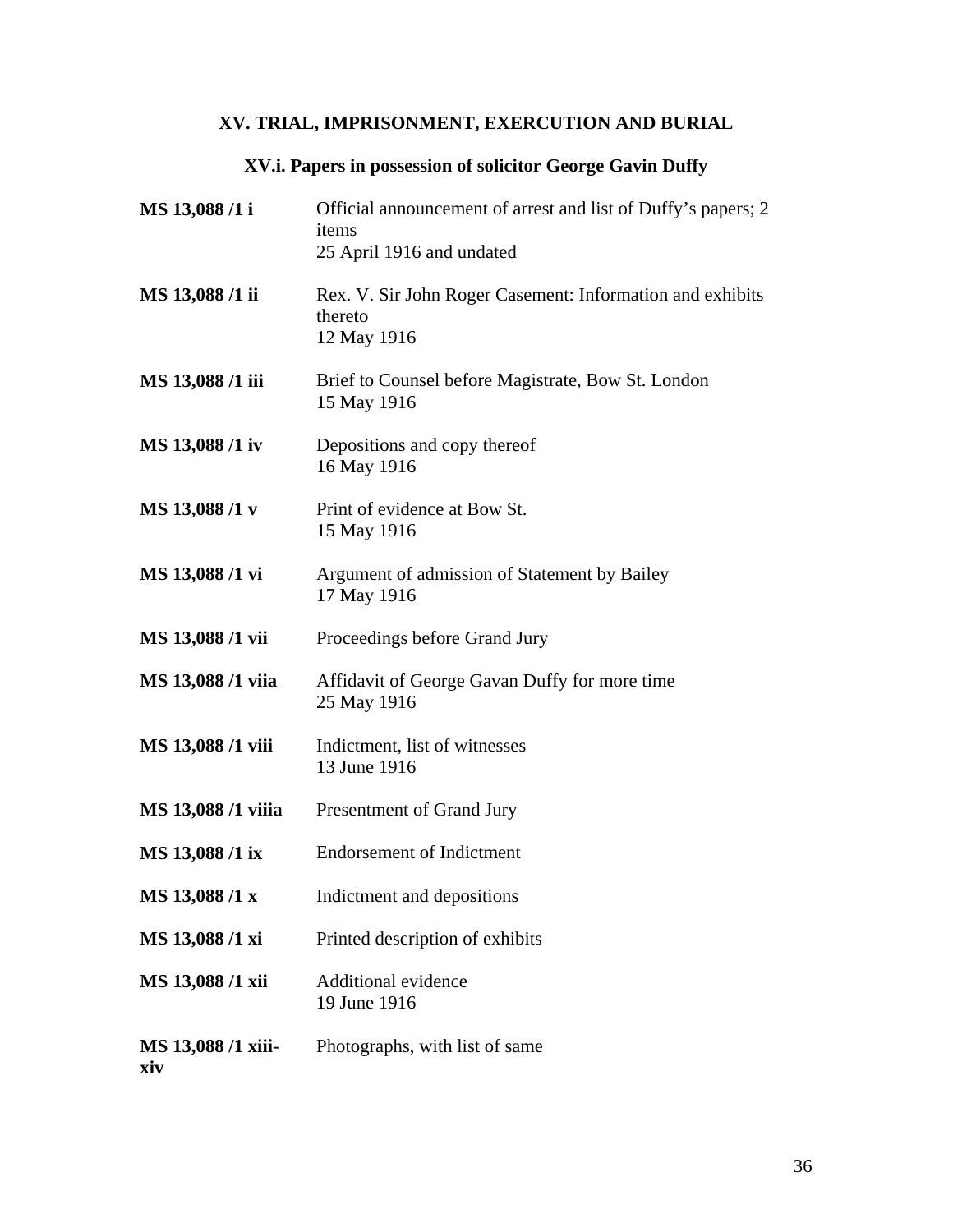<span id="page-36-0"></span>

|                               | MS 13,088 /1 xv-xvi List of exhibits in police custody                                                                                                                                         |
|-------------------------------|------------------------------------------------------------------------------------------------------------------------------------------------------------------------------------------------|
| MS 13,088 /1 xvii             | London and Middlesex jury panels with particulars as to<br>individual jurors, also list of jurors to appear on Monday June 26 <sup>th</sup><br>1916 in case of the Crown V. Sir Roger Casement |
| MS 13,088 /1 xviii            | List of papers seized at moment of conviction from Casement's<br>custody                                                                                                                       |
| MS 13,088 /1 xix              | Prof. Morgan's opinion on Treason Act                                                                                                                                                          |
| MS 13,088 /1 xx               | Some early Treason Acts                                                                                                                                                                        |
| MS 13,088 /1 xxi-<br>xxiv     | Transcripts from shorthand notes of evidence at trial                                                                                                                                          |
| MS 13,088 /1 xxv              | Notice of Appeal<br>30 June 1916                                                                                                                                                               |
| MS 13,088 /1 xxvi             | List of exhibits                                                                                                                                                                               |
| MS 13,088 /1 xxvii-<br>xxviii | Transcript of proceeding of Appeal                                                                                                                                                             |
| MS 13,088 /1 xxix             | Rex V. Bailey miscellaneous documents                                                                                                                                                          |
|                               | XV.ii. Other Documents                                                                                                                                                                         |
| MS 13,088 /2                  | Correspondence of G. Gavin Duffy with the Governor of the<br>Tower of London etc. relating to Casement; 10pp<br>May 1916                                                                       |
| MS 13,088 /3                  | Message from Casement in the Tower and plan brought by<br>Gertrude Bannister; 2pp<br>May 1916                                                                                                  |
| MS 13,088 /4 i-v              | 'Points from counsel' compiled by Casement, memos etc. on<br>various aspects of his defence, observations on the witnesses etc.;<br>$c.100$ pp<br>$May - June 1916$                            |
| MS 13,088 /5 i-v              | Draft 'speeches from the dock' by Casement, with some notes on<br>his defence etc.; c.150pp<br>May- June 1916                                                                                  |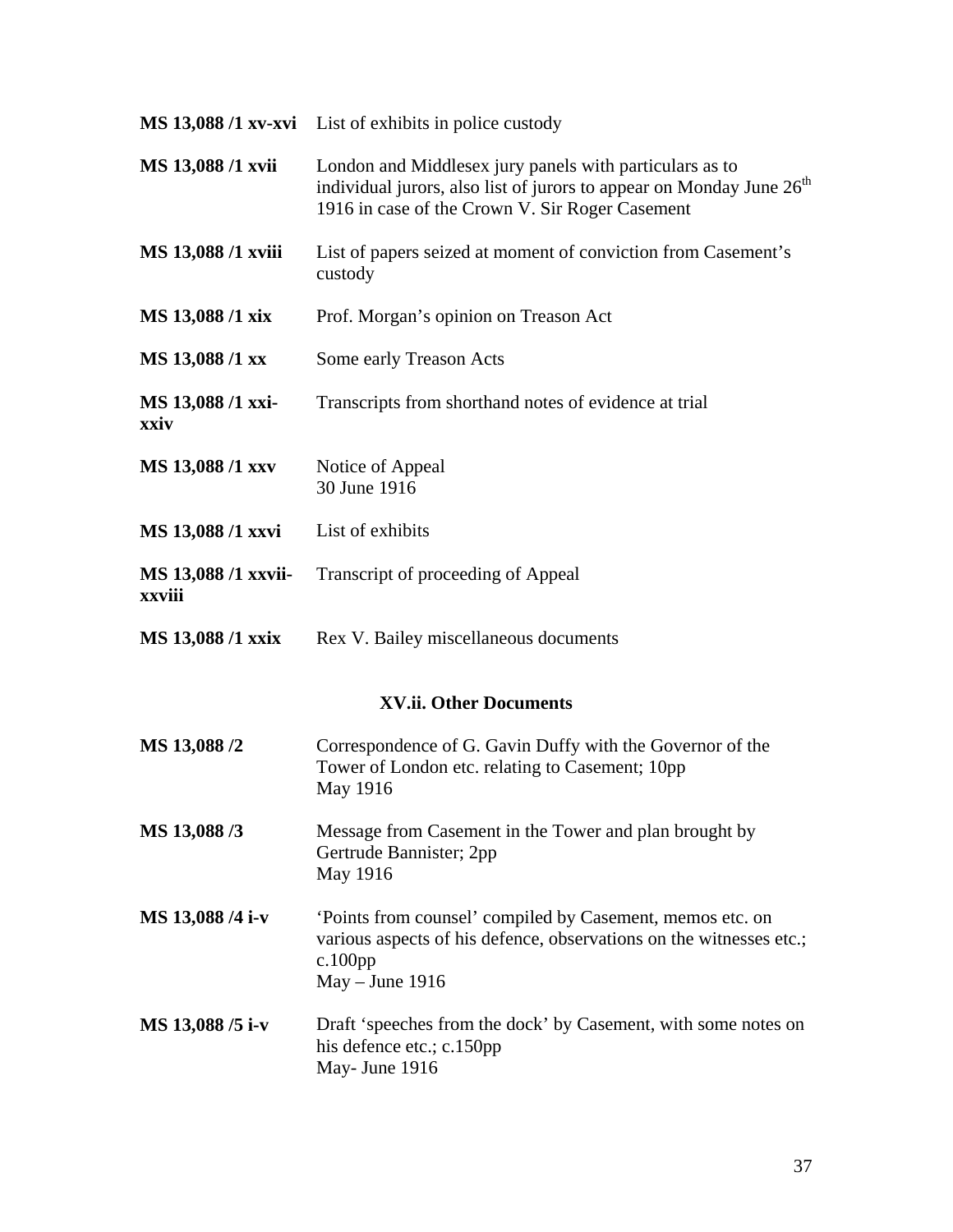| MS 13,088 /6 | Doctors' reports on Sir Roger Casement's health, 1912-13, with<br>copies; 18pp<br>1912-13                                                                                                                                                  |
|--------------|--------------------------------------------------------------------------------------------------------------------------------------------------------------------------------------------------------------------------------------------|
| MS 13,088 /7 | Speech/article by Casement on the conduct of his trial [part of his<br>appeal]; 10pp<br><b>June 1916</b>                                                                                                                                   |
| MS 13,088 /8 | List of signatories to the petition for the remission of the extreme<br>penalty on Roger Casement; c.30pp<br>June - Aug. 1916                                                                                                              |
| MS 13,088 /9 | Correspondence, mainly letters of support, relating to petition for<br>remission of extreme penalty on Roger Casement; c.20 items<br>June - Aug. 1916                                                                                      |
| MS 13,088/10 | Appeals for clemency for Casement; 3 items<br>$July - Aug 1916$                                                                                                                                                                            |
| MS 13,088/11 | Descriptions of Casement in Pentonville Prison by A Fenner,<br>Brockway and Canon Carey; 2pp<br>July - Aug. 1916                                                                                                                           |
| MS 13,088/12 | Correspondence of G. Gavan Duffy with Home Office relating to<br>Casement's burial; 4pp<br>August 1916                                                                                                                                     |
| MS 13,088/13 | Small notebook [of Gertrude Bannister] containing addresses and<br>memos, also an exercise book containing poems relating to<br>Ireland; 2 items<br>[1916]                                                                                 |
| MS 13,088/14 | Miscellaneous items relating to Tuck Pointer and Front Cleaners<br>Union of Chicago, account book [of Alder Christianses] police<br>pass made out to John Georg, miscellaneous business cards<br>mostly from Chicago; c.23 items<br>[1916] |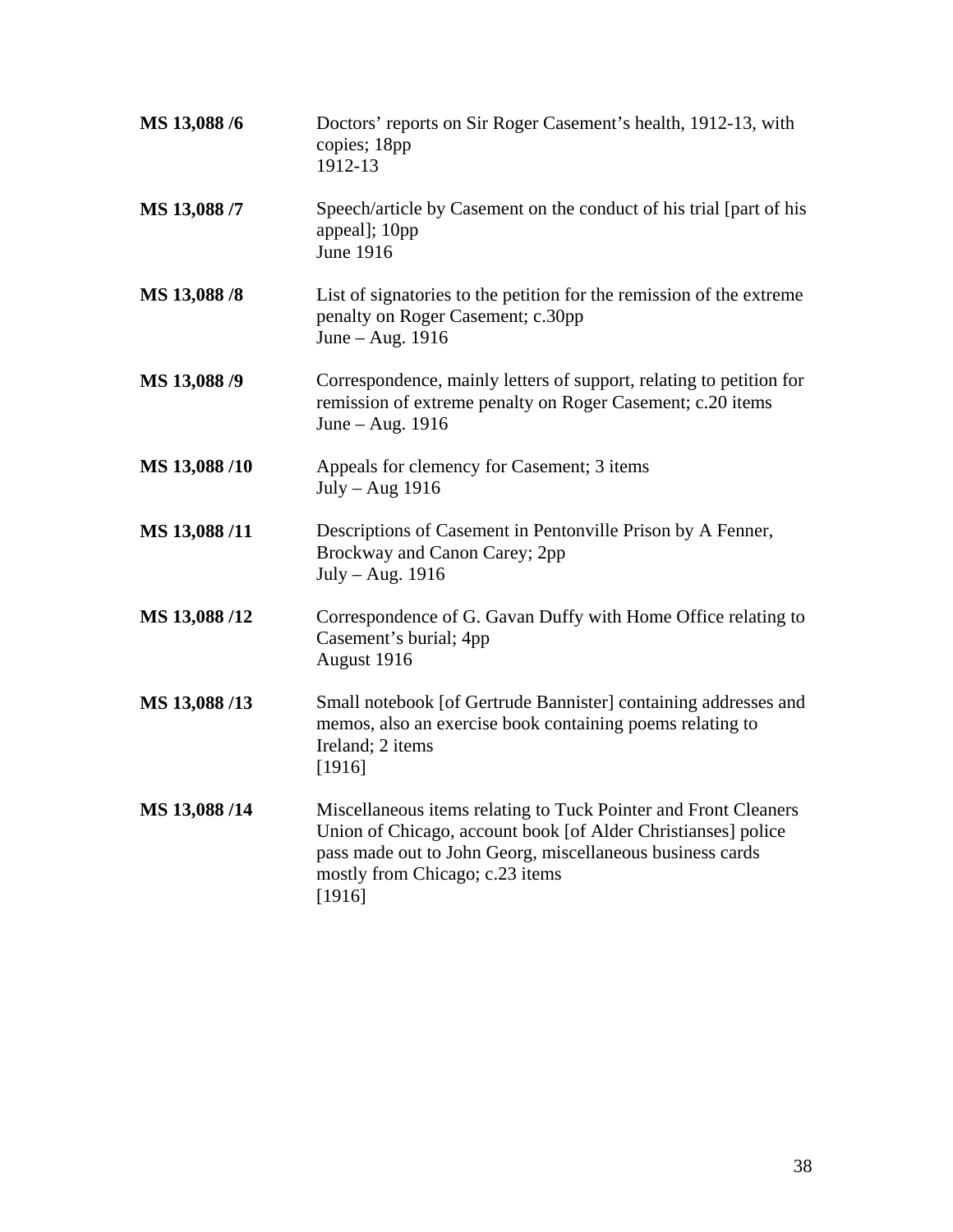#### <span id="page-38-0"></span>**XVI. MISCELLANEOUS ITEMS RELATING TO CASEMENT, AFRICA, PERU, IRELAND, GERMANY AND THE PARRY FAMILY, 1901-45**

| MS 13,089/1  | Notes by Roger Casement, 'My own remarks on the Reader's<br>criticisms of The Dream of the Celt and Heads of Tale; 8pp<br>1901                                              |
|--------------|-----------------------------------------------------------------------------------------------------------------------------------------------------------------------------|
| MS 13,089 /2 | Letters by Casement etc. to newspapers etc. relating to the Gaelic<br>Movement, politics etc.; 13pp<br>1904-08                                                              |
| MS 13,089 /3 | Notes and correspondence relating to Africa, Congo Reform<br>Association, with part of a letter from John H. Harris; 17pp<br>$c.1905-13$                                    |
| MS 13,089 /4 | Miscellaneous notes on Irish history and antiquities; 12pp<br>$c.1905-10$                                                                                                   |
| MS 13,089 /5 | Miscellaneous items including an Irish exercise, receipts for<br>subscriptions to Rathlin Teachers Fund, sports prizes etc.,<br>financial accounts; 29pp<br>c.1905-08       |
| MS 13,089 /6 | Notes, correspondence, notebook 'Notes at Barbadoes' relating to<br>Brazil, Putumayo etc; c.30pp<br>1908-11                                                                 |
| MS 13,089 /7 | Proofs of biography, preface, and Appendix to the $2nd$ ed. Of<br>Alice Stopford Green's The Making of Ireland and its undoing<br>1200-1600 (London, 1909)<br>c.1909        |
| MS 13,089 /8 | Copy letter to a newspaper from Hugh Eccles and Robert Hunter<br>re Ballymoney Meeting; 3pp<br>Nov. 1913                                                                    |
| MS 13,089 /9 | Notes relating to US population, c.1914; leaflet 'Patriotic league<br>overseas'; draft letter to German Emperor by Casement; c.8pp<br>1914                                  |
| MS 13,089/10 | German police pass made out to 'Mr Hammond'; 2 German<br>passports made out to Casement; postcard showing the ship<br>'Oscar II'; Norwegian sailing ticket; 5 items<br>1914 |
| MS 13,089/11 | Envelope endorsed 'Key of the back door of the British legation',                                                                                                           |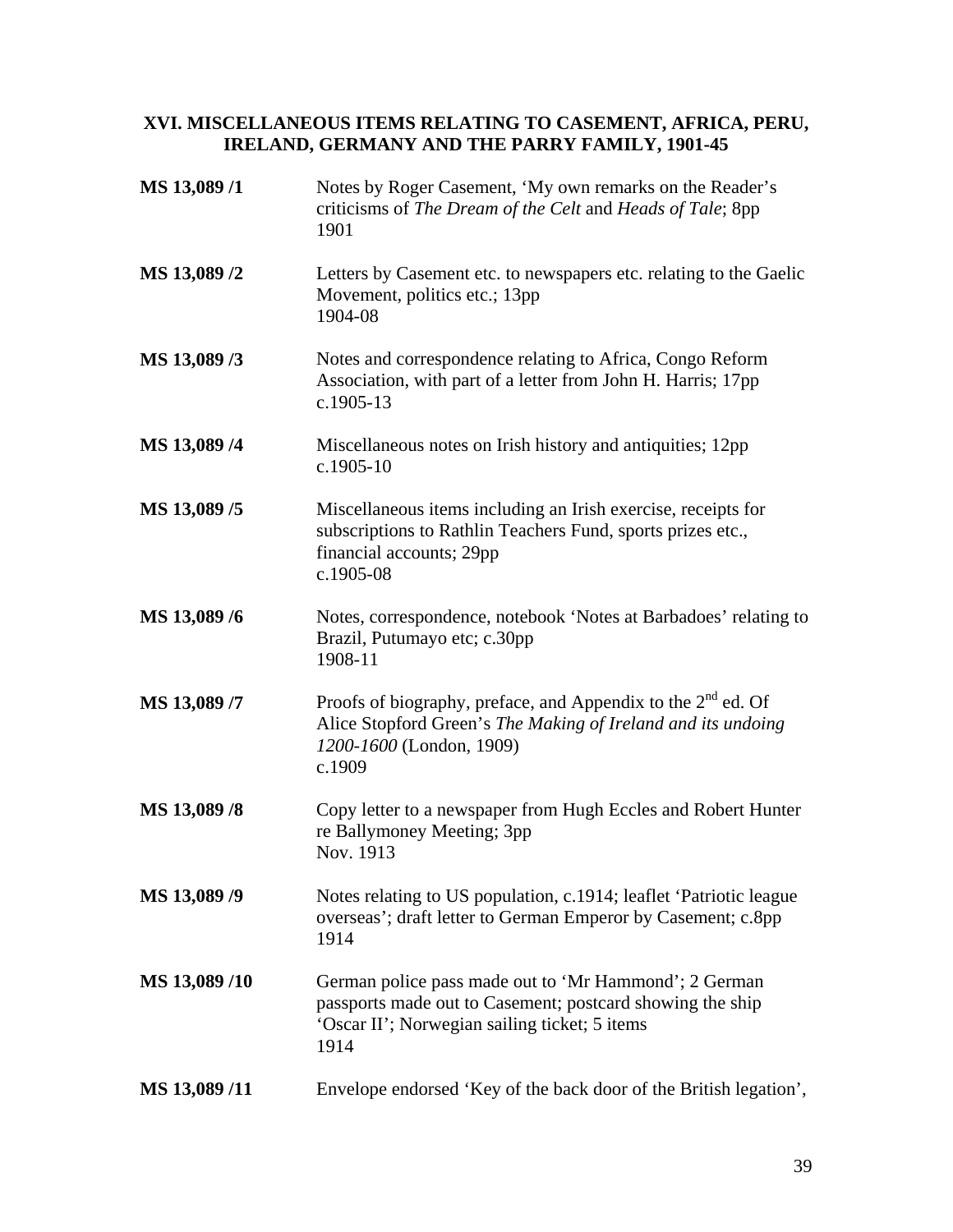|              | 'Findlays' gifts' to E. A. Christiansen', Norwegian newsclippings<br>1915                                                                                       |
|--------------|-----------------------------------------------------------------------------------------------------------------------------------------------------------------|
| MS 13,089/12 | Extracts from casement's diary and notes made in Germany;<br>letters from Irish prisoners in Germany relating to Casement and<br>the Irish brigade; 8pp<br>1915 |
| MS 13,089/13 | Scraps; 2 items<br>c.1915                                                                                                                                       |
| MS 13,089/14 | Parry papers including items relating to the Parry family and<br>Roger Casement; 15pp<br>1916-45                                                                |